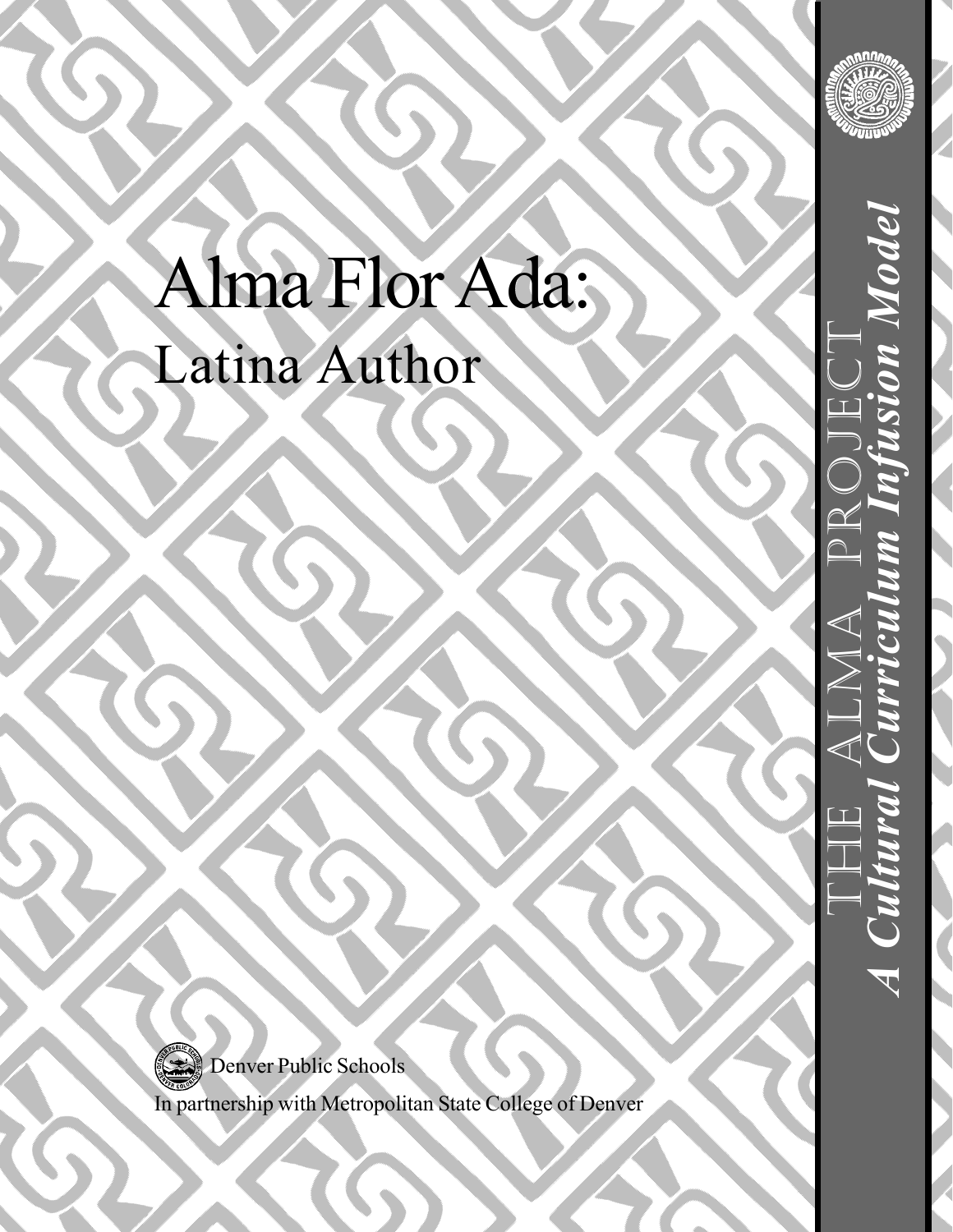

# Alma Flor Ada: Latina Author

By Tanja Hogan

Grades: 2-3 Implementation Time: 4 weeks

Published 2002 Denver Public Schools, Denver, Colorado The Alma Curriculum and Teacher Training Project Loyola A. Martinez, Project Director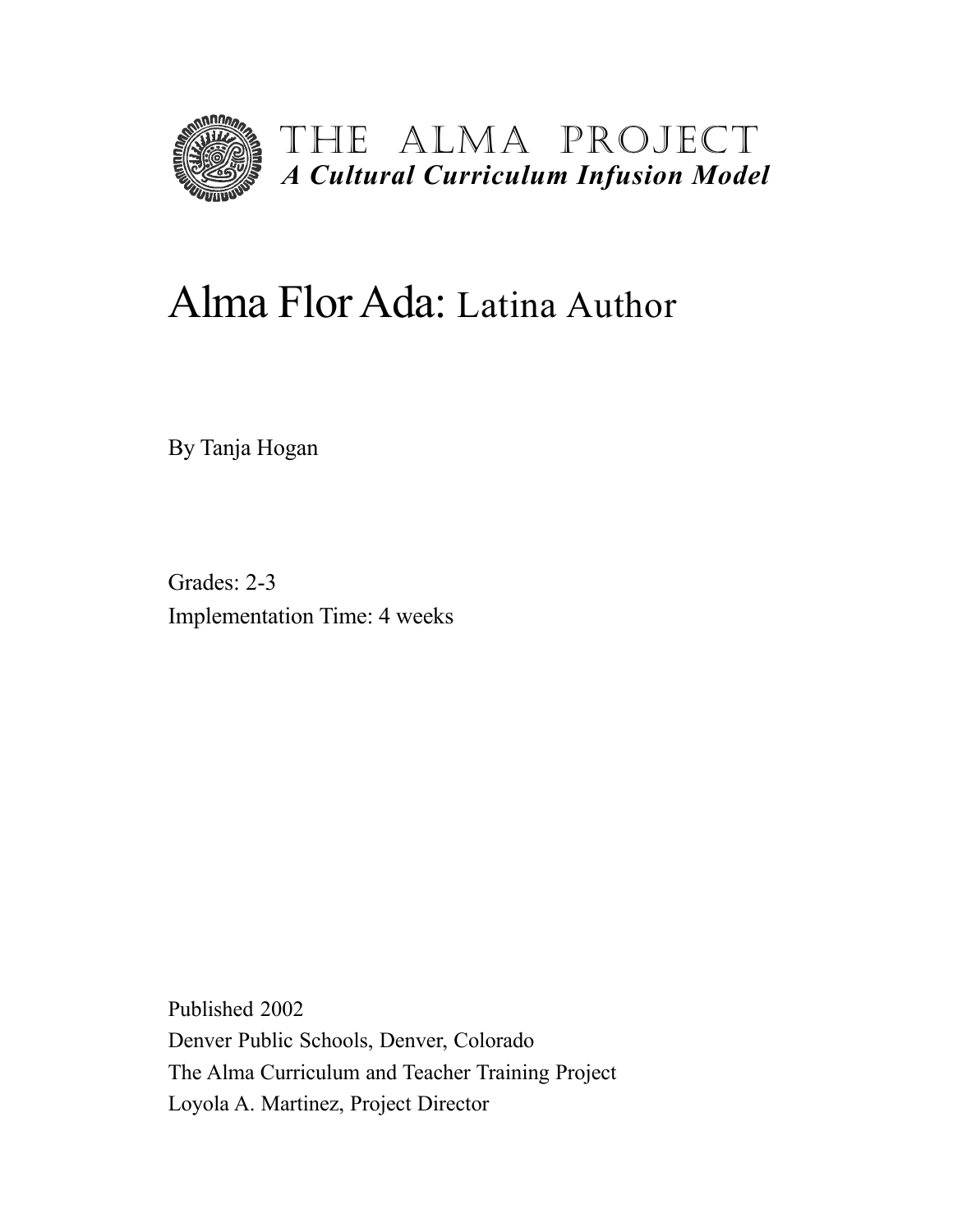

# **ABOUT THE ALMA PROJECT The Alma Curriculum and Teacher Training Project**

The Alma Curriculum and Teacher Training Project was made possible with funding from a Goals 2000 Partnerships for Educating Colorado Students grant awarded to the Denver Public Schools in July 1996. The Project is currently being funded by the Denver Public Schools.

The intent of the Project is to have teachers in the Denver Public Schools develop instructional units on the history, contributions, and issues pertinent to Latinos and Hispanics in the southwest United States. Other experts, volunteers, and community organizations have also been directly involved in the development of content in history, literature, science, art, and music, as well as in teacher training. The instructional units have been developed for Early Childhood Education (ECE) through Grade 12.

As instructional units are developed and field-tested, feedback from teachers is extremely valuable for making any necessary modifications in the topic development of future units of study. Feedback obtained in the spring of 1999, from 48 teachers at 14 sites, was compiled, documented and provided vital information for the field testing report presented to the Board of Education. The information gathered was also instrumental in the design and planning of the 2000-2001 of Alma unit development.

Each instructional unit is based on the best scholarly information available and is tied directly to the state and district Academic Content Standards. The scope of the materials includes the history of indigenous peoples in the Americas, contacts of Spanish explorers in the New World, exploration of Mexico and areas of the presentday United States, colonization of New Mexico and southern Colorado, and contemporary history, developments, events, and issues concerning Latinos in the southwest United States. The instructional units also address areas that need to be strengthened in our curriculum with regard to the cultural and historical contributions of Latinos.

The Project has reaped numerous benefits from partnerships with a various of colleges and universities. We hope to continue to secure agreements with curriculum experts from various institutions and teachers to work directly on the Project and who will provide a broad, diverse, and inclusive vision of curriculum development. As the Project continues, these partnerships will allow us to broaden the range of topics to be covered in the units.

### **Basic Premise of the Project**

This curriculum innovation will serve several major purposes.

- It will provide the opportunity for every teacher in the Denver Public Schools to integrate fully developed instructional units (K-12) tied to state and district standards into the curriculum at every grade level or courses in language arts, social studies and history, and art and music.
- $\blacklozenge$  It will broaden a teacher's ability to teach a more inclusive and accurate curriculum.
- The instructional units will facilitate the infusion of the cultural and historical contributions of Latinos.
- The Project will have a positive effect on the engagement and achievement of Latino students in the Denver Public Schools and other districts that adopt the curriculum.
- $\blacklozenge$  A formal link among and between the Denver Public Schools and various colleges and universities throughout the state of Colorado has been created.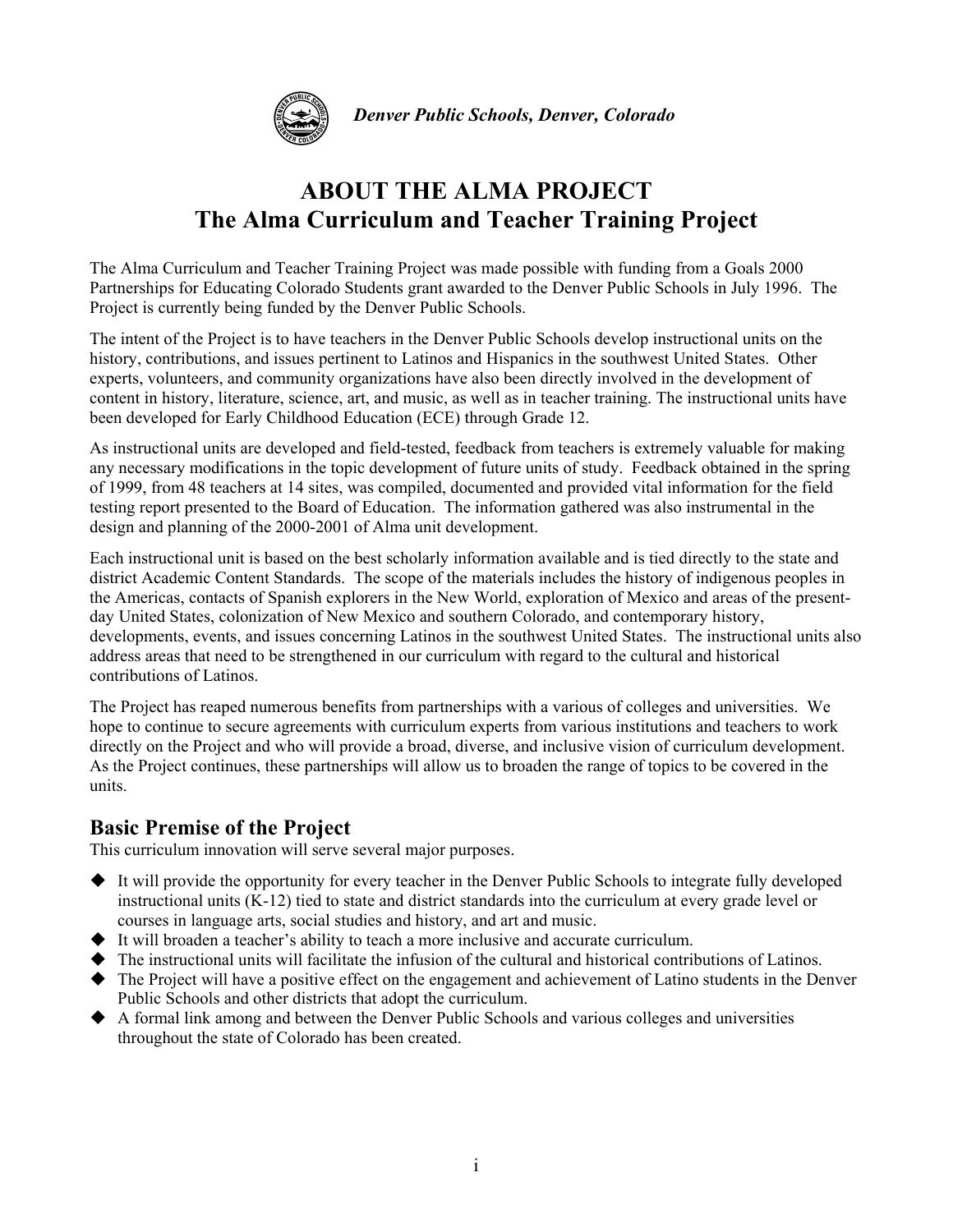The instructional units were developed by teachers (K-12) from the Denver Public Schools beginning in March 1997. The Denver-based Mid-Continental Regional Educational Laboratory (McREL) provided a standardsbased framework that was used in the development of the instructional units. A second round of units was developed in March 1998. There is a distinct difference in the instructional framework of the units developed in 1997 as compared to those developed in 1998. Regardless of the framework used, all instructional units are aligned with the Denver Public Schools Academic Content Standards for reading, writing, mathematics, science, history, and geography. The art and music instructional units are aligned with the Colorado Content Standards. Alma instructional units are currently available on the Alma Project web site. **(http://almaproject.dpsk12.org).**

### *For more information on the Alma Project, please contact:*

### **ALMA PROJECT**

Loyola A. Martinez, Project Director 900 Grant Street –  $6^{th}$  Floor Denver, CO 80203 Telephone: 303-764-3739 Fax: 303-764-3818 Email: Loyola martinez@dpsk12.org

Darius Lee Smith, Curriculum Development Specialist 900 Grant Street –  $6<sup>th</sup>$  Floor Denver, CO 80203 Telephone: 303-764-3710 Fax: 303-764-3823 Email: darius smith@dpsk12.org

Dr. Luis Torres Chicana/o Studies C.B. 41 Metropolitan State College P. O. Box 173362 Denver, CO 80217 Telephone: (303) 556-3121 Email: Torresl@mscd.edu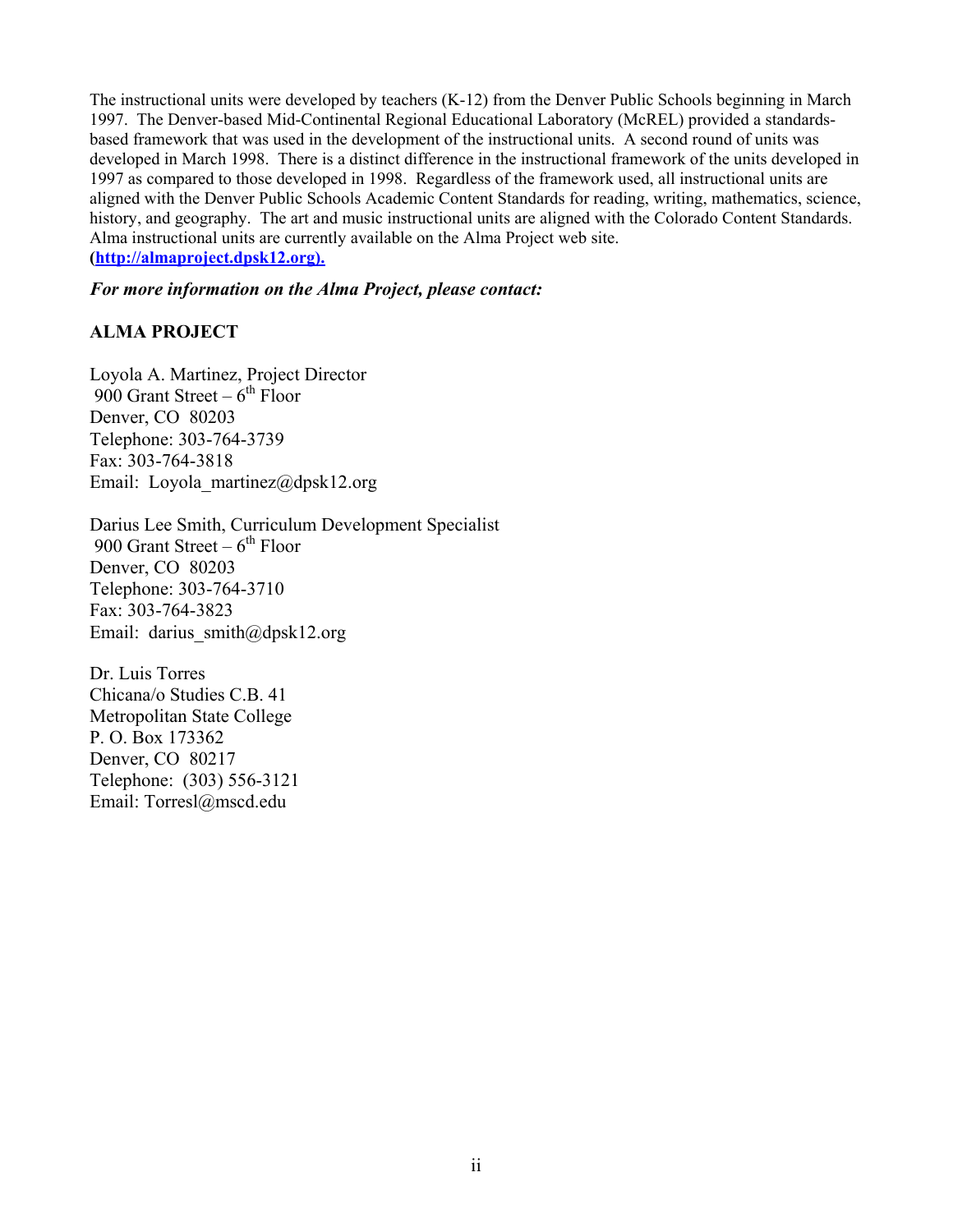## **ACKNOWLEDGEMENTS**

The undertaking of a project of this magnitude and importance would not have been possible without the Goals 2000 grant awarded in July 1996. We are indebted to former superintendent Irv Moskowitz, the assistance and support of the Colorado Department of Education, members of the Board of Education, Department of Educational Services, and the Metropolitan State College at Denver.

Special thanks are extended to the following professors who gave freely of their time and expertise. Their great contributions were key factors in the initial and continued success of the Project.

 Dr. Luis Torres, Chicano Studies Department Chair Metropolitan State College of Denver

 Dr. Vincent C De Baca, Assistant Professor of History Adjunct Professor of Chicano Studies Metropolitan State College of Denver

 Dr. Miriam Bornstein, Professor of Spanish Latin American and Chicano Literature University of Denver

 Dr. Arthur Leon Campa, Associate Professor of Anthropology Department of Sociology, Anthropology and Social Work Metropolitan State College of Denver

 Dr. Brenda Romero, Assistant Professor of Ethnomusicology University of Colorado at Boulder

 Dr. Priscilla Falcon, Professor of International Relations Department of Hispanic Studies University of Northern Colorado

 Dr. Margarita Barcelo, Professor of Chicano/Chicana Studies and English Metropolitan State College of Denver

The Alma Project moved forward with the combined efforts of the following people, whose commitment to this Project was evident in the many long hours of hard work spent with project endeavors. Mil Gracias.

 Dr. Diane Paynter, Mid-Continental Regional Educational Laboratory (McREL) Patty Wypler, Editor Bessie Smith, authenticator for *Introduction to Navajo Culture* instructional unit Richard W. Hill, Sr, authenticator for *Exploring Northeast Native Americans The Iroquois* instructional unit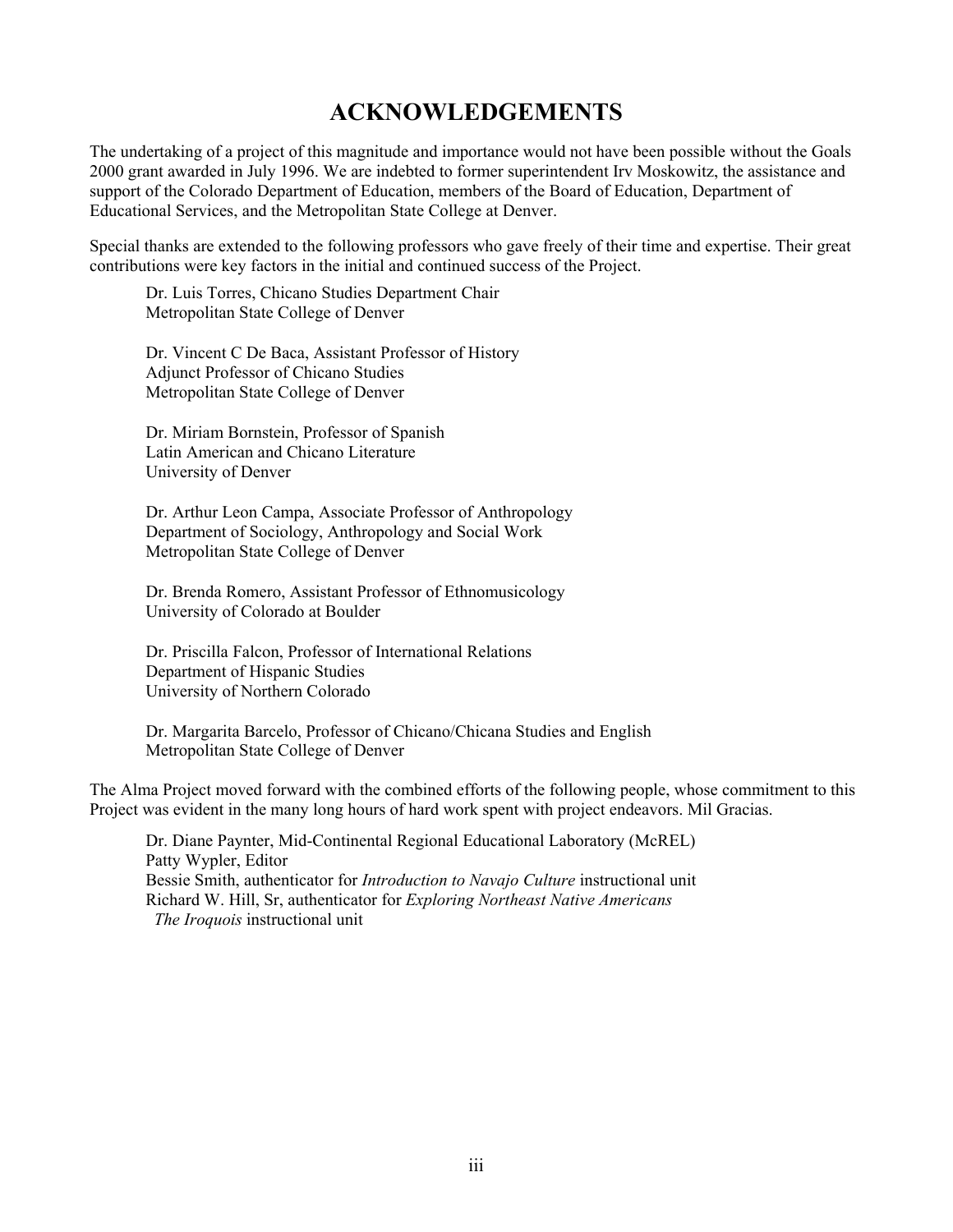# **INSTRUCTIONAL FRAMEWORK**

The Alma instructional units are *not* to be used in isolation, but rather should be infused or integrated into the adopted Scope and Sequence for K-8 grade levels. Units at the high school level can be integrated into the recommended courses for a more in-depth, broader based scope of the topic. All Alma units can be translated into Spanish upon request.

The framework for the instructional units was originally provided by Dr. Diane Paynter with the Denver-based Mid-Continental Regional Educational Laboratory (McREL). The framework of the initial round of units consists of a **Title Page**, which includes the title, author's name, recommended grade levels, and a timeframe for implementation; an **Introduction**, which has content-focused background information that the teacher should know before starting to teach the unit; **Standards Addressed**, which gives the basic knowledge and skills that the unit will teach; an **Annotated Bibliography**, which lists the sources used for the development of the topic; and a short **Biography** of the author.

The individual lesson components contain the following:

### *Content Knowledge*

The standard/benchmark information students should understand within a specified content domain and the skills or processes they should be able to do within that domain.

### *Specifics*

Identification of relevant supporting knowledge that will help students understand the information.

### *Instructional Strategies*

Any instructional strategy to be used by the teacher based on what students already know and how students can make sense of the new information and the learning patterns and relationships.

### *Student Activities*

The activities in which students will be involved and that will help them process new content knowledge. They should be purposeful activities that are a means to an end, which is that students attain an understanding of the information they are learning.

### *Resources/Materials*

Required or suggested sources such as textbooks, audio- and videotapes, guest speakers, lectures, field trips, CDs and laser discs, software sources, newspapers, magazines, brochures, encyclopedias, trade books and literature, charts, exhibits, TV programs, community resources, murals, advertisements, journals, and filmstrips to be used to provide students with information related to the identified content knowledge.

### *Performance Task*

A rigorous task that asks students to apply the content knowledge they have been learning within a highly contextualized, real-world setting.

### *Scoring Rubric*

A set of criteria that describes levels of expected performance or understanding that includes four levels of performance.

### *Additional Evidence*

Pieces of any other assessments or evidence that can be used to determine the degree to which students have mastered the identified knowledge.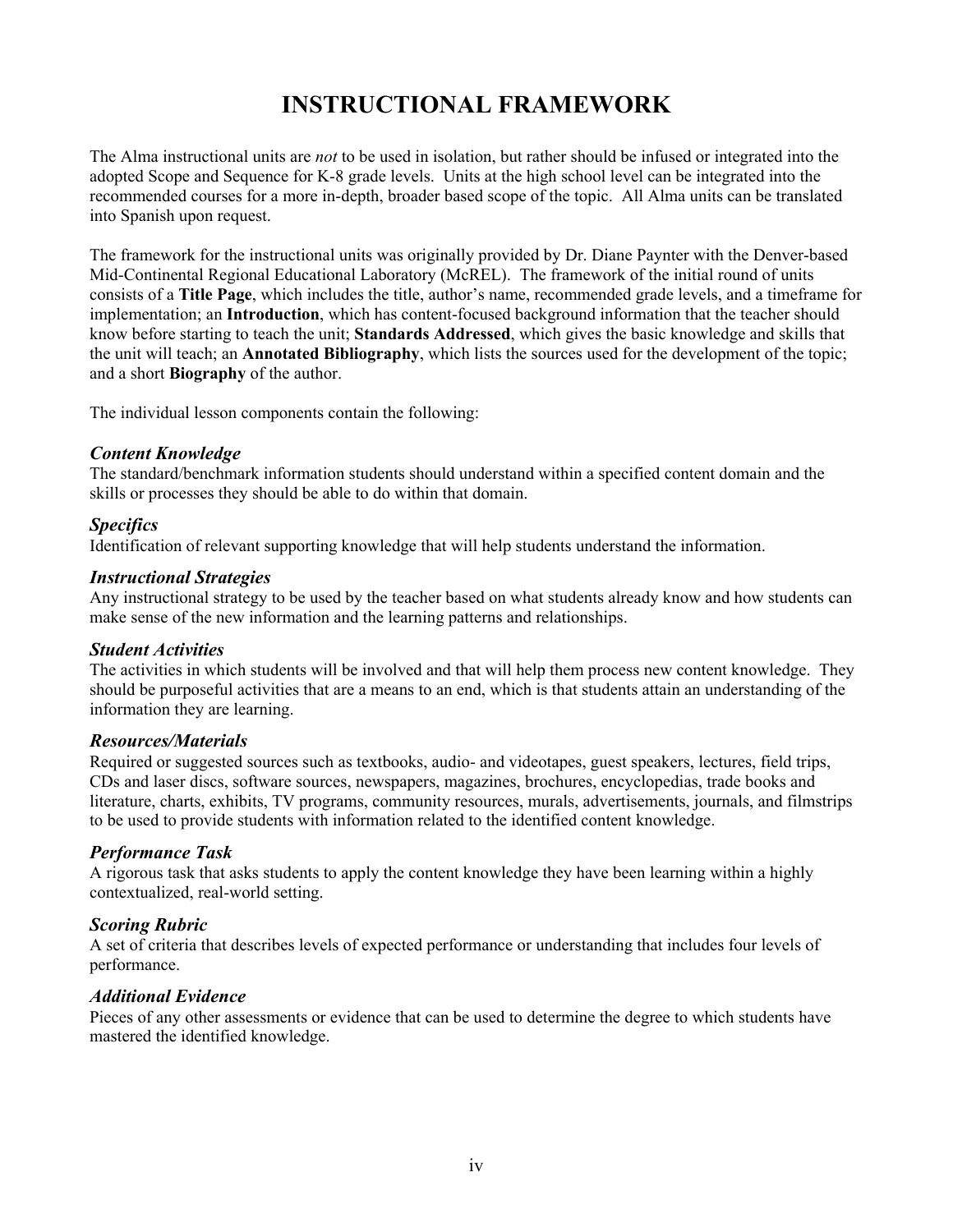The second round of the Alma units of study were modified and expanded to provide a more comprehensive instructional framework tailored to state and district standards.

These units have all the components that the initial units have. The **Title Page** still has the same information, but it is formatted differently. New components are the **Unit Concepts** section, which gives the general themes and concepts that when taken together describe the entire unit; the **Implementation Guidelines**, which provide guidance on recommended grade levels, adaptations, specific classes into which the topic can be infused, and any other information important to teaching the specific topic; and a **Lesson Summary,** which is a snapshot of the content covered in the lesson.

Each lesson contains a set of key components, which are listed below.

### *What will students be learning?*

- Standards
- Benchmarks
- Instructional objectives
- Specifics

### *What will be done to help students learn this?*

- Instructional strategies
- Preliminary lesson preparation (optional)
- Activities
- Vocabulary (optional)
- Resources/materials for specific lesson
- Assessment
- Extensions

The Alma instructional units can be integrated into the regular course of study at a particular grade level according to content standards. Each unit is specific to either primary, intermediate, middle, or high school. The basic premise for the integration of the Alma instructional units is that a more accurate, more diversified perspective can be taught, given the content and resources to support a particular topic.

The instructional units are available on the Internet to teachers who wish to integrate into their curriculums the Latino cultural and historical contributions in literature, history, art, science, and music **(**http://almaproject.dpsk12.org). Teachers in the Denver Public Schools have the opportunity to draw from a large pool of Alma materials/kits housed in the Yuma Street Center to help them in teaching the units. The Center is located at 2320 West 4<sup>th</sup> Avenue, Denver, Colorado. Contact the Alma office for checkout procedure.

Teachers who implement Alma units/materials into their curriculum are asked to complete an evaluation questionnaire for data collection purposes.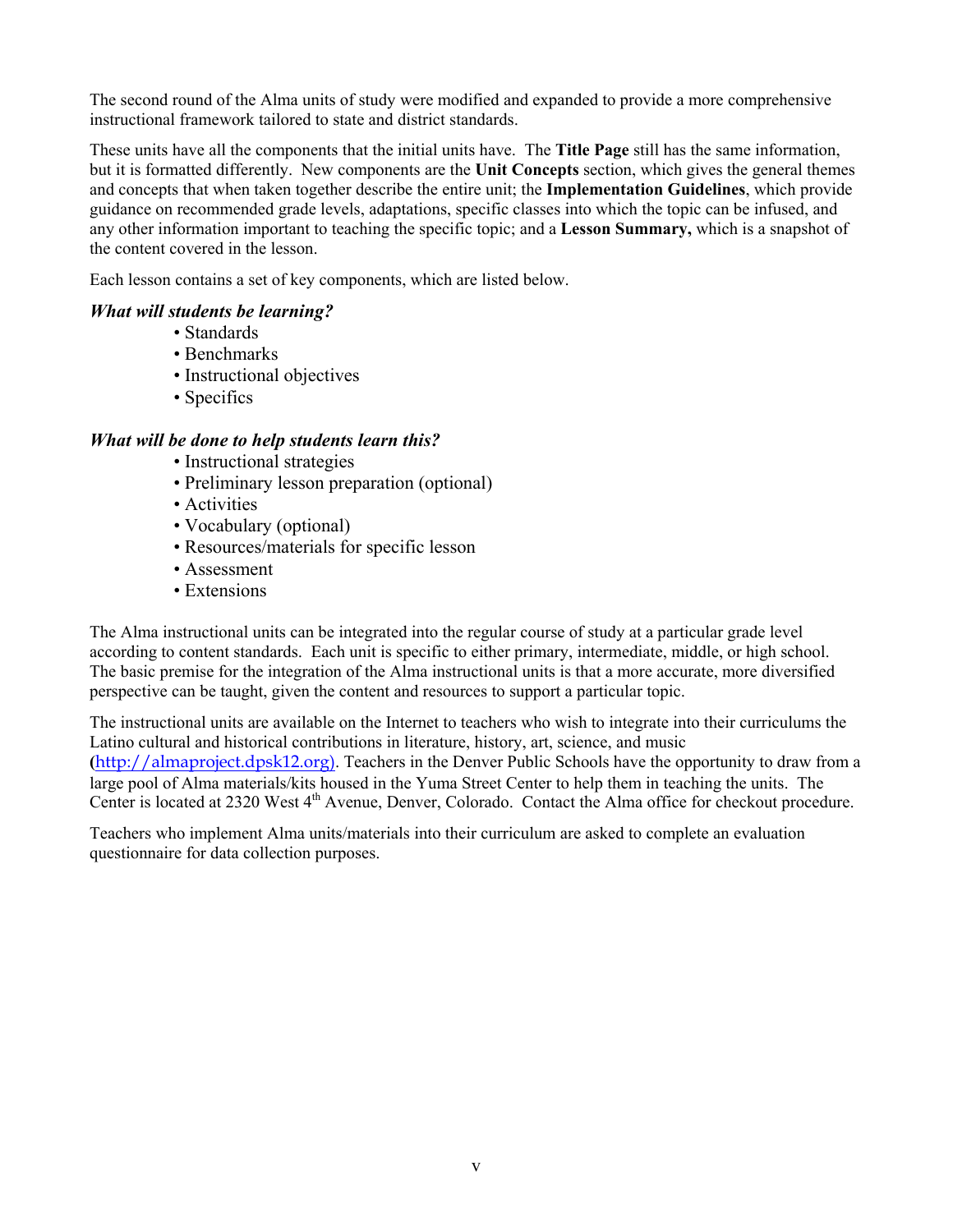# **CONTRIBUTING AUTHORS**

The following Denver Public Schools teachers are to be commended for their significant contributions to the Alma Project. Their contributions will greatly benefit all students both in Denver Public Schools and other school districts in the nation.

| 1998-1999                     |                                                                                                            |                                      |  |
|-------------------------------|------------------------------------------------------------------------------------------------------------|--------------------------------------|--|
| Contributing<br><b>Author</b> | <b>Topic</b>                                                                                               | <b>School</b>                        |  |
| Flor Amaro                    | Exploring Literary Genre Through Latin American Literature<br>Cheltenham Elementary<br>Hispanic Literature |                                      |  |
| Leni Arnett                   | The Spanish Conquest and the Role of La Llorona                                                            | Denver School of the<br>Arts         |  |
| Stella Garcia Baca            | Study Guide for Among the Volcanoes by Omar S. Casta-eda                                                   | Lake Middle School                   |  |
| Sallie Baker                  | The Clash of Culures: Moctezuma Hosts Cortes                                                               | Denver School of the<br>Arts         |  |
| Shanna Birkholz               | Dia de Los Muertos                                                                                         | Gilpin Elementary                    |  |
| <b>Richard Bock</b>           | Coming of Age                                                                                              | West High School                     |  |
| Virginia Coors                | Essential Values Woven Through Hispanic Literature                                                         | <b>Florence Crittendon</b><br>School |  |
| Susanna DeLeon                | The Importance of Music in the Life of the Aztec People                                                    | <b>Smedley Elementary</b>            |  |
| Amanda Dibbern                | Everyone Has a Tale                                                                                        | Lake Middle School                   |  |
| Gabe Garcia                   | Twin Hero Myths in Literature of the Americas                                                              | West High School                     |  |
| <b>Steven Garner</b>          | The Impact of the Mexican Revolution on the United States                                                  | West High School                     |  |
| <b>Hilary Garnsey</b>         | Heralding Our Heroes Times                                                                                 | Montclair Elementary                 |  |
| Deborah Hanley                | Music of the Aldean Altiplano                                                                              | Knapp Elementary                     |  |
| Janet Hensen                  | Viva Mexico! A Celebration of Diez y Seis de Septiembre, Mexican<br>Independence Day                       | Montclair Elementary                 |  |
| Irene Hernandez               | California Missions                                                                                        | Denver School of the                 |  |
|                               | Heart of Aztlan Study Guide                                                                                | Arts                                 |  |
| Leigh Heister                 | Latina Women                                                                                               | Knapp Elementary                     |  |
| Dorotha Hogue                 | Science of the People                                                                                      | <b>Florence Crittendon</b><br>School |  |
| Pat Hurrieta                  | El Dia de los Muertos                                                                                      | Cheltenham Elementary                |  |
| Heidi Hursh                   | Latino Legacy: A Community Oral History Project                                                            | West High School                     |  |
| Pat Dubrava<br>Keuning        | Changing Borders and Flags                                                                                 | Denver School of the<br>Arts         |  |
| Jon Kuhns                     | The Rise of the United Farmworkers Union: A Study of the Chicano Civil<br><b>Rights Movement</b>           | Florence Crittendon<br>School        |  |
| Lu Liñan                      | Curanderismo: Holistic Healing                                                                             | West High School                     |  |
| <b>Charlene Meives</b>        | Santos and Santeros                                                                                        | Rishel Middle School                 |  |
| Frances Mora                  | Spanish Settlement and Hispanic History of Denver and Colorado                                             | <b>Schenck Elementary</b>            |  |
| Julie Murgel                  | Mayan Mathematics and Architecture                                                                         | Lake Middle School                   |  |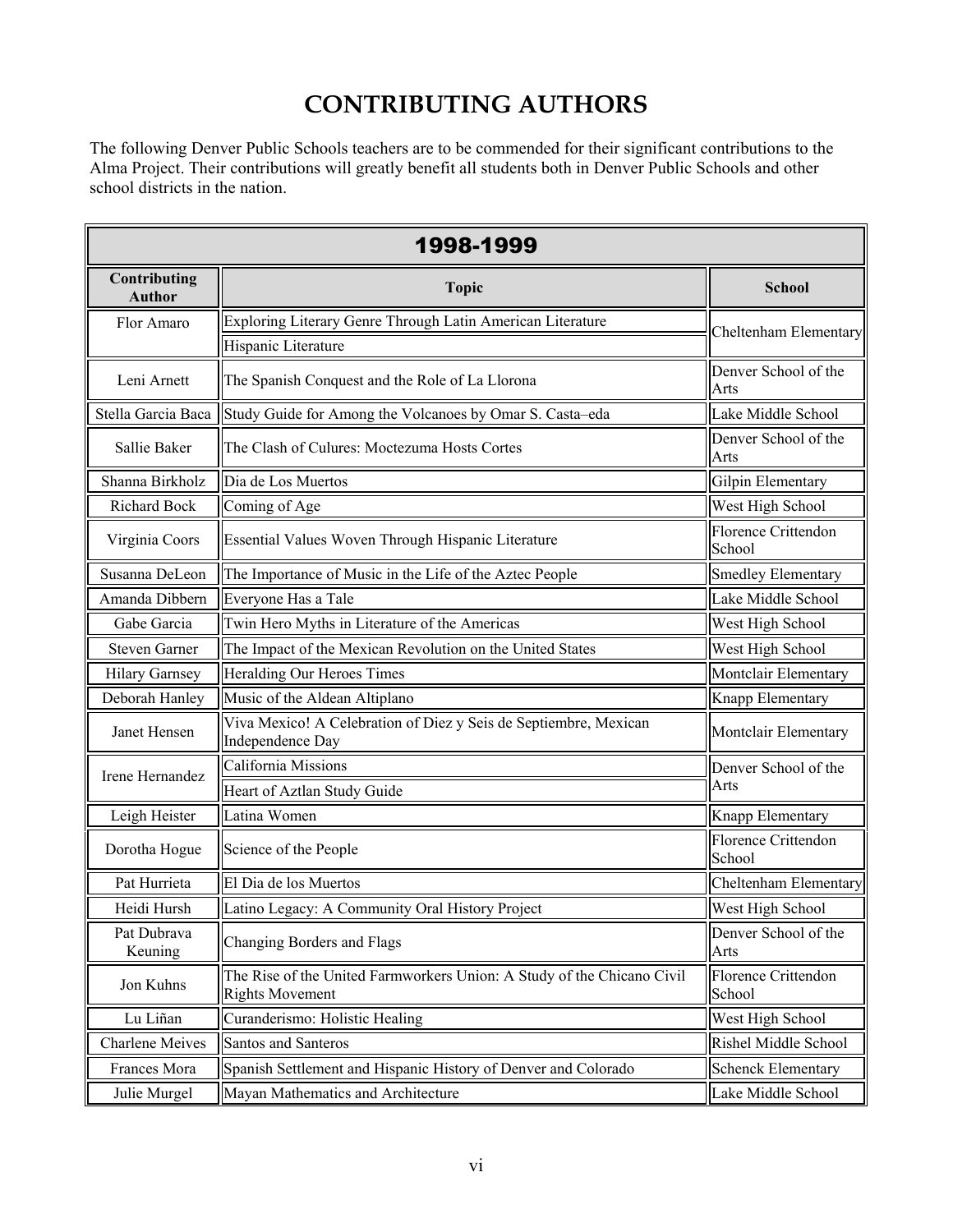| Jerrilynn Pepper       | Spanish Missions in Florida, Texas, New Mexico, and Arizona | Bryant-Webster<br>Elementary  |  |
|------------------------|-------------------------------------------------------------|-------------------------------|--|
| Kristina Riley         | Biographies of Famous Hispanics/Latinos/Chicanos            | Cheltenham Elementary         |  |
|                        | Piñatas!                                                    |                               |  |
| <b>Sharon Robinett</b> | Francisco Vasquez de Coronado<br>McGlone Elementary         |                               |  |
| Kathleen Stone         | Latinos in War: The American Military Experience            | West High School              |  |
| Dan Villescas          | Mother Culture of Mexico: The Olmecs                        | Lake Middle School            |  |
| Joanna Vincenti        | Our Stories, Our Families, Our Culture                      | Florence Crittendon<br>School |  |
| Linda Weiss            | Spanish Exploration of Colorado                             | <b>Schenck Elementary</b>     |  |

| 1999-2000                     |                                                                      |                                         |  |
|-------------------------------|----------------------------------------------------------------------|-----------------------------------------|--|
| Contributing<br><b>Author</b> | <b>Topic</b>                                                         | <b>School</b>                           |  |
| Leni Arnett                   | Americans Move West: The Santa Fe Trail                              | Denver School of the Arts               |  |
| Stella Garcia Baca            | Study Guide for Walking Stars                                        | Lake Middle School                      |  |
| Suzi Bowman                   | In Memory of Sand Creek                                              | <b>Brown Elementary</b>                 |  |
| Conchita Domenech             | An Introduction to the Navajo Culture                                | West High School                        |  |
| Denise Engstrom               | Exploring Northeast Native Americans: The Iroquois                   | Early Childhood Education<br>Specialist |  |
|                               | La Mariposa/The Butterfly                                            |                                         |  |
| Debbie Frances                | The Desert                                                           | Kaiser Elementary                       |  |
|                               | Easter/Spring Celebration                                            |                                         |  |
|                               | From Corn to Tortillas                                               |                                         |  |
| Jennifer Henry                | The Mexican Muralist Movement and an Exploration of<br>Public Art    | Student                                 |  |
| Ronald Ingle II               | Music of the Tex-Mex Border Region                                   | Smith Elementary                        |  |
| Lu Liñan                      | The Voice of a Latina Writer: Author Study on Sandra<br>Cisneros     | West High School                        |  |
| Cleo McElliot                 | FamiliesA Celebration                                                | Kaiser Elementary                       |  |
|                               | Plants/Las Plantas                                                   |                                         |  |
| Sandy Miller                  | Pepper, Pepper, Plants!                                              | Samuels Elementary                      |  |
| Maria Salazar                 | The Treaty of Guadalupe Hidalgo                                      | Lake Middle School                      |  |
| Jessica Schiefelbein          | Diego Rivera<br>Doull Elementary School                              |                                         |  |
| Sandy Stokely                 | Haiky and Beyond: A Study of Japanese Literature<br>Ellis Elementary |                                         |  |
| Dan Villescas                 | The Conquest of the Aztec Civilization                               | Alma Project Curriculum Specialist      |  |
|                               | The Mexican American War                                             |                                         |  |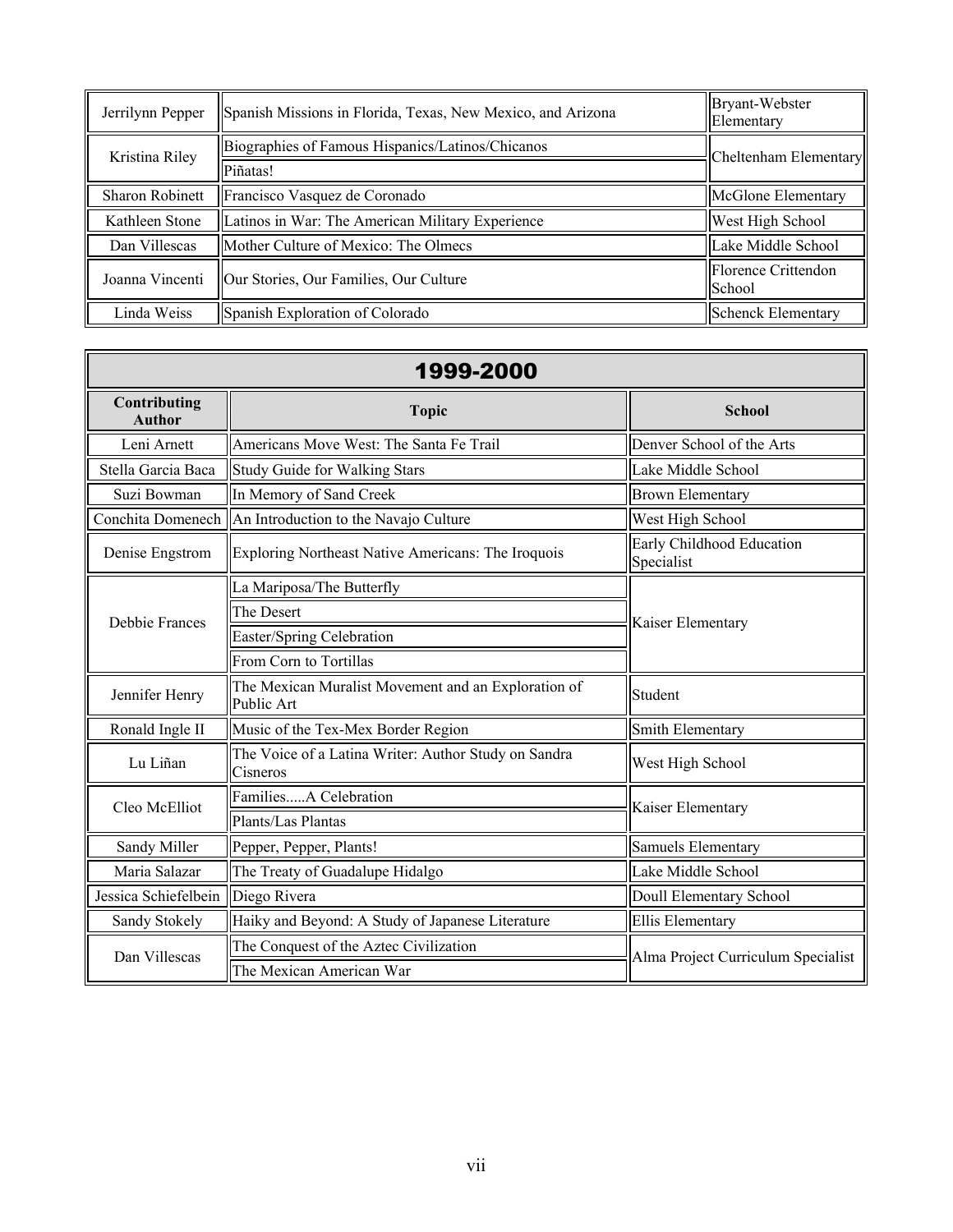| 2000-2001                           |                                                                                |                                           |  |
|-------------------------------------|--------------------------------------------------------------------------------|-------------------------------------------|--|
| Contributing<br><b>Author</b>       | <b>Topic</b>                                                                   | <b>School</b>                             |  |
|                                     | Thanksgiving - An American Tradition                                           |                                           |  |
| Denise Engstrom                     | Denver March Powwow                                                            | <b>ECE</b> Specialist                     |  |
|                                     | American Indian Storytelling: A Tradition                                      |                                           |  |
| Astid Parr                          | Cinco de Mayo - A Historical Celebration                                       | Swansea Elementary                        |  |
| Sandra Miller                       | Mercado - Trading at the Marketplace                                           | Samuels Elementary                        |  |
| Nina Daugherty                      | Aztec Folk Literature - Two Legends and a Folktale                             | Centennial Elementary                     |  |
|                                     | Three Latin American Folktales                                                 |                                           |  |
| Ron Ingle II &                      | Celebration of Mexicanos through Music,                                        | Kaiser Elementary                         |  |
| Dan Vallescas                       | Dance & Art                                                                    | Alma Curriculum Development<br>Specialist |  |
| Deborah Francis                     | The Cowboys/Vaqueros                                                           | <b>Grant Ranch Elementary</b>             |  |
| Barbara J. Williams                 | Lessons in Courage: Maritin Luther King, Rosa Parks and<br><b>Ruby Bridges</b> | Maxwell Elementary                        |  |
| Jessica Schiefelbein Faith Ringgold |                                                                                | University Park Elementary                |  |

| 2001-2002                                |                                                                                                                       |                     |  |
|------------------------------------------|-----------------------------------------------------------------------------------------------------------------------|---------------------|--|
| <b>Contributing Author</b>               | <b>Topic</b>                                                                                                          | <b>School</b>       |  |
| Arthur L. Campa, PhD &<br>Ellen J. Campa | LARASA's Legacy: Catalyst for Change: Archuleta, Noel, and Valdez  Metro State College                                |                     |  |
|                                          | Alma Flor Ada: An Author Study                                                                                        |                     |  |
| Deborah Francis                          | Pat Mora: An Author Study                                                                                             | <b>Grand Ranch</b>  |  |
|                                          | Jan Romero Stevens: 1953-2000                                                                                         | Elementary          |  |
|                                          | Carmen Lomas Garza: Chicana Author and Illustrator                                                                    |                     |  |
| Sara Hensen                              | Good Intentions, Misunderstanding, Betrayal: A study of the first<br>encounters between Native Americans and Pilgrims | Goldrick Elementary |  |
| Stephanie A. Herrera                     | <b>DPS</b> Latin Dance<br>Fiesta Mexicana: A Summer Latin Dance Experience<br>Coordinator                             |                     |  |
| Tania Hogan                              | Alma Flor Ada: Latina Author<br>Goldrick Elementary                                                                   |                     |  |
| Kathy Hoops                              | Beyond the Glass Slipper: Cinderella Stories from Around the World                                                    | Goldrick Elementary |  |
| Barbara Williams                         | Infinite Skies: Bessie Coleman, Mae Jemison, and Ellen Ochoa                                                          | Maxwell Elementary  |  |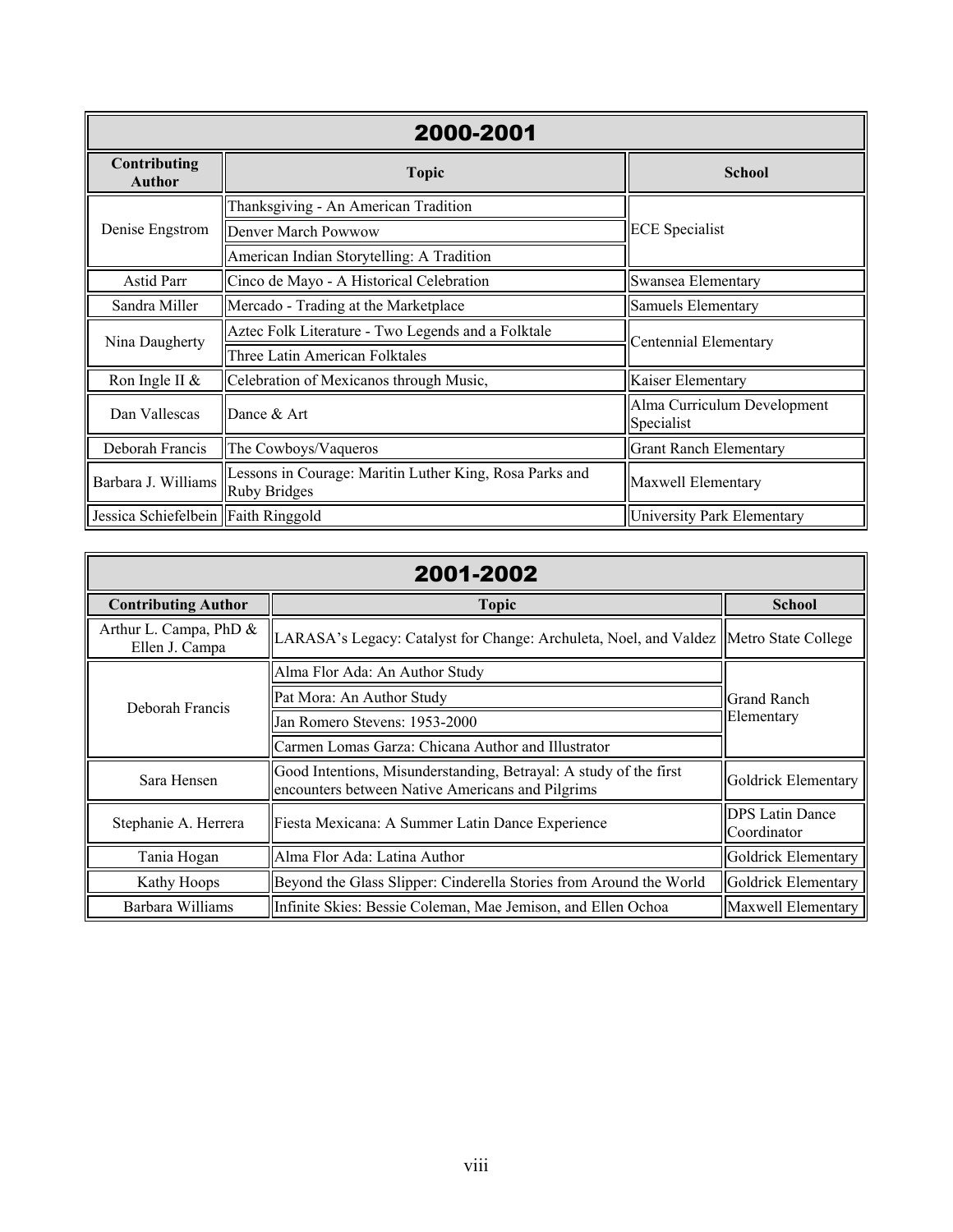# **Alma Flor Ada: Latina Author**

# **Unit Concepts**

- Ethnic pride Harvest
- 
- Role Models: Cesar Chavez Civil rights
- Life Cycles: Butterfly Struggle
- Essential Values
- 
- Folktales Role modeling
	-
	-

# **Standards Addressed by this Unit**

### Reading and Writing

Students read and understand a variety of materials. (RW1)

Students write and speak for a variety of purposes. (RW2)

Students write and speak using formal grammar, usage, sentence structure, punctuation, capitalization, and spelling. (RW3)

Students apply thinking skills to their reading, writing, speaking, listening, and viewing. (RW4)

Students read to locate, select, evaluate, and make use of any relevant information from a variety of media, reference, and technological sources. (RW5)

Students read and recognize literature as a record of human experience. (RW6)

### **History**

Students understand that societies are diverse and have changed over time. (H3)

### Science

Students know and understand interrelationships among science, technology, and human activity in the past, present, and future and how they can affect the world. (S5)

### Geography

Students understand how economic, political, cultural, and social processes interact to shape patterns of human populations, interdependence, cooperation, and conflict. (G4)

### Visual Arts

Students recognize and use the visual arts as a form of creativity and communication. (VA1)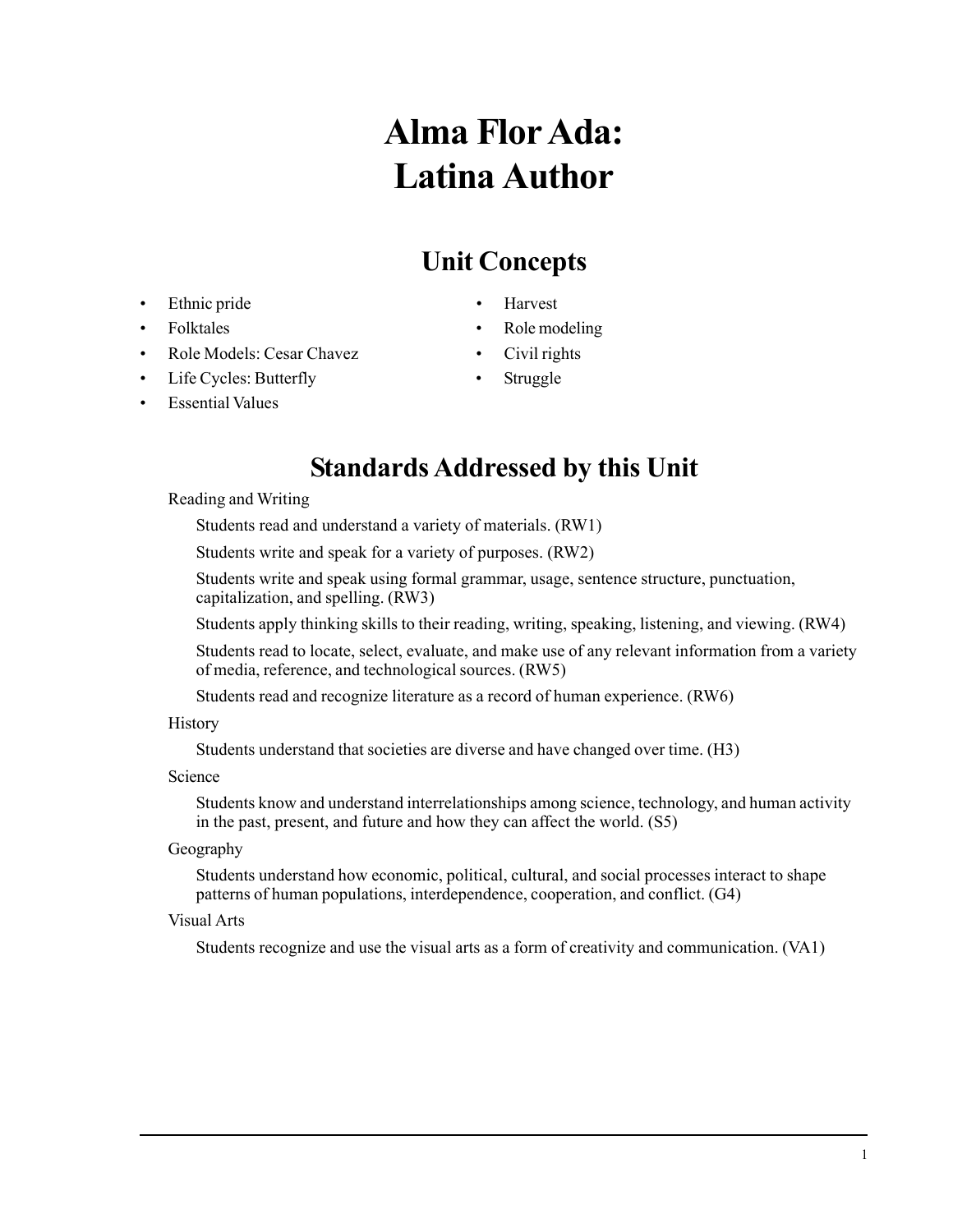# **Introduction**

Alma Flor Ada has mastered the art of storytelling. Growing up in Cuba, she was surrounded by family members who loved to tell stories. Her Uncle Tony liked to tell stories and always included himself as one of the characters. Her father would tell stories that he invented to explain what he knew about the history of the world. Her grandmother, Abuelita Lola, was able to make history come alive by telling her stories of the struggles of Cubans for freedom. This had great significance in their family because they lived in a house called, La Quinta Simoni, that was owned by the Simoni family. One of the two daughters was Amelia who married Ignacio Agramonte, one of the Cuban patriots who fought to gain independence and freedom for all who lived in Cuba. Knowing this history about the place that she was born in, on January 3, 1938, made her very proud of her home.

As a child she was quiet and very curious. She loved to spend hours in nature by herself watching leaping frogs, funny tadpoles, turtles, dragonflies, egrets, and cranes. Many of these animals were inspirations for characters in her stories. Her grandmother taught her how to read before she was three by writing the names of plants and flowers on the earth with a stick. She loved to read books high in the branches of a tree by her house.

Her inspiration for writing books is to share some feelings that she had as a child, "the joy, the excitement, the surprise."

Her books told through folktales, fantasy, realistic fiction, or retelling of traditional stories, include topics such as identity, making the right decisions, being proud of who you are and where you came from, helping those in need, working together, and ways to improve the world around us.

She has written two autobiographies: *Under The Royal Palms: A Childhood In Cuba* (for which she won the Pura Belpre Award) and *Where The Flame Trees Bloom*, which offer inspirational stories for readers about her childhood in Cuba. She has lived in Cuba, Spain, Peru, and the United States.

She is a professor at the University of San Francisco, and also directs the Center for Multicultural Literature for Children and Young Adults at the University. She was also the founder and First Editor-in-Chief of the *Journal of the National Association for Bilingual Education.* She has worked in school districts with children, teachers and parents.

Alma Flor Ada believes that language is essential for understanding the world and it is one of the most important creations of mankind and the human spirit. A person who speaks different languages has a better understanding of humanity and is able to have different viewpoints.

Her books are all available in English and Spanish. Her daughter Rosalma has done the translations for many of the books. Alma has four children and three grandchildren.

# **Implementation Guidelines**

It is recommended that this unit be taught in second or third grade as an author study unit that incorporates language arts, social studies, science, history, and art. Students will be working in cooperative groups for some activities and in pairs for others. Some preteaching on the principles of cooperative learning and/or cooperative learning groups.

A computer with Internet access will be necessary to print the steps for how to write a folktale and the online certificates.

If you are unfamiliar with Alma Flor Ada, it is recommended that you read the student books listed in the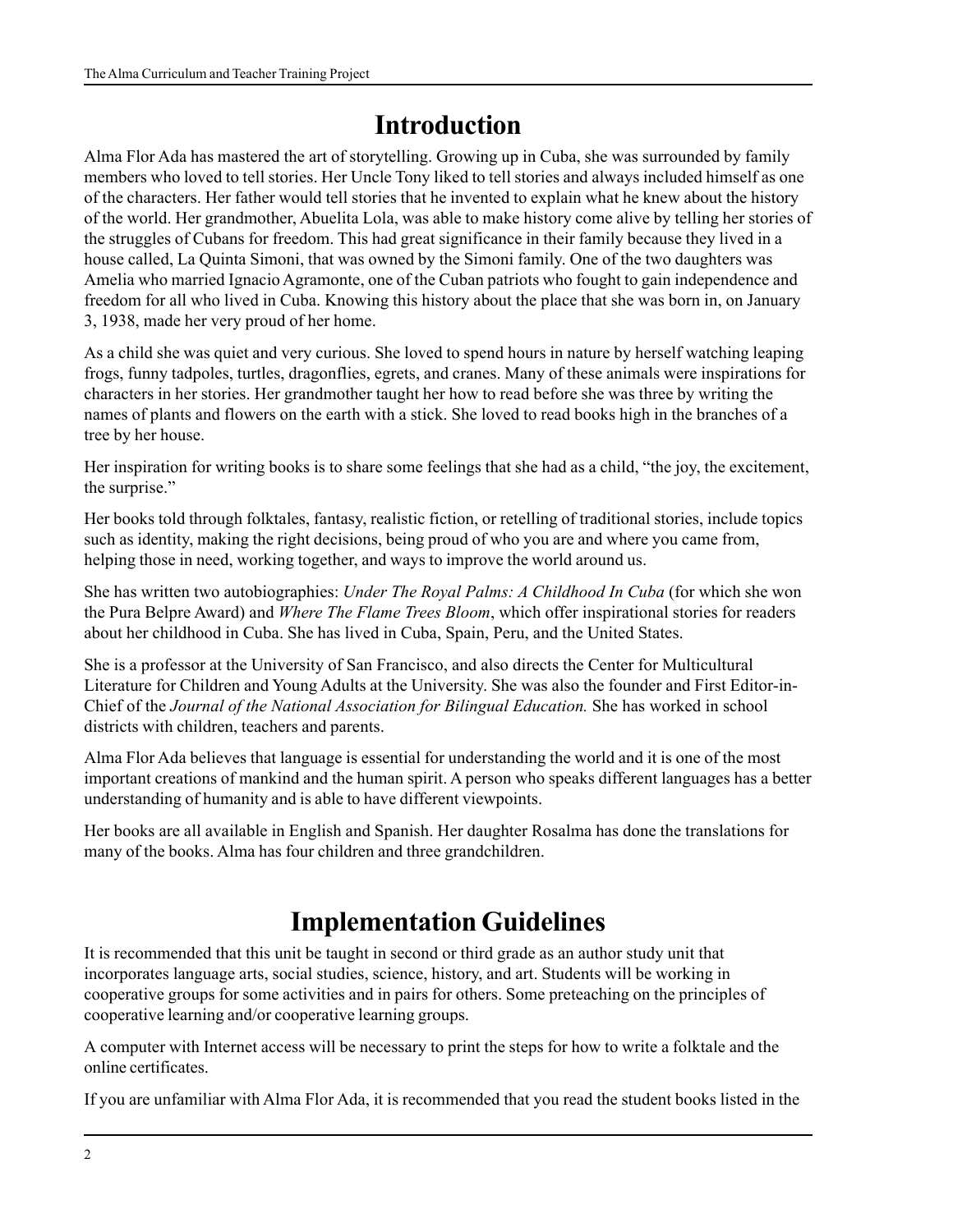bibliography before teaching the unit. To get a better understanding of her life growing up in Cuba, please read *Under The Royal Palms: A Childhood In Cuba* and *Where The Flame Trees Bloom*. Reading these stories will help you to understand why she wrote some of her books.

This comprehensive unit of study is comprised of seven English language development standards for the elementary grade level. The ELA Standards are included so this unit can effectively be taught to ELA students. Beginning with reading, key objectives have been incorporated into the lessons in order to strengthen and expand the scope of implementation of the literary works of Alma Flor Ada.

**Reading:** (seven objectives are addressed)

*Focus on Reading Enjoyment (7) Interact with grade-appropriate English print for meaning (13) Orally participate with predictable books and patterns in books (15) Demonstrate text comprehension through illustration (16) Use pictures or patterns to retell a story (17) Express opinion and/or connection to personal experience (18) Respond to picture books, predictable pattern/book, and language experience stories (19)*

### **Writing:** (five objectives are addressed)

*Use English written communication to communicate meaning (1) Begin to communicate in writing through picture stories, captions, pattern poetry, and repetitive pattern stories (3) Comprehend the usage and spelling of basic vocabulary, including sight words (5) Identify and begin to use basic English sentence patterns (e.g. subject/verb, noun/adjective order; negative sentences; question formation; use of do/does/did in questions, answers, negatives) (10)*

**Speaking:** (five objectives are addressed)

*Understand and respond to simple requests and questions (3) Participate in oral group activities (e.g., scripted plays, memorized dialogues, songs, chants, story retelling) (6) Demonstrate an understanding of vocabulary through physical responses (9) Begin using correct punctuation and intonation by repeating words and phrases (10) Name descriptive characteristics of people, places, and objects (12) Develop use of English sentence patterns and grammar (14) Use oral language to express feelings using visuals and other nonverbal cues (15)*

### **Composition and Writing Conventions:** (three objectives are addressed)

*Write simple paragraphs using a single topic and appropriate indenting (11) Use standard writing conventions, including people, places, events, and vocabulary, both familiar and unfamiliar (12) Recognize organizational skills for writing (13)*

### **Literature:** (two objectives are addressed)

*Respond to picture books, predictable/pattern books, and language experience stories (19) Identify story elements, (e.g. characters, setting, plot) (20)*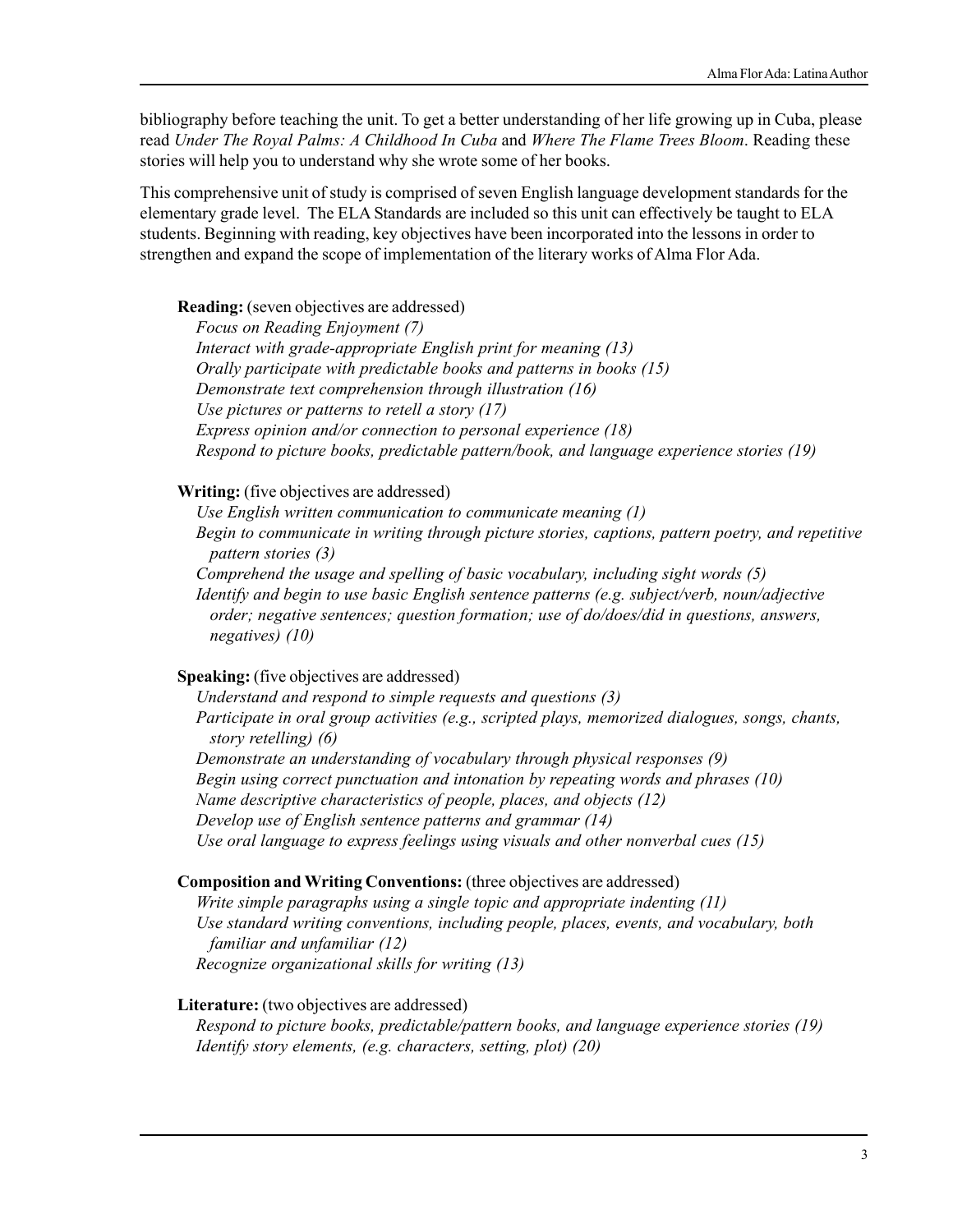**Vocabulary:** (two objectives are addressed) *Comprehend the usage and spelling of basic vocabulary, including sight words (5)*

**Grammar:** (four objectives are addressed) *Begin to use basic verb tenses (7) Begin to write frequently used verbs (8) Recognize and use basic language patterns and structure (9) Identify and begin to use basic English sentence patterns (10)*

# **Instructional Materials and Resources**

**The following resources (books) are needed for implementing this unit:**

*Friend Frog* by Alma Flor Ada *Under The Royal Palms: A Childhood in Cuba* by Alma Flor Ada *Serafina's Birthday* by Alma Flor Ada *Where the Flame Trees Bloom* by Alma Flor Ada *The Gathering Sun* by Alma Flor Ada *The Fight in The Fields: Cesar Chavez and the Farmworkers Movement* by Susan Ferris and Ricardo Sandoval. *The Gold Coin* by Alma Flor Ada: *A Rose With Wings* by Alma Flor Ada *Dear Peter Rabbit* by Alma Flor Ada *Yours Truly, Goldilocks* by Alma Flor Ada *With Love, Little Red Hen* by Alma Flor Ada *The Rooster Who Went To His Uncle's Wedding* by Alma Flor Ada *The Lizard and the Sun* by Alma Flor Ada *Half-Chicken* by Alma Flor Ada *The Three Golden Oranges* by Alma Flor Ada *Friends/Amigos* by Alma Flor Ada *Jordi's Star* by Alma Flor Ada

### **The following are resources and materials for each lesson:**

### **Lesson 1:**

*Friend Frog* by Alma Flor Ada *Under The Royal Palms: A Childhood in Cuba* by Alma Flor Ada World Map Picture of Alma Flor Ada Chart paper Basket, Jar or Bag Worksheet: A Friend I Admire

### **Lesson 2:**

*Serafina's Birthday* by Alma Flor Ada *Where The Flame Trees Bloom* by Alma Flor Ada Worksheet: Story Summary

### **Lesson 3:**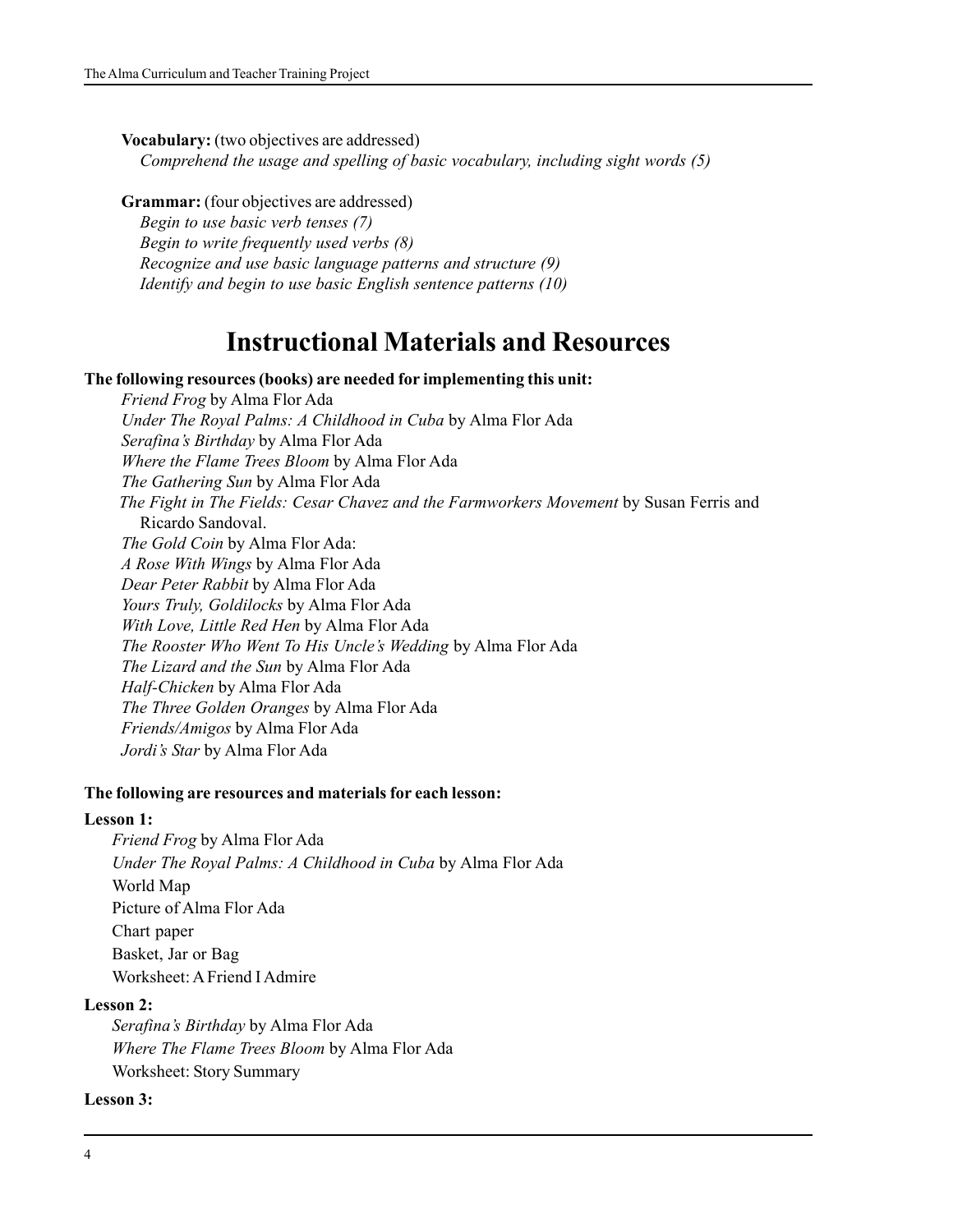*The Gathering Sun* by Alma Flor Ada

*The Fight In The Fields: Cesar Chavez and the Farmworkers Movement* by Susan Ferris and Ricardo Sandoval.

Picture of Cesar Chavez and migrant farmworkers Poster of Cesar Chavez

### **Lesson 4:**

*The Gold Coin* by Alma Flor Ada: *A Rose With Wings* by Alma Flor Ada Poster of the stages of the butterfly Worksheet: Character Analysis Worksheet: The Life Cycle of the Butterfly Butcher Paper

### **Lesson 5:**

*Dear Peter Rabbit* by Alma Flor Ada Poster for Letter Writing Chart Paper *Yours Truly, Goldilocks* by Alma Flor Ada *With Love, Little Red Hen* by Alma Flor Ada Stationary for letter writing Envelopes List of Addresses for the Different Characters

### **Lesson 6:**

*The Rooster Who Went To His Uncle's Wedding* by Alma Flor Ada *The Lizard and the Sun* by Alma Flor Ada Pictures of real native tunics and headdresses *Half-Chicken* by Alma Flor Ada Internet Pages of How To Write A Folktale Lined paper for students to write their final copy Worksheet: How To Write A Folktale

### **Lesson 7:**

*The Three Golden Oranges* by Alma Flor Ada Worksheet: Trabajando Juntos/Working Together Butcher Paper Math manipulatives (counters, cubes, tiles)

### **Lesson 8:**

*Friends/Amigos* by Alma Flor Ada Paints Crayons, Markers, Pastels **Scissors** Glitter Construction Paper Fabric **Buttons**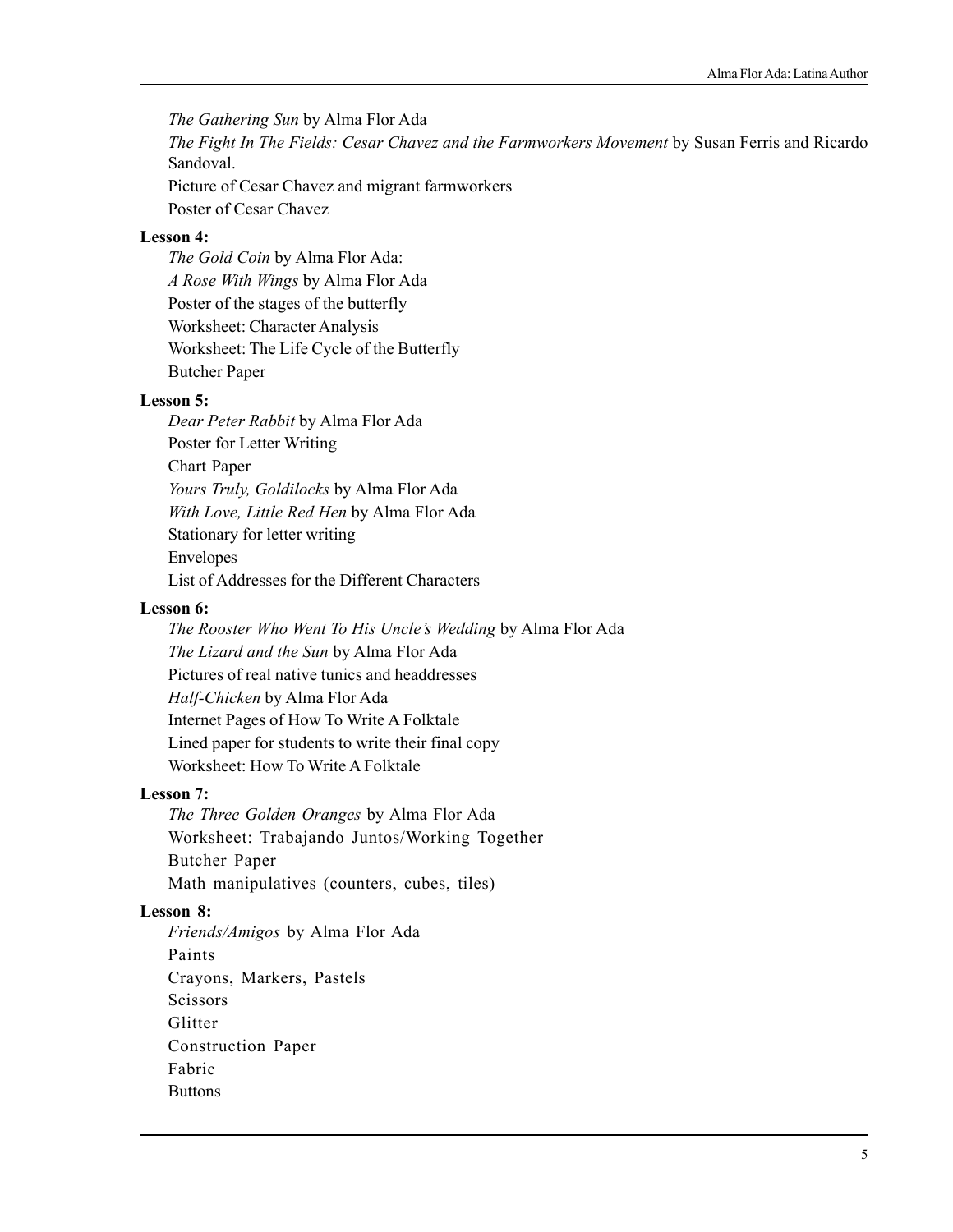### **Lesson 9:**

*Jordi's Star* by Alma Flor Ada Milk cartons Crayons, markers, pencils Glitter Fabric Construction Paper Buttons Straws Anything that can be put on a milk carton Butcher Paper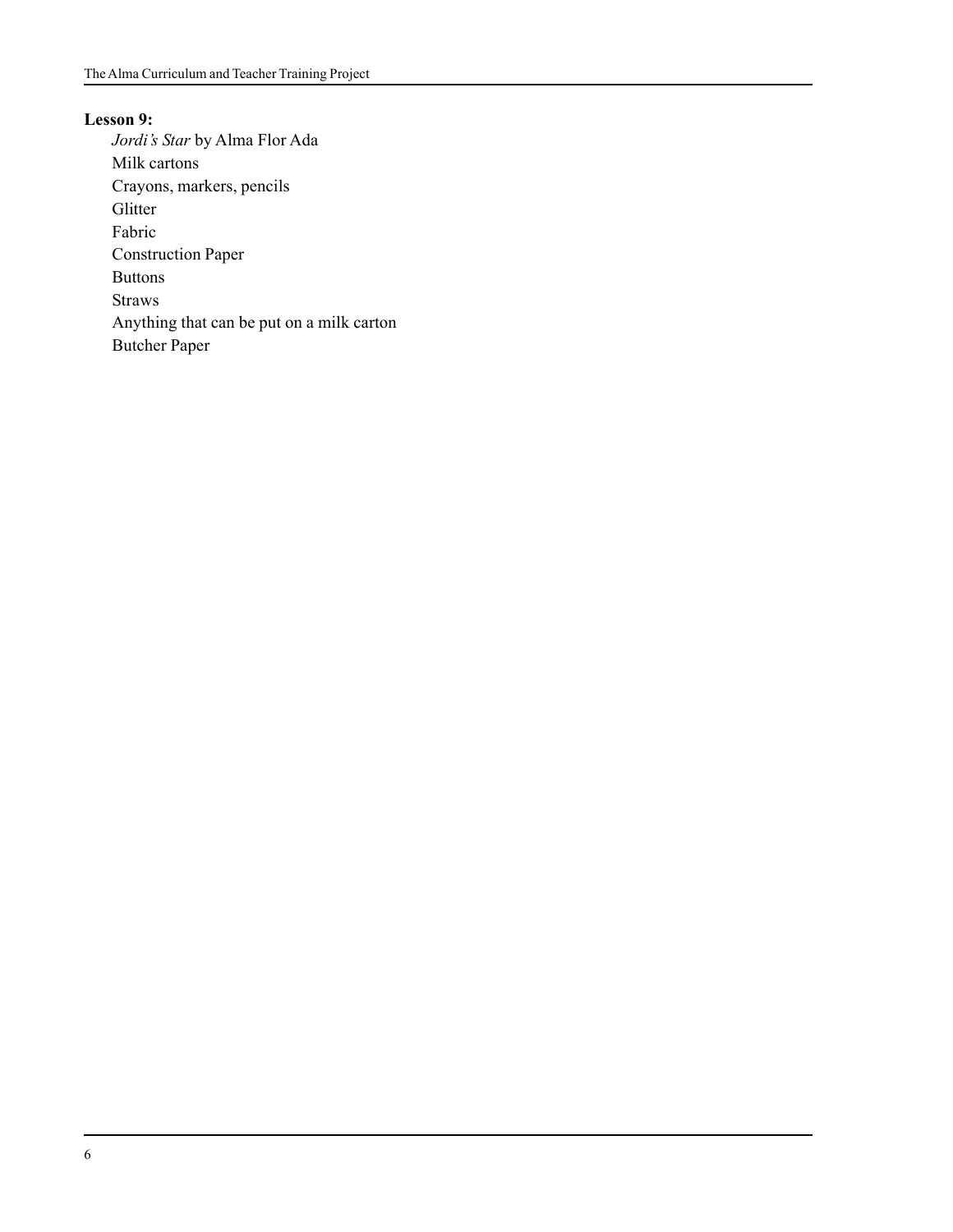# **Lesson Summary**

| Lesson 1: |                                                                                                                                                                                                                                                                                                                                |    |
|-----------|--------------------------------------------------------------------------------------------------------------------------------------------------------------------------------------------------------------------------------------------------------------------------------------------------------------------------------|----|
|           | Students are introduced to Latina writer, Alma Flor Ada, and learn why<br>she chose to become an author. Students will read Friend Frog by Alma<br>and engage in a writing activity that will help students understand the<br>concepts of friendship and admiration.                                                           |    |
| Lesson 2: | Students will learn the concept of storytelling and why stories have been<br>told for decades. Family stories retold by Alma Flor Ada are the focus of<br>this lesson.                                                                                                                                                         |    |
| Lesson 3: | Students are introduced to the contributions of Cesar Chavez to the farm<br>workers. Concepts such as role modeling, harvest, civil rights and migrant<br>farm workers are the backbone of this lesson. This is an excellent lesson<br>for teaching students how the struggles of others pave the way for those<br>who follow. |    |
| Lesson 4: | Students are introduced to two literary selections by Alma Flor<br>Ada, The Gold Coin and A Rose With Wings. This lesson focuses on<br>character analysis and the life cycle of the butterfly.                                                                                                                                 |    |
| Lesson 5: | Learning to write a friendly letter is the focus of this lesson. Students will<br>speak to the story characters through the letters.                                                                                                                                                                                           | 22 |
| Lesson 6: | The elements of folktales are emphasized in this lesson as students<br>compose their own folktales. A variety of the author's folktales are<br>part of this great lesson.                                                                                                                                                      | 24 |
| Lesson 7: | Students will read The Three Golden Oranges, which retells the traditional<br>Spanish folktale Blancaflor. The importance of working together is the<br>focus of this lesson.                                                                                                                                                  | 29 |
| Lesson 8: | This lesson centers on the concepts of discrimination, appreciation and<br>beauty of individual and group differences. Students will do an art project<br>showing what their world will look like if it was free of discrimination.                                                                                            |    |
| Lesson 9: | Using Jordi's Star we will discuss the things that we can do to make the<br>world a better place to live in. In groups students will devise ideas on how<br>to make their classroom, school, and home a better place, and then share<br>them with the class.                                                                   |    |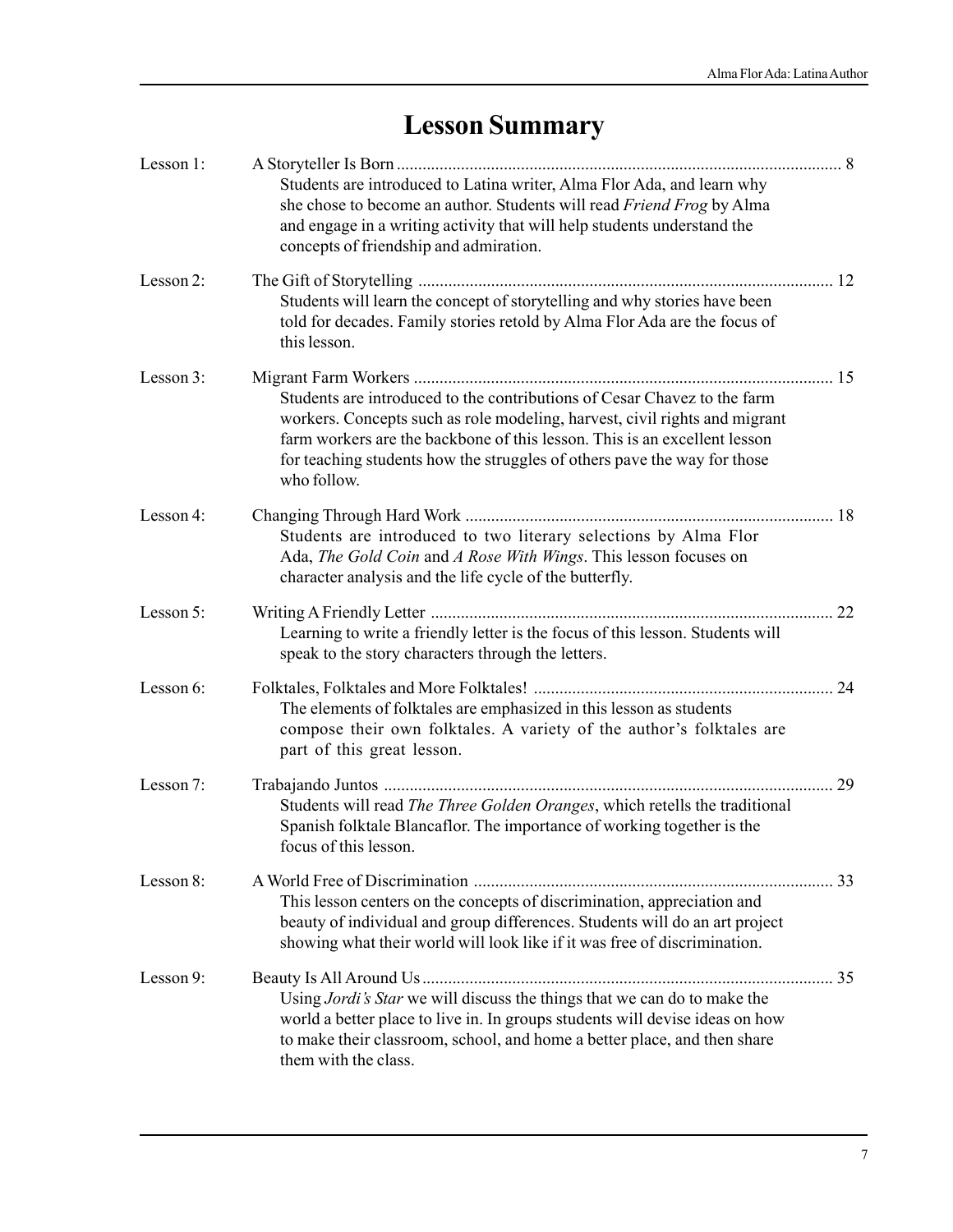# Lesson 1: **A Story Teller Is Born**

### **What will students be learning?**

### STANDARDS

Students read and understand a variety of materials. (RW1) Students read and recognize literature as a record of human experience. (RW6)

### **BENCHMARKS**

Students will use comprehension strategies.

Students will read literature representing various cultural and ethnic traditions from throughout the world.

### **OBJECTIVES**

Students will demonstrate what they have learned by contributing facts to a class poster. Students will understand the author's purpose for writing the book.

### **SPECIFICS**

Alma Flor Ada wrote this book because she has felt the same way as the character Field Mouse. He is not good at many things that others find it easy to do. Alma Flor Ada admires her friends who can sing, play instruments, compose music, paint, dance and who excel in many ways. She says it is good to know that, like Field Mouse, she can offer a true friendship. The illustrator for this story wanted to be accurate with the mouse drawing, so she went to the pet store and got a little mouse which she observed as she sketched.

### **What will be done to help students learn this?**

INSTRUCTIONAL STRATEGIES Read Aloud Whole-Group Discussion Questioning Connections (Text-to-self, to-text, and to-world) Predicting

### PRELIMINARY LESSON PREPARATION

Get a piece of chart paper and write What We Know About Alma Flor Ada so we can keep an ongoing list of facts that we learn.

Have each student write his or her name on a piece of paper and fold it and put it into a basket.

Make copies of "A Friend I Admire" worksheet.

### **ACTIVITIES**

We are going to start an author study on Alma Flor Ada. She is a bilingual writer that means that she writes books in English and Spanish. Here are some pictures of what she looked like as a little girl and what she looks like now. (Show pictures of her from the different books). She grew up in Cuba. (Show students where Cuba is on the map and then show them where our state is). Growing up she loved to listen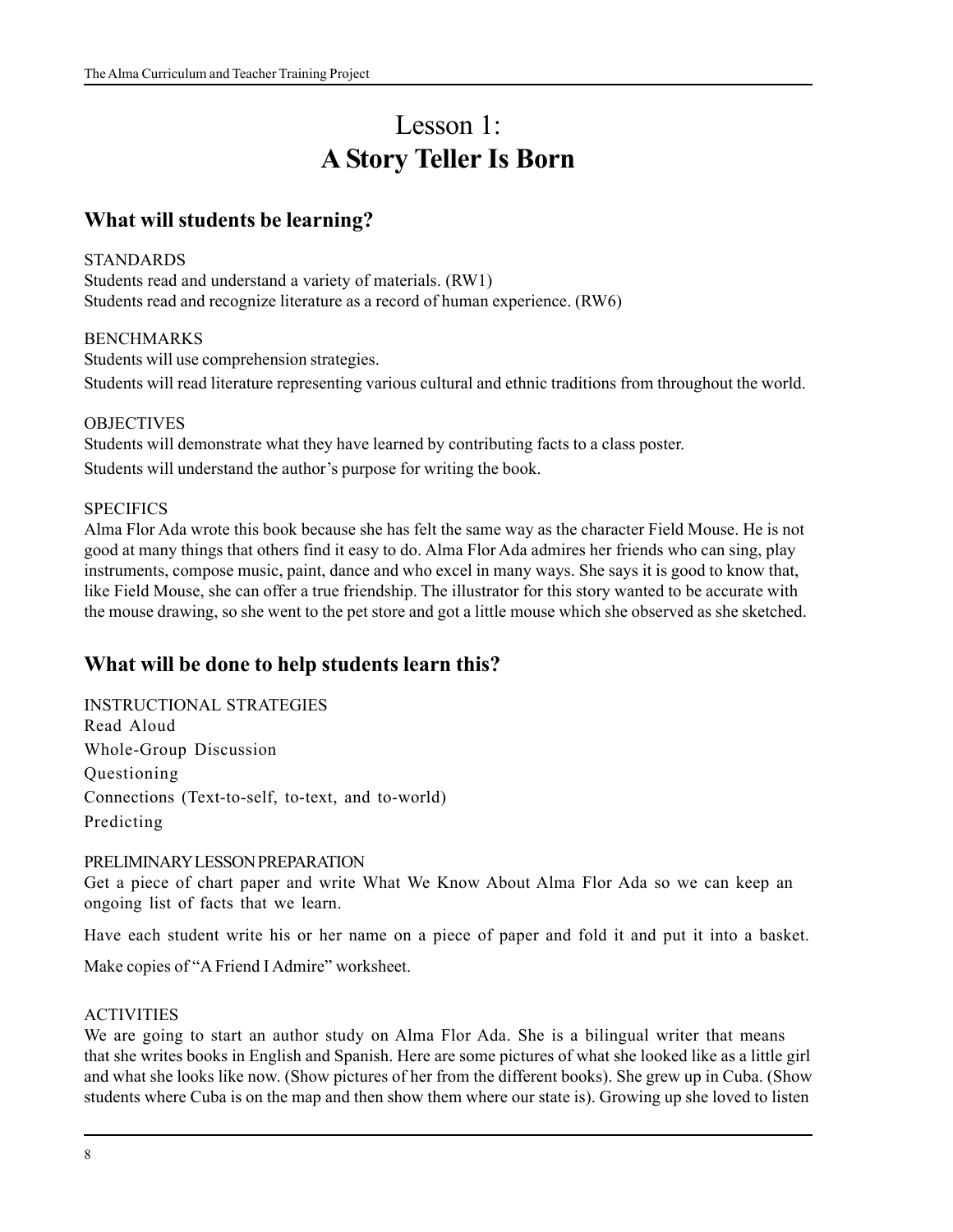to stories and she would spend hours in nature by herself watching all the different animals. Her grandmother taught her how to read before she was three years old by writing the names of plants and flowers on the earth with a stick. She loved to read books high in the branches of a tree by her house. The reason that she writes books is to share some feelings that she had as a child. The characters in her books are sometimes based on people she knows and respects. The first book we are going to read is a book about a little Field Mouse and a problem that he has. Does anybody know what it means to admire a person? It means to really like, or wish to be like someone. In the book one of the characters really admires another character. As I am reading think about what it is that he admires. Alma Flor Ada has felt how Field Mouse feels in the story. Read *Friend Frog* to the students. Let them share connections they make as you are reading. Stop on the page where the shadow appears and let students predict what it is, and what is going to happen, and whether they think Field Mouse will do something at this point. At the end of the reading, have a discussion on why Field Mouse was a good friend, what things Field Mouse admired about Frog, and have everyone think of something that they weren't good at that they wished they could do. Share it with their friend and share a few with the class. Teacher should share something too!

Now each of you is going to pick a name from the basket and write one thing you admire about the person whose name you picked. I am going to show you how to do this by filling out the worksheet on another teacher that I admire. Students will work on worksheet and then turn it in. The next day you can pass them out to who they wrote it for. Finally, students will tell you the facts that they have learned so far about Alma Flor Ada and we will keep adding them to our poster.

### VOCABULARY

Admire ......................... To really like or wish to be like someone. Extraordinary ............... Very unusual.

RESOURCES/MATERIALS Chart paper/marker Pictures of Alma Flor Ada from *Where The Flame Trees Bloom* or *Under The Royal Palms* by Alma Flor Ada Crayons Worksheet: A Friend I Admire *Friend Frog* by Alma Flor Ada Papers so children can write their names Basket, Jar or Bag to put names in.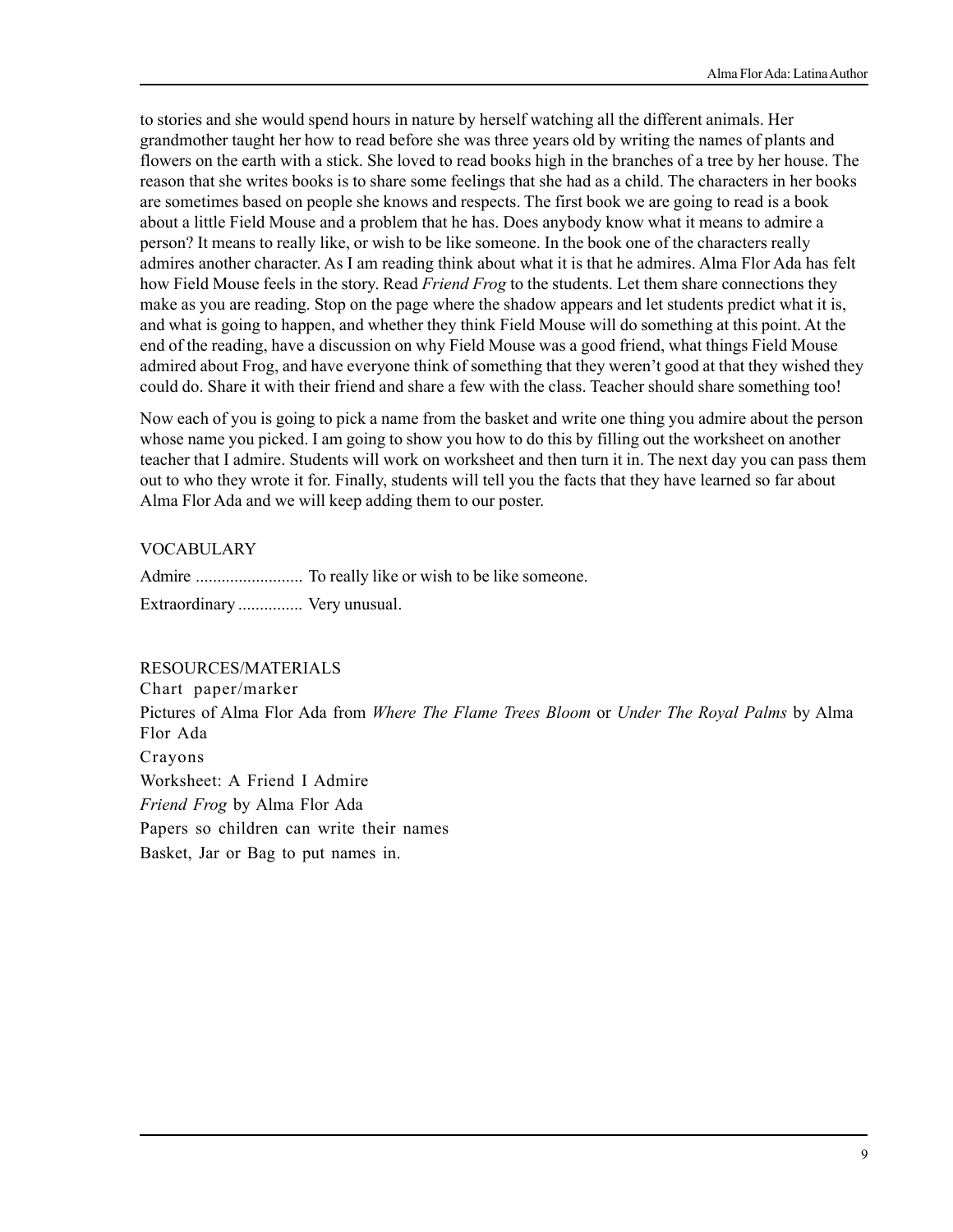### ASSESSMENT

Each student should have completed the worksheet A Friend I Admire. Use the grading rubric below to assess each student.

| <b>Rubric Points</b>                                                                                                                                                                                                                                                                                                               | Description                                                                                                                                                                        |
|------------------------------------------------------------------------------------------------------------------------------------------------------------------------------------------------------------------------------------------------------------------------------------------------------------------------------------|------------------------------------------------------------------------------------------------------------------------------------------------------------------------------------|
| $4$                                                                                                                                                                                                                                                                                                                                | Student clearly understands the meaning of the word admire. There are<br>fewer than two spelling or punctuation errors. The student's picture matches what<br>they wrote.          |
|                                                                                                                                                                                                                                                                                                                                    | Student understands the meaning of the word admire. There are no more than three<br>spelling or punctuation errors. The student's picture matches what they wrote.                 |
| $\overline{2}$ and $\overline{2}$ and $\overline{2}$ and $\overline{2}$ and $\overline{2}$ and $\overline{2}$ and $\overline{2}$ and $\overline{2}$ and $\overline{2}$ and $\overline{2}$ and $\overline{2}$ and $\overline{2}$ and $\overline{2}$ and $\overline{2}$ and $\overline{2}$ and $\overline{2}$ and $\overline{2}$ and | Student has some understanding of the word admire. There are no more than four<br>spelling or punctuation errors. The student's picture matches what they wrote.                   |
|                                                                                                                                                                                                                                                                                                                                    | Student does not have a clear understanding of the word admire. There are five or<br>more spelling or punctuation errors. The student's picture does not match what<br>they wrote. |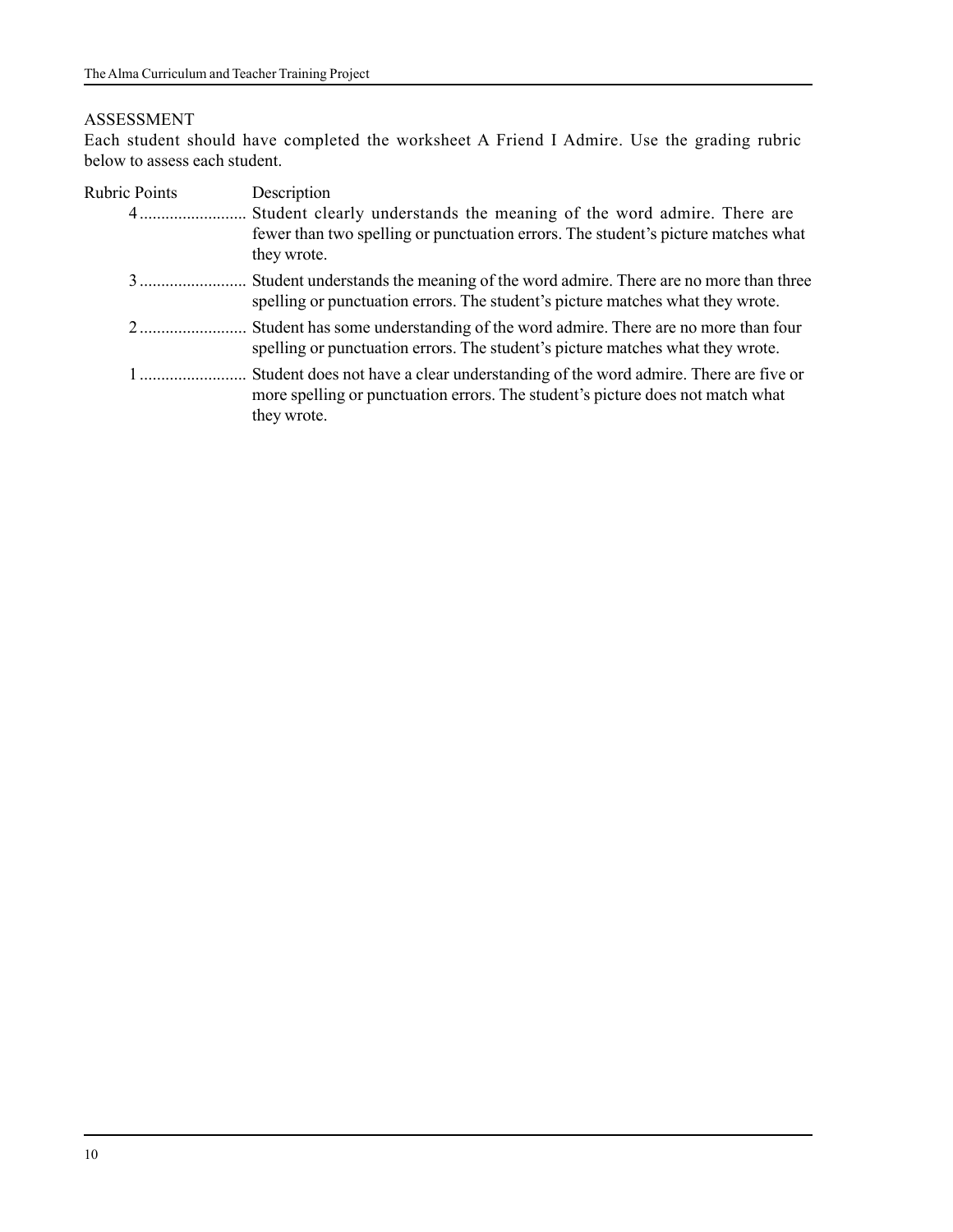| <b>A Friend I Admire Worksheet</b> |  |
|------------------------------------|--|
|                                    |  |
|                                    |  |
|                                    |  |

i<br>S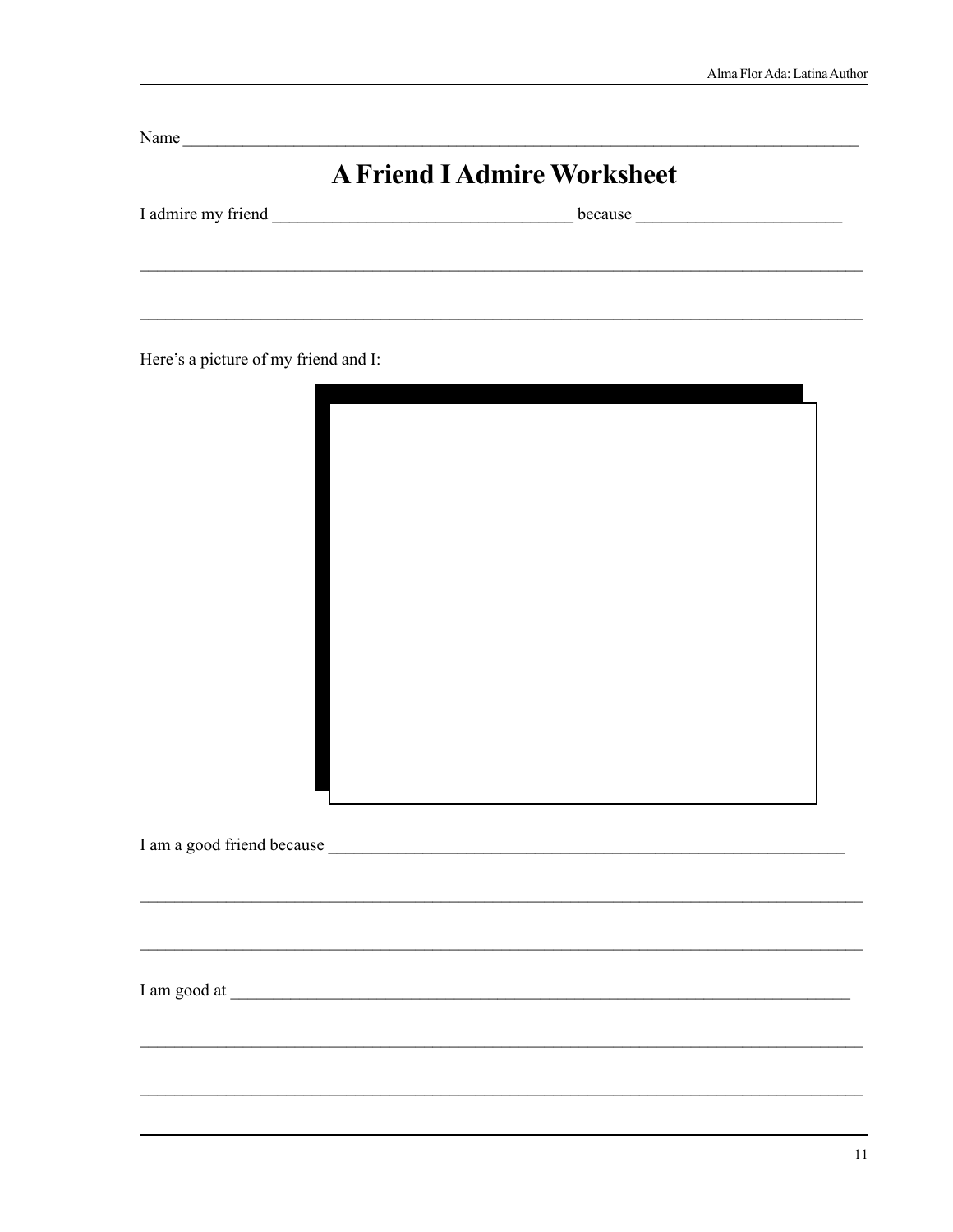# Lesson 2 **The Gift of Storytelling**

### **What will students be learning?**

### STANDARDS

Students read and understand a variety of materials. (RW1) Students write and speak for a variety of purposes. (RW2) Students write and speak using formal grammar, usage, sentence structure, punctuation, capitalization, and spelling. (RW3)

Students read and recognize literature as a record of human experience. (RW6)

### **BENCHMARKS**

Students will use comprehension strategies.

Students will use information from their reading to increase vocabulary and language usage.

Students will write and speak for a variety of purposes such as telling stories and responding to literature. Students will write and speak to peers and teachers.

Students will demonstrate correct punctuation, capitalization, and spelling in their writing.

Students will read literature to understand places, people, events, and vocabulary, both familiar and unfamiliar.

### **OBJECTIVES**

Students will know why people tell stories and practice retelling the story that they heard. Students will be able to complete a graphic organizer that includes character, setting, problem, solution, and favorite part.

### **SPECIFICS**

Storytelling is an important concept because traditions and celebrations from different cultures are preserved through the gift of storytelling. Every one has a story to tell and we learn so much about a person when they tell us a story. We can see what they are passionate about and what influences they have had. We would not know much about different cultures if people didn't "hand down" their stories.

### **What will be done to help students learn this?**

INSTRUCTIONAL STRATEGIES Read Aloud Whole-Group Discussion Connections (Text-to-Self, to-Text, to-World) Summarizing Retelling

### PRELIMINARY LESSON PREPARATION

Review what title, author, setting, characters, problem and solution are. Make copies of "Story Summary" worksheet.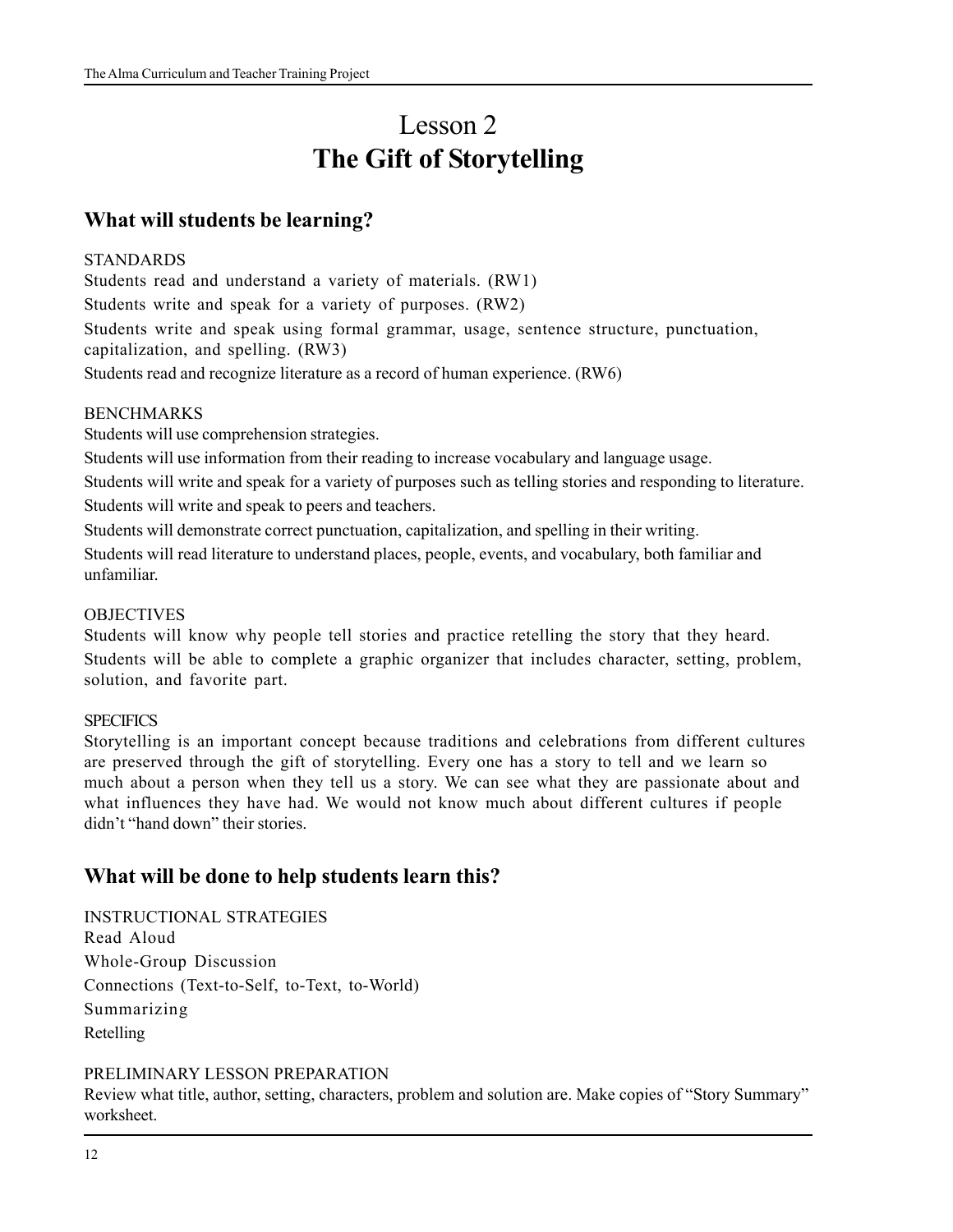### ACTIVITIES

Why do you think that we tell stories and who are the people who tell us stories? Alma Flor Ada was told many different stories by different people in her family. I am going to read to you a chapter from one of the books that Alma Flor Ada wrote that tells about her and the different stories that she remembered from the time she was younger. The book is called *Where The Flame Trees Bloom* and the chapter that I am going to read is The Teacher. This is a story that different people in her family have told over and over about her great-grandmother, Lola. After reading it discuss the importance of that story and then have students think of a story that a family member has told them before. They will choose a partner and try and retell the story they remember. Now we are going to read a book called *Serafina's Birthday* and it's about a little bunny that is sad because he does not have a present to bring to his friend's birthday party. Read the story to the children. Afterwards discuss that the best gift of all was when he told the story of why he doesn't have a gift! Now you are going to go back to your desks and fill out a story summary sheet to see how well you remember the story. Students will then do a story summary on this book. They will fill in the characters, setting, problem, and solution. Tonight when you go home tell this story to your parents and then ask them to tell you a story back.

### VOCABULARY

| from generation to generation.              |
|---------------------------------------------|
| specific group which have been handed down. |

### RESOURCES/MATERIALS

*Serafina's Birthday* by Alma Flor Ada *Where The Flame Trees Bloom* by Alma Flor Ada Worksheet: Story Summary

### ASSESSMENT

Students should have completed a story summary on the book and then score the summary sheet with the following rubric.

Rubric Points Description

4 ......................... Student correctly completed all 7 parts of the story summary.

3 ......................... Student correctly completed 6 out of 7 parts of the story summary.

2 ......................... Student correctly completed 4 or 5 out of 7 parts of the story summary.

1 ......................... Student correctly completed 3 or fewer parts of the story summary.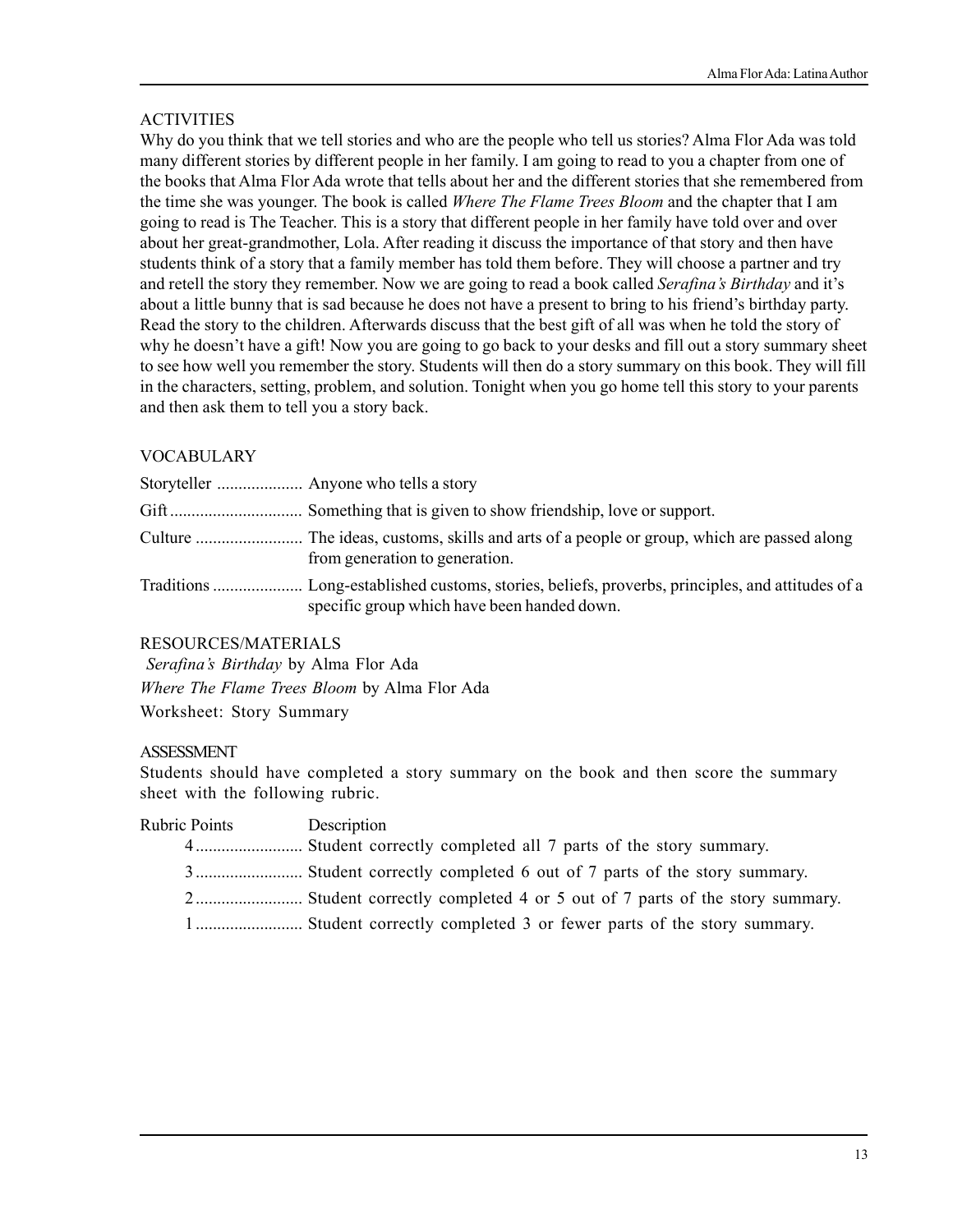Name \_\_\_\_\_\_\_\_\_\_\_\_\_\_\_\_\_\_\_\_\_\_\_\_\_\_\_\_\_\_\_\_\_\_\_\_\_\_\_\_\_\_\_\_\_\_\_\_\_\_\_\_\_\_\_\_\_\_\_\_\_\_\_\_\_\_\_\_\_\_\_\_\_\_\_\_\_\_\_

# **Story Summary Worksheet**

| Title:                |          |
|-----------------------|----------|
| Author:               |          |
| Characters:           | Setting: |
| Problem:              |          |
| Solution:             |          |
| My favorite part was: |          |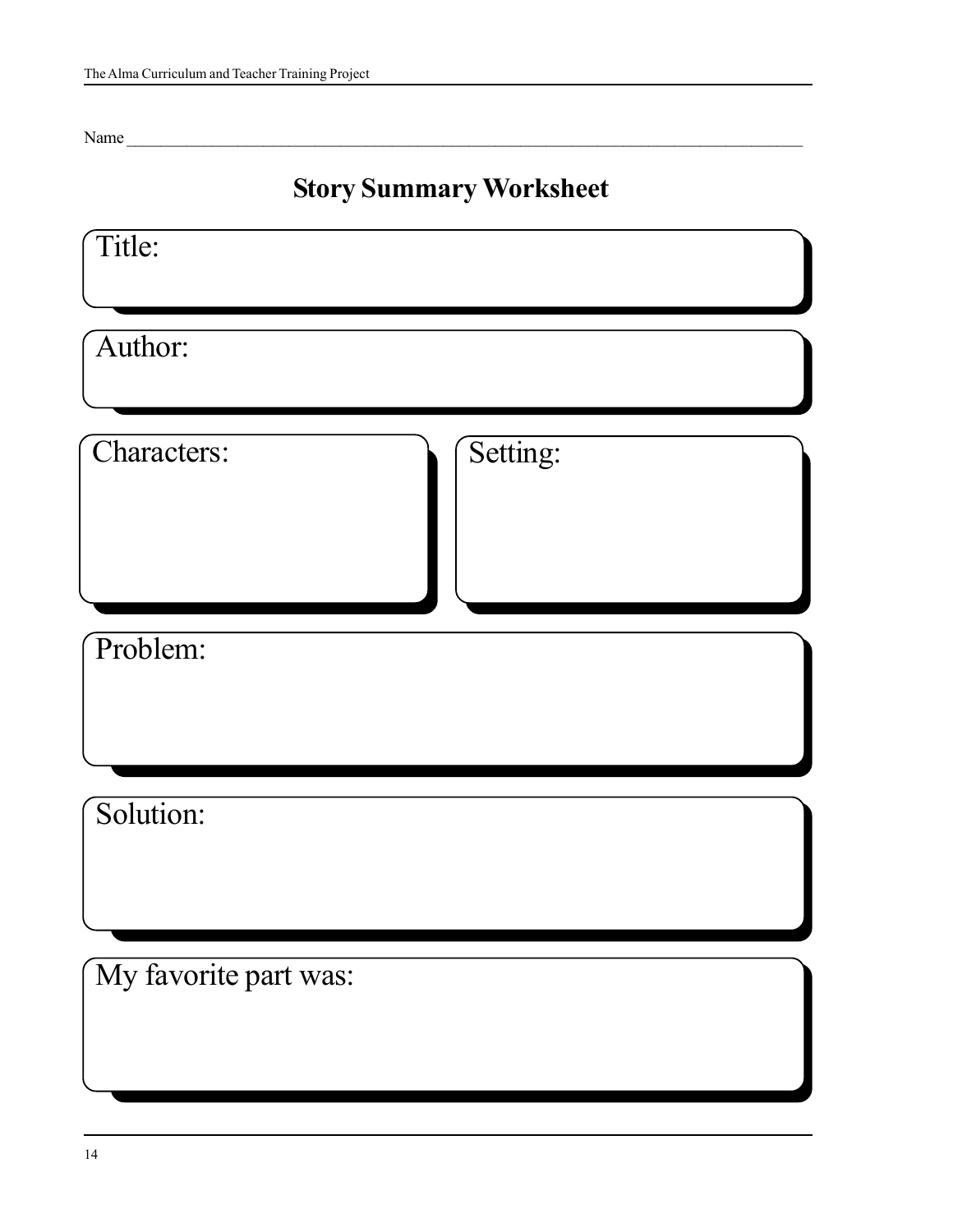# Lesson 3: **Migrant Farm Workers**

### **What will students be learning?**

### **STANDARDS**

Students read and understand a variety of materials. (RW1) Students read to locate, select, evaluate, and make use of any relevant information from a variety of media, reference, and technological sources. (RW5) Students read and recognize literature as a record of human experience. (RW6)

### BENCHMARKS

Students will read literature to understand people, places, events, and vocabulary, both familiar and unfamiliar.

Students will read literature that reflects the uniqueness, diversity, and integrity of the American experience.

### **OBJECTIVES**

Students will be introduced to Cesar Chavez and his contributions to the migrant farm workers. Students will learn what a role model is by writing a paragraph explaining who their role model is and why.

### **SPECIFICS**

Alma Flor Ada wrote this book to show respect for the farm workers with whom she has worked with through the years. Her daughter translated the poems into English. The illustrator grew up in a farm worker's family and his beautiful illustrations show what he remembers from his own childhood.

Cesar Chavez was born on March 31, 1927 in Arizona, close to the border of Mexico and California. He was the second of five children. Growing up, his mother, Juana, was the original inspiration of Cesar's interest in non-violence. She always said, "It's best to turn the other cheek. God gave you senses, like your eyes and mind and tongue, so that you can get out of anything." His father, Librado, taught him how to irrigate, plant, and hoe the farm properly. Cesar was very close to his older sister Rita, with whom he would go everywhere with. He had a stubborn streak since he was a child. When Rita took Cesar to school for the first time, he refused to sit anywhere but by his sister. He told the teacher if he couldn't sit by her, that he would go home. He ran out the door and started running. The teacher let Cesar sit by her the next couple of days and eventually he joined his class of first graders. This shows how he won his first battle! During the Great Depression his mom still believed in giving to the poor. She would send Cesar and Richard, his brother, looking for people who could use a plate of hot food. In 1938 the Chavez family lost their farm and began following crops as migrant farmworkers. The entire family worked out in the fields, however Cesar's parents didn't push their children as hard as some migrants. There was a lot of discrimination and bad treatment of the people who were working the fields. His father refused to tolerate such behavior and he would just quit, strike, or go home. When Cesar Chavez was older he started the National Farm Workers Association (NFW). His union joined the strike against grape growers. He led a group to the state Capitol of California for support of the union effort. On February 14, 1968 Cesar Chavez began a 25-day fast to gain support for non-violence in union organizing efforts. Then Chavez announced a "worldwide boycott" of California grapes. Contracts agreements were made between the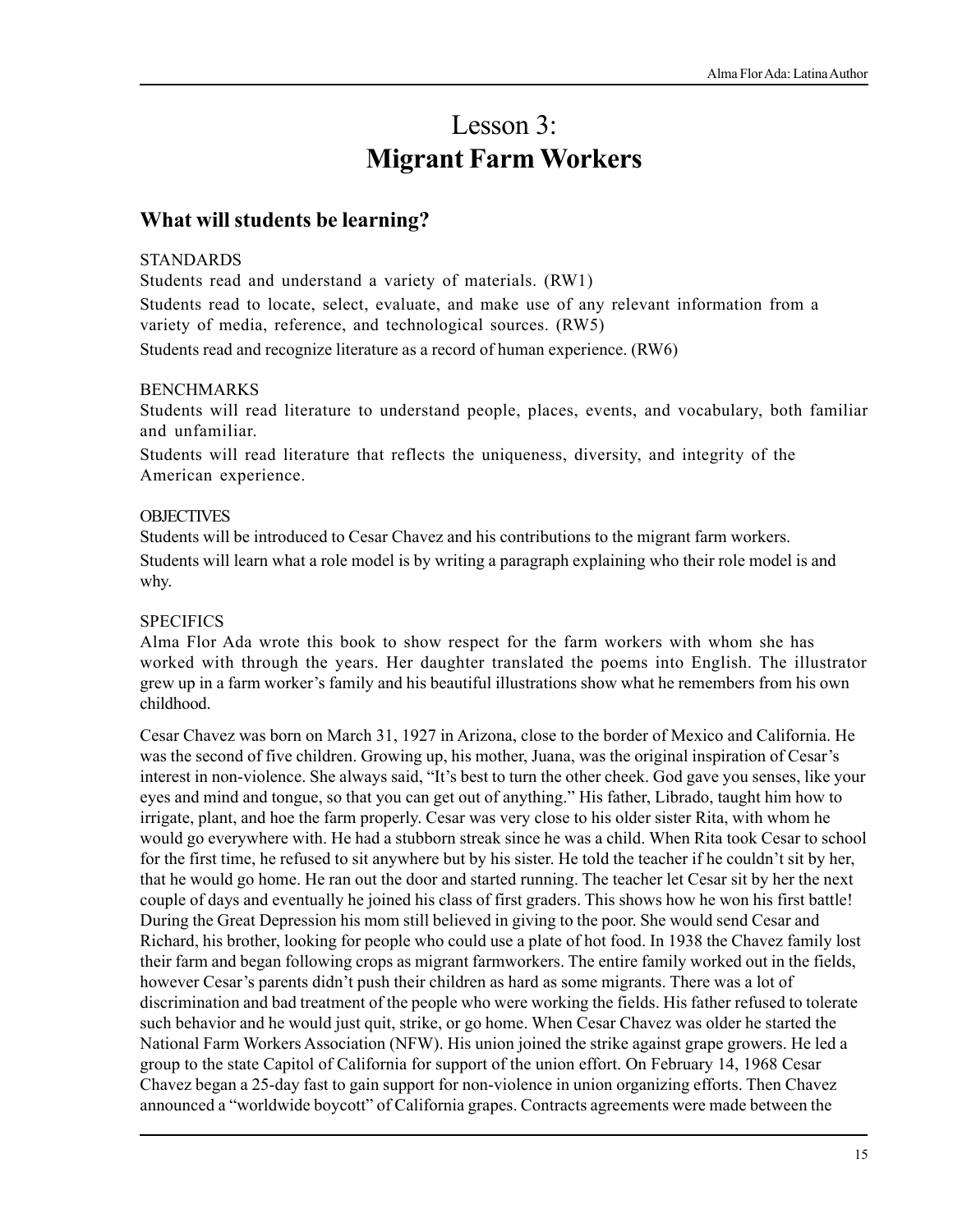UFW and most major grape growers. Then the lettuce boycotts started. In 1973 UFW held its first Constitutional Convention in Fresno, where 346 delegates representing 60,000 farm workers gathered. In 1974 he received the Martin Luther King Non-violence Peace Award from Coretta Scott King. In protest of pesticide use, Chavez fasted again for 36 days. In 1990, Cesar Chavez received the Aguila Azteca, which is the highest Mexican civilian award, from the President of Mexico. Sadly, in 1993, Chavez died of natural causes in Arizona near where he was born. Even after his death he was honored by President Clinton when he awarded the U.S. Medal of Freedom to Chavez and in California a bill was passed saying that March 31 is a state holiday in honor of Cesar Chavez. In Denver Cesar Chavez Day was recognized as a state holiday in the year 2002.

### **What will be done to help students learn this?**

INSTRUCTIONAL STRATEGIES Read Aloud Whole-Group Discussion Questioning Connections (Text-to-Self, Text-to-Text, Text-to-World)

### PRELIMINARY LESSON PREPARATION

Go over the vocabulary. Make sure students know how to make connections to books.

Mark the pages in *The Fight in the Fields: Cesar Chaves and the Farmworkers Movement* that you will need.

### **ACTIVITIES**

Does anybody know who this is? (Show a picture of Cesar Chavez) He was a man who brought civil rights to America's migrant farmworkers. Go over what civil rights and migrant farm workers are. Explain the life of the migrant farm worker and how it changed because of Cesar Chavez. Show the pictures in *The Fight In The Fields: Cesar Chavez and the Farmworkers Movement* and the posters of Chavez, and tell his story through the pictures in the book. (Use the "specifics" section to guide you through his accomplishments). Cesar Chavez is a role model for many people, especially the migrant farmworkers. (Review what a role model is, give examples) Alma Flor Ada respected Cesar Chavez very much, and to show her appreciation she wrote a book that is dedicated to him and all the migrant farmworkers. It is called *Gathering The Sun*. It is different poems about the life of migrant farmworkers. The illustrator was a migrant farmworker and he drew these beautiful illustrations. Alma Flor Ada's daughter translated the book into English. This is a very special book and I am going to share it with you. Read the book. Relate the book to the facts that they just learned about Cesar Chavez. After you are done reading remind students that it is very important to appreciate the work that others do. Next each of you is going to write a paragraph about your role model. Think of a person that you admire and you want to be like. You are going to tell me three reasons why you picked this person as your role model. We will do a rough draft, edit, and final copy. You will also get to illustrate your paragraph. When everyone is finished, we will put all our paragraphs into a book and call it Our Role Models: People Who We Look Up To.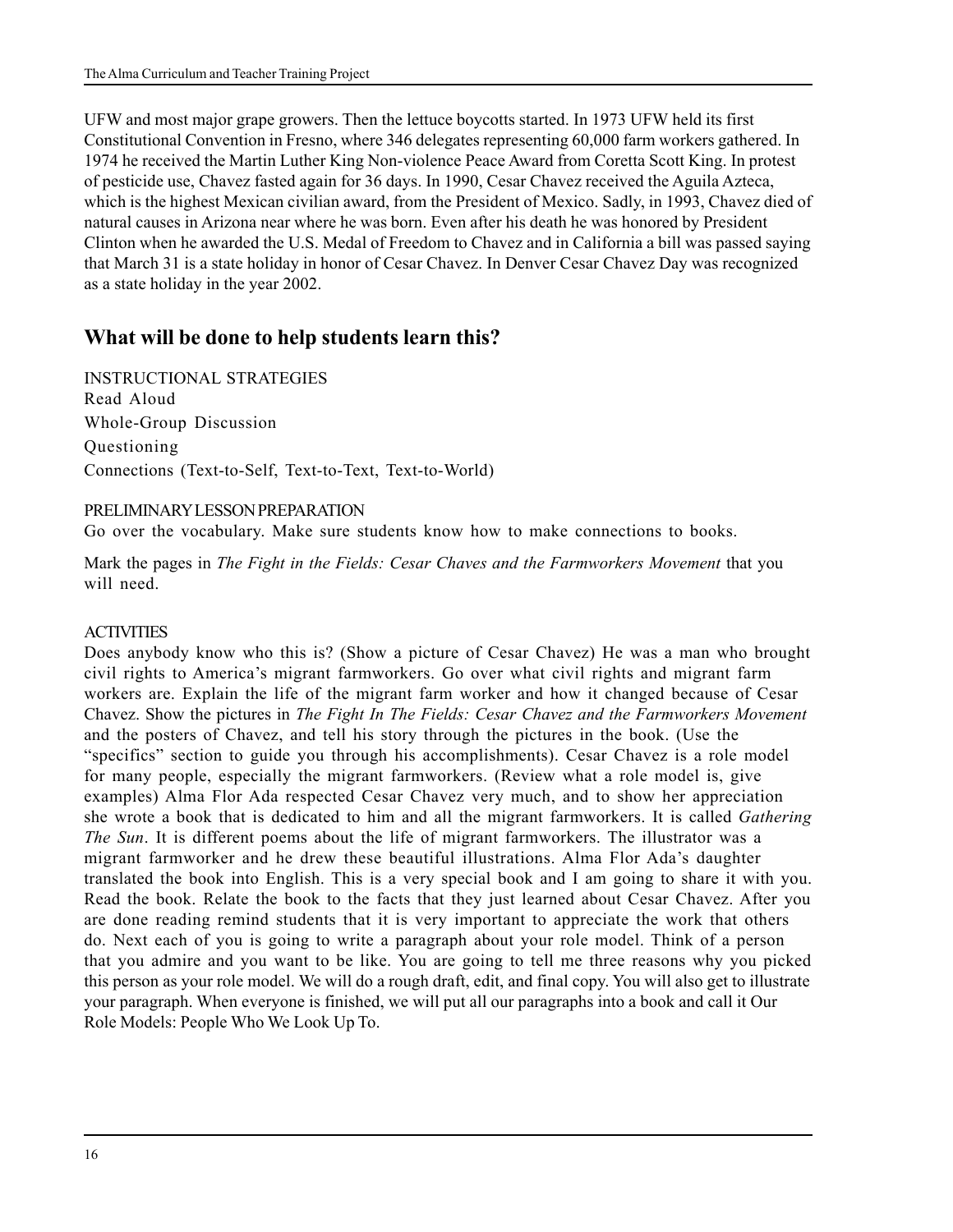### VOCABULARY

Role model ...................... Someone you look up to and want to be like.

Migrant farm worker ...... People who work the land and harvest the fields.

Civil rights ...................... Rights that are guaranteed to people, ex. Equal treatment,

Harvest ............................ The gathering of grain, fruit, vegetables, etc.

### RESOURCES/MATERIALS

*Gathering The Sun* by Alma Flor Ada

*The Fight In The Fields: Cesar Chavez and the Farmworkers Movement* by Susan Ferris and Ricardo Sandoval

Lined paper for students to write their paragraphs

Crayons or colored pencils

Posters of Cesar Chavez

### ASSESSMENT

Students will write a paragraph explaining who their role model is and why. Score the paragraph using the following rubric.

| <b>Rubric Points</b> | Description |
|----------------------|-------------|

- 4 ......................... Students paper clearly demonstrates understanding of the concept of a role model. It explains the role model and 3 reasons why that person is their role model. Paragraph has fewer than 4 spelling or punctuation errors.
- 3 ......................... Students paper demonstrates an understanding of the concept of a role model. It explains the role model and 2 reasons why that person is their role model. Paragraph has no more than 5 spelling or punctuation errors.
- 2 ......................... Students paper demonstrates an understanding of the concept of a role model. It explains the role model and 1 reason why that person is their role model. Paragraph has no more than 6 spelling or punctuation errors.
- 1 ......................... Students paper demonstrates that they did not understand the concept of a role model. Identifies a role model but does not give any reasons why that person is considered a role model. Paragraph has more than 8 spelling or punctuation errors.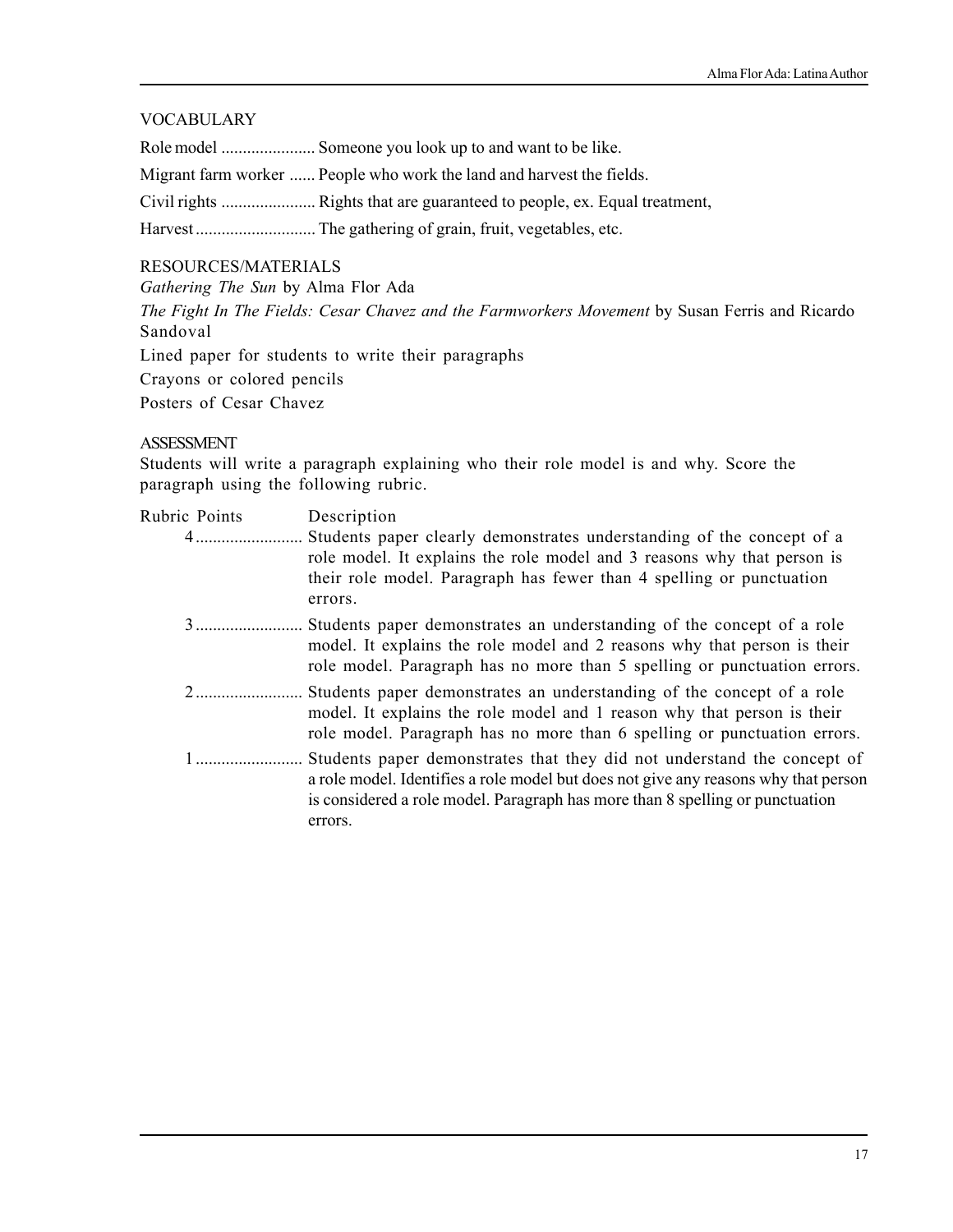# Lesson 4: **Changing Through Hard Work**

### **What will students be learning?**

### STANDARDS

Students read and understand a variety of materials. (RW1) Students write and speak for a variety of purposes. (RW2) Students write and speak using formal grammar, usage, sentence structure, punctuation, capitalization, and spelling. (RW3)

### BENCHMARKS

Students will use comprehension strategies.

Students will write and speak for a variety of purposes such as explaining concepts and procedures. Students will demonstrate correct punctuation, capitalization, and spelling in their writing.

### **OBJECTIVES**

Students will be able to identify the stages of the life cycle of the butterfly and explain each one. Students will use words to describe the main character in the story.

### **SPECIFICS**

*The Gold Coin* has beautiful illustrations that show the Central American landscape. It is about a boy who tries to steal a lady's gold as he follows her through the countryside. In the process, the beauty of the natural world around him, the goodwill of the people who work in the field, and the spirit of the healer he is pursuing affect him.

*A Rose With Wings* is about a little boy who has to bring a special animal for a school project. All of the children in the class have chosen their animal and Miguel thinks he only has a caterpillar.

### **What will be done to help students learn this?**

INSTRUCTIONAL STRATEGIES Read Aloud Whole-Group Discussion Questioning Predicting Sequencing

### PRELIMINARY LESSON PREPARATION

Draw a large Venn diagram on butcher paper. On one side write Juan and on the other side write butterfly. Make copies of Character Analysis worksheet and Life Cycle of Butterfly worksheet.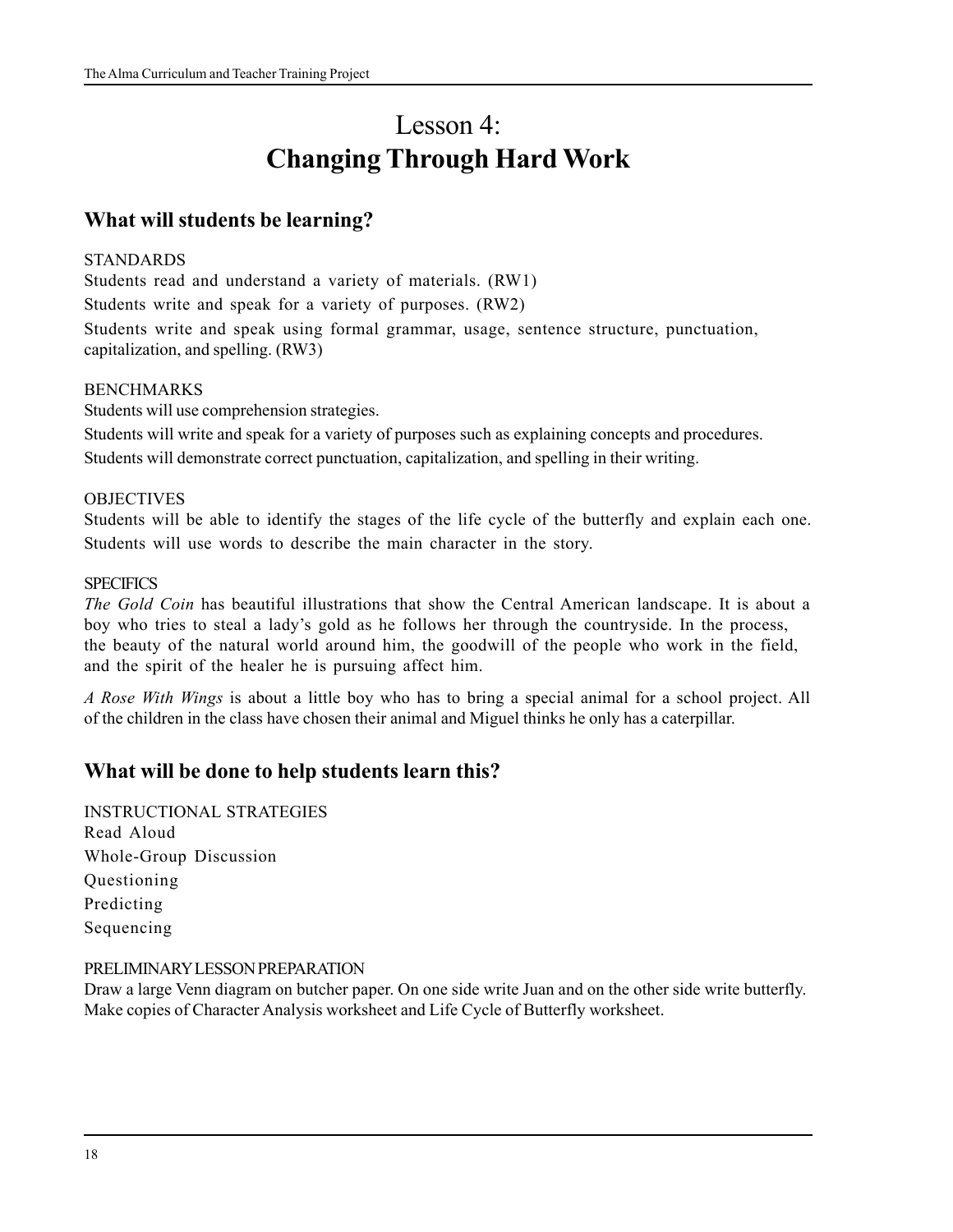### **ACTIVITIES**

Day 1: Today we are going to read a book called *The Gold Coin*. It is about a thief who is trying to steal an old woman's gold coin. As I am reading I want you to think about words that describe the character. He is going to change through the story so I want you to also think about words that describe him at the end of the story. There is also a lesson to be learned from this book, see if you can figure out that lesson. Read the book. Discussion will be about how he has changed through hard work, just like a butterfly goes through a transformation of hard work too. As a class make a Venn diagram comparing the man to a butterfly. Then students will fill out the character analysis worksheet.

Day 2: Read *A Rose With Wings*. It will tie in with yesterday's lesson. Discuss how his animal became special and what happened to it. Then start the science lesson on the life cycle of the butterfly. Students will need to draw a picture of the different stages of the butterfly's life and write a sentence to go with their picture.

### VOCABULARY

### RESOURCES/MATERIALS

*The Gold Coin* by Alma Flor Ada *A Rose With Wings* by Alma Flor Ada Poster of the stages of development of the butterfly Worksheet: Character Analysis Worksheet: The Life Cycle of the Butterfly

### ASSESSMENT

Students will do a character analysis worksheet and the stages of development of the butterfly.

| Rubric Points | Description                                                                                                                    |
|---------------|--------------------------------------------------------------------------------------------------------------------------------|
|               |                                                                                                                                |
|               | Student correctly completed 6 our 7 parts of the character analysis.                                                           |
|               | Student correctly completed 4 or 5 out of 7 parts of the character analysis.                                                   |
| $1$           | Students correctly completed 3 or fewer parts of the character analysis.                                                       |
| Rubric Points | Description                                                                                                                    |
| $3$           | Student successfully sequenced the stages of development of the butterfly<br>and the sentences they wrote matched the picture. |
|               | Student successfully sequenced two stages of development of the<br>butterfly and the sentences matched the picture.            |
| $1 - 1 - 1$   | Student successfully sequenced one stage of development of the butterfly<br>and the sentence matched the picture.              |
|               |                                                                                                                                |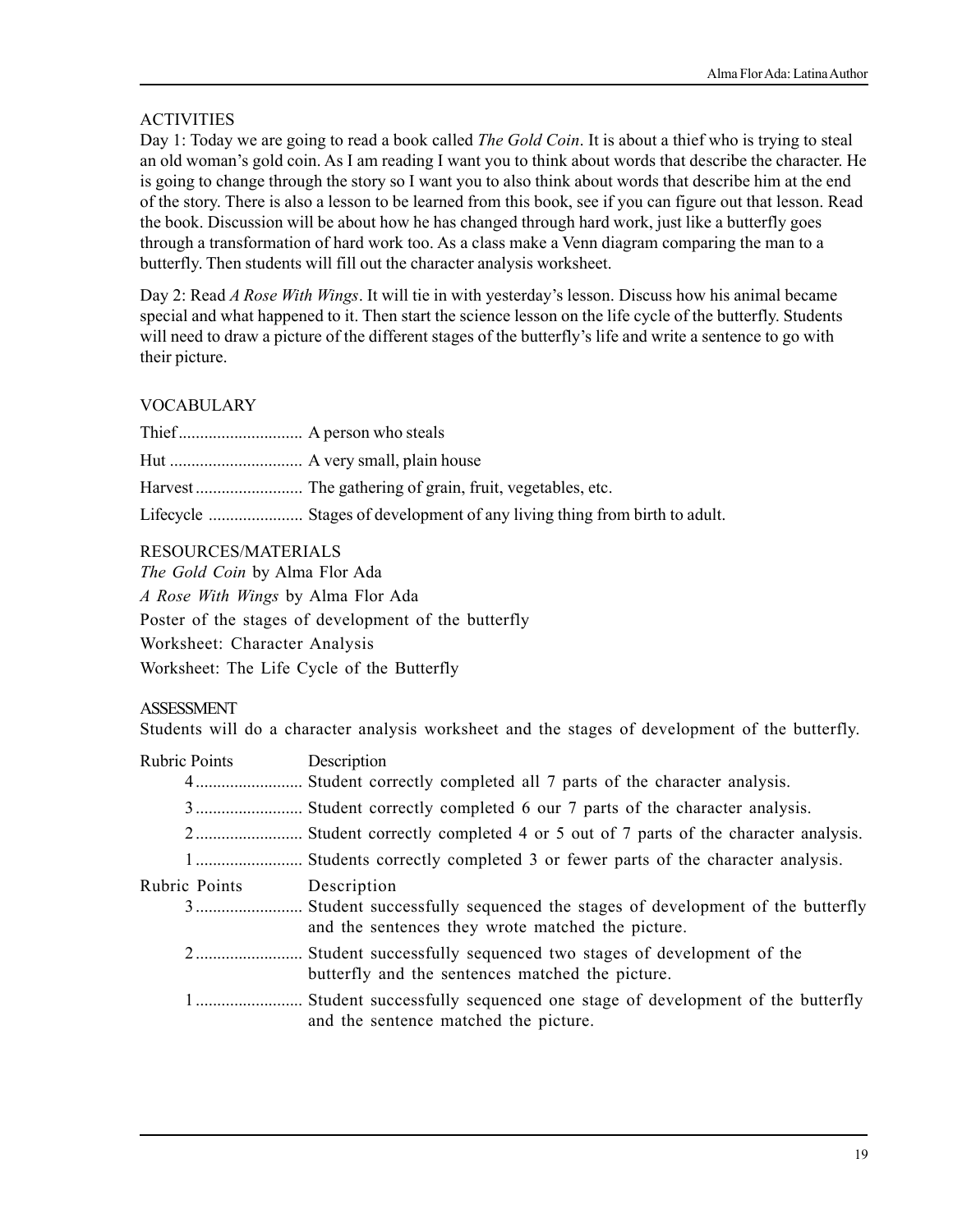Name

# **Character Analysis Worksheet**

| Draw a Picture of Juan             |
|------------------------------------|
|                                    |
|                                    |
|                                    |
|                                    |
|                                    |
|                                    |
|                                    |
|                                    |
|                                    |
|                                    |
|                                    |
|                                    |
|                                    |
|                                    |
|                                    |
| What did you like about Juan?      |
|                                    |
|                                    |
|                                    |
|                                    |
| Why did he change?                 |
|                                    |
|                                    |
| What did you learn from the story? |
|                                    |
|                                    |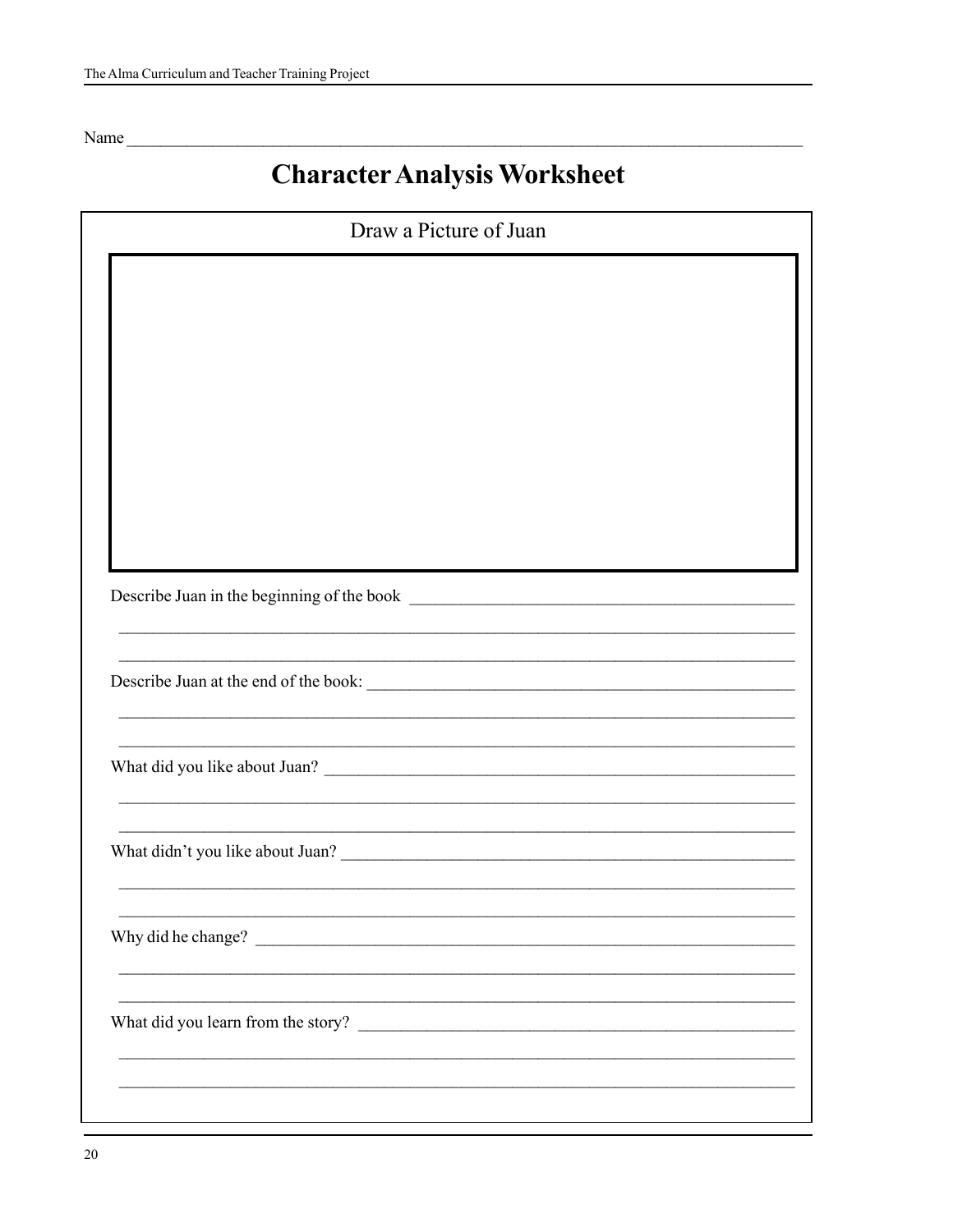Name \_\_\_\_\_\_\_\_\_\_\_\_\_\_\_\_\_\_\_\_\_\_\_\_\_\_\_\_\_\_\_\_\_\_\_\_\_\_\_\_\_\_\_\_\_\_\_\_\_\_\_\_\_\_\_\_\_\_\_\_\_\_\_\_\_\_\_\_\_\_\_\_\_\_\_\_\_\_\_

# **The Life Cycle of the Butterfly**

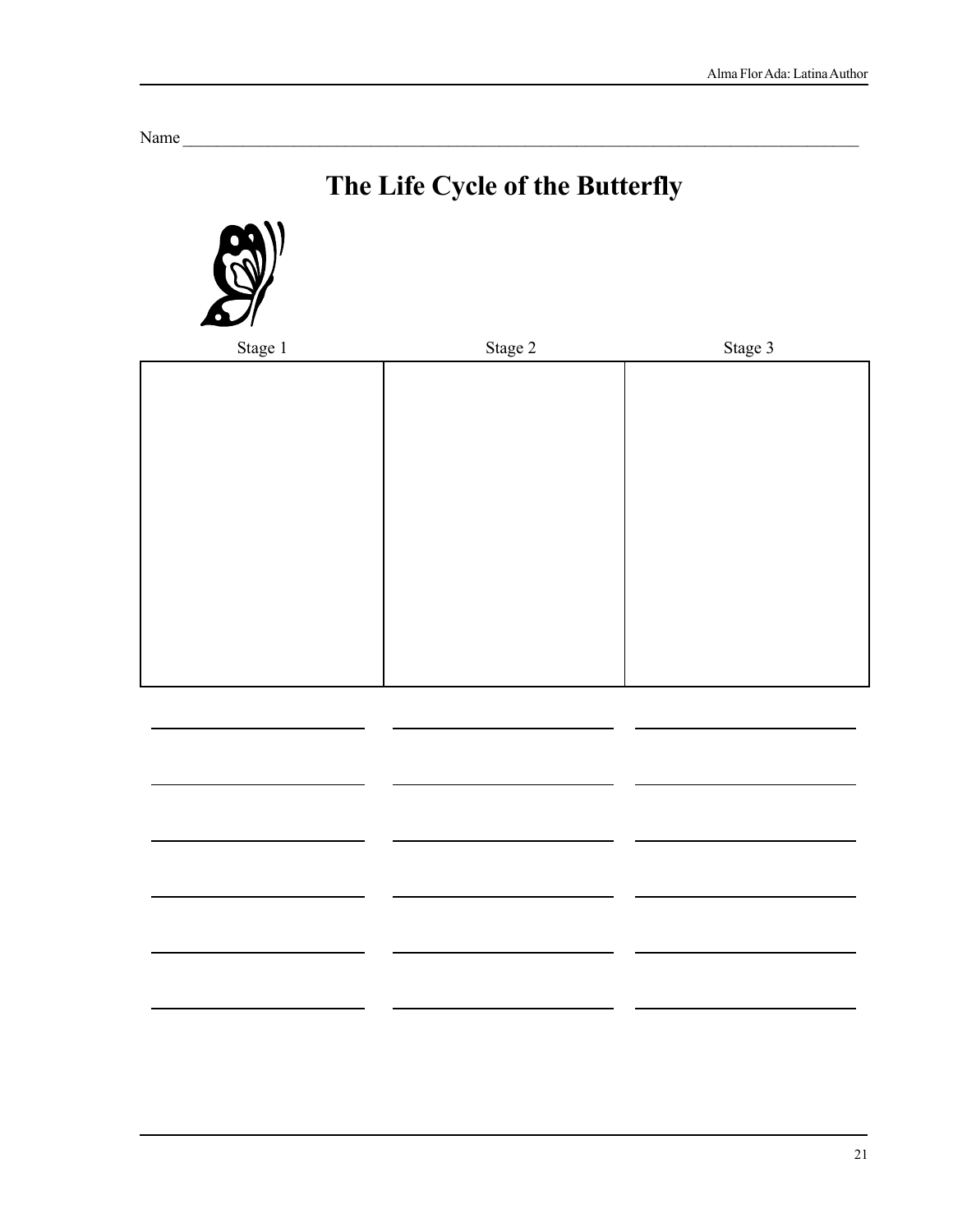# Lesson 5: **Writing A Friendly Letter**

### **What will students be learning?**

### STANDARDS

Students read and understand a variety of materials. (RW1) Students write and speak for a variety of purposes. (RW2) Students write and speak using formal grammar, usage, sentence structure, punctuation, capitalization, and spelling. (RW3)

### BENCHMARKS

Students will use comprehension strategies during read aloud. Students will plan, revise, proofread, edit, and publish written communications. Students will demonstrate correct punctuation, capitalization, and spelling.

### **OBJECTIVES**

Students will know the five parts of a friendly letter and how to write a friendly letter.

### **SPECIFICS**

When Alma Flor Ada was a little girl she would have many imaginary conversations with storybook characters. Years later she discovered letters that her grandfather wrote to her grandmother and realized that the letters told a story! On her drive home from the University of San Francisco where she was a professor to her mountain home in Lake County, California she came up with the idea to write *Dear Peter Rabbit*.

### **What will be done to help students learn this?**

INSTRUCTIONAL STRATEGIES Read Aloud Whole-Group Discussion Predicting Interactive Writing Independent Writing

### PRELIMINARY LESSON PREPARATION

Make sure students are familiar with the following fairy tales: "Goldilocks and the Three Bears," "The Three Little Pigs," "Peter Rabbit," and "Little Red Riding Hood."

### **ACTIVITIES**

Day 1: The book we are going to read today is about different fairly tale characters writing letters to each other. As I am reading I want you to think about what do all these letters have that is the same. Read *Dear Peter Rabbit*. Discuss problem solving, setting, character traits, and connections to children's lives. After reading the book ask children what all the letters had in common (Parts of a letter: Date, Heading, Body, Closing and Signature). Teach a lesson on letter writing that focuses on: parts of a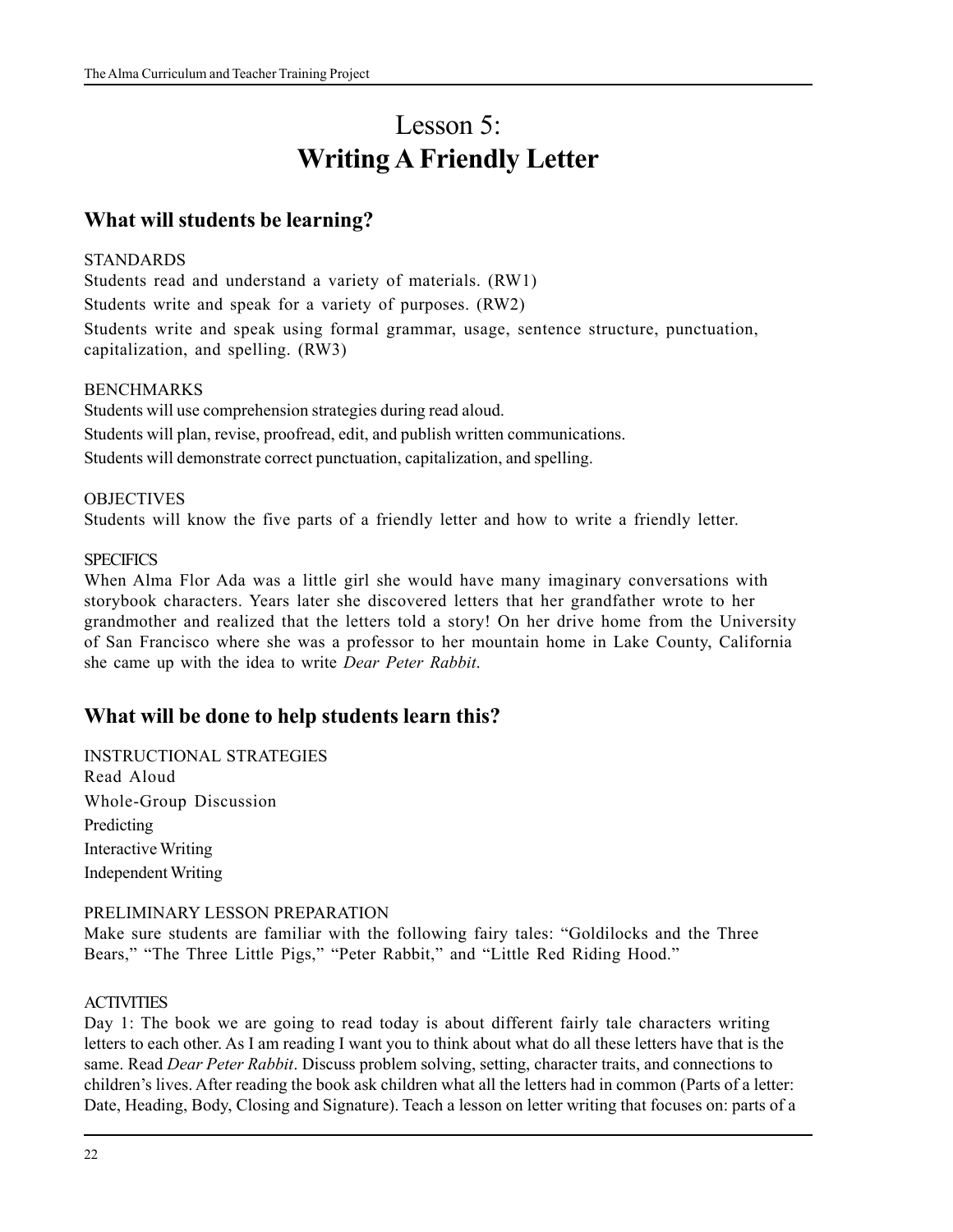letter, purpose for writing, difference between a letter, and an invitation, friendly vs. business letter.

Day 2: Read *Yours Truly, Goldilocks* and then as a class, through interactive writing you will write a letter to one of the characters in the story. Students will take turns coming up and writing words, or just some letters. When you are finished, go through and label the parts of the letter with a colored index card so students can identify the parts and what we call them.

Day 3: Read *With Love, Little Red Hen* and review the parts of a letter. Students will then write their own letters to a fairy tale character. They will address the envelope using one of the addresses from the back of *With Love, Little Red Hen* or make up their own.

### VOCABULARY

### RESOURCES/MATERIALS

*Dear Peter Rabbit* by Alma Flor Ada

*Yours Truly, Goldilocks* by Alma Flor Ada

*With Love, Little Red Hen* by Alma Flor Ada

Copy addresses in back of *With Love, Little Red Hen* so students can address their letter.

Envelopes (one for each child)

Stationary

Chart Paper

Markers

Crayons

Poster that illustrates the 5 parts of a letter (or label the letter the class wrote) Colored index cards

### ASSESSMENT

Each student will write a letter to a fairy tale character. Score the letter using the rubric below.

| <b>Rubric Points</b>                                                                                                                                                                                                                                                                                                               | Description                                                                                                                                                                                                          |
|------------------------------------------------------------------------------------------------------------------------------------------------------------------------------------------------------------------------------------------------------------------------------------------------------------------------------------|----------------------------------------------------------------------------------------------------------------------------------------------------------------------------------------------------------------------|
| $4$                                                                                                                                                                                                                                                                                                                                | Student has written a well-thought-out letter to a fairytale character that<br>includes the date, heading, body, closing, and signature. There are 5 or<br>fewer spelling or punctuation errors.                     |
| $\overline{3}$                                                                                                                                                                                                                                                                                                                     | Student has written a letter to a fairytale character that includes the date,<br>heading, body, closing, and signature. There are no more than 6 spelling<br>or punctuation errors.                                  |
| $\overline{2}$ and $\overline{2}$ and $\overline{2}$ and $\overline{2}$ and $\overline{2}$ and $\overline{2}$ and $\overline{2}$ and $\overline{2}$ and $\overline{2}$ and $\overline{2}$ and $\overline{2}$ and $\overline{2}$ and $\overline{2}$ and $\overline{2}$ and $\overline{2}$ and $\overline{2}$ and $\overline{2}$ and | Student has written a letter to a fairytale character that includes four out<br>of the five parts of a letter (date, heading, body, closing, signature). There are no<br>more than 7 spelling or punctuation errors. |
|                                                                                                                                                                                                                                                                                                                                    | Student has written a letter to a fairytale character that includes three out of the<br>five parts of a letter (date, heading, body, closing, signature). There are 8 or more<br>spelling or punctuation errors.     |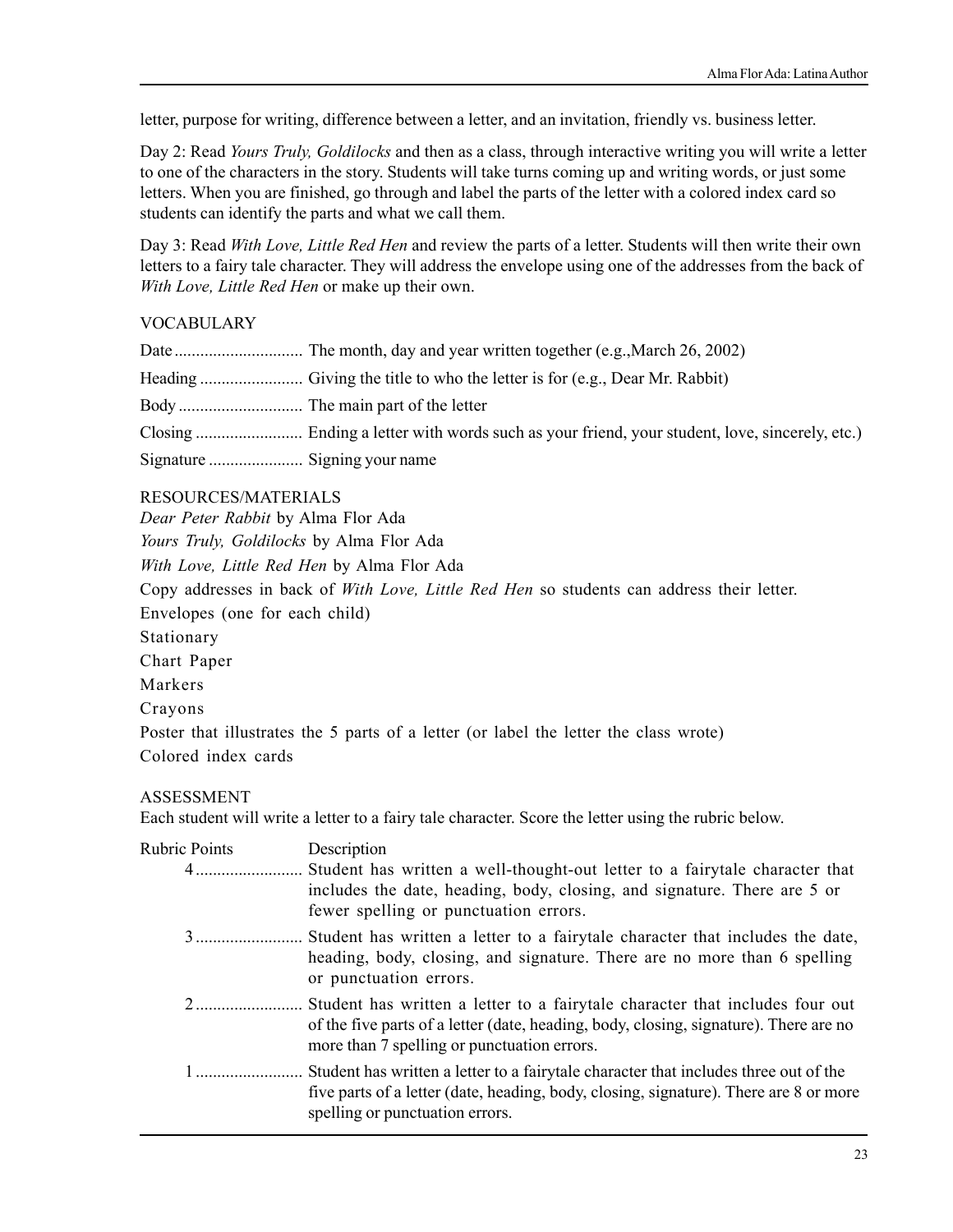# Lesson 6: **Folktales, Folktales and More Folktales!**

### **What will students be learning?**

### STANDARDS

Students read and understand a variety of materials. (RW1)

Students write and speak for a variety of purposes. (RW2)

Students write and speak using formal grammar, usage, sentence structure, punctuation, capitalization, and spelling. (RW3)

Students read and recognize literature as a record of human experience. (RW6)

### **BENCHMARKS**

Students will use comprehension strategies.

Students will write and speak for a variety of purposes such as telling stories.

Students will plan, revise, proofread, edit, and publish.

Students will use the most appropriate method, handwriting or word processing, to produce a product that is legible.

Students will use correct sentence structure in writing.

Students will demonstrate correct punctuation, capitalization, and spelling.

Students will know and use literary terminology.

Students will read literature to understand people, places, events, and vocabulary.

Students will read classic and contemporary literature representing various cultural and ethnic traditions from throughout the world.

### **OBJECTIVES**

Students will be able to describe the elements required in a folktale.

Students will be able to write their own folktale after hearing different ones read to them.

### **SPECIFICS**

Alma Flor Ada wrote *The Rooster Who Went to His Uncle's Wedding* because, in her own words, "This is one of the many tales which I received from my Grandmother, my mother's mother, who was a fabulous storyteller. She would tell it to me outdoors, usually on the porch, and would weave into the story any of the animals we could see—a goat, a cow—and the story would change from day to day, become as alive as our own surroundings. In turn I have enjoyed telling this story to children and seeing them delight as I tell it faster and faster, as the list of characters grow. It has also been fun to see children perform this story as a play. Teacher retells the story and students can act it out."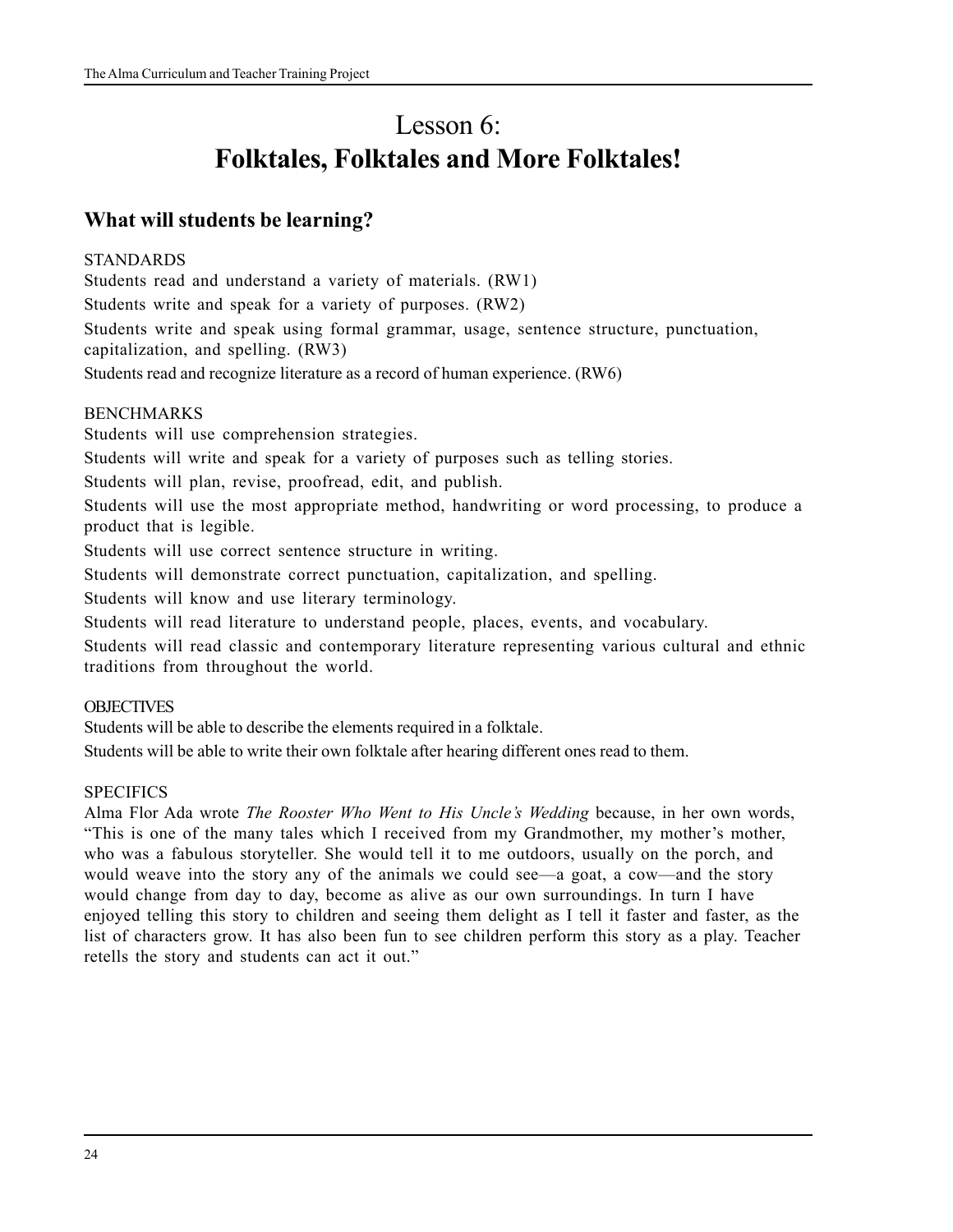### **What will be done to help students learn this?**

INSTRUCTIONAL STRATEGIES Read Aloud Whole-Group Discussion Questioning Predicting Modeling Idea Story Map Steps of the Writing Process Computer-Assisted Instruction

### PRELIMINARY LESSON PREPARATION

Print out the Internet pages from Alma Flor Ada's website so students can follow her steps to writing a folktale.

Copy worksheet: Writing a Folktale

### **ACTIVITIES**

Day 1: We are going to start studying folktales that Alma Flor Ada has written. Folktales are often stories of animals that act like humans, and that live in a world of wonder and magic. Most of these kinds of stories convey a message or moral to the reader, or explain something in a creative way. Folktales are often passed down and retold from generation to generation. This is a tale that her grandmother told her. Read *The Rooster Who Went To His Uncle's Wedding*. Afterwards discuss the moral of the story and then read the passage that explains why she wrote this book. Teacher can retell the story (shortened version) and students can act out the different scenes.

Day 2: Read *The Lizard and The Sun* and read the author's note in the back of the book. Discuss the background of Aztec culture and the importance of the sun to all living creatures.

Day 3: Read *Half-Chicken*. Discuss why it is a folktale. Then get the pages from the Internet and go through the writing steps and have children write their own folktales. They can receive a certificate on the Internet.

### VOCABULARY

| that the story tells. |
|-----------------------|

Generation.................... Stages of natural descent. (ex. Great-grandmother, grandmother, mother, daughter are four generations)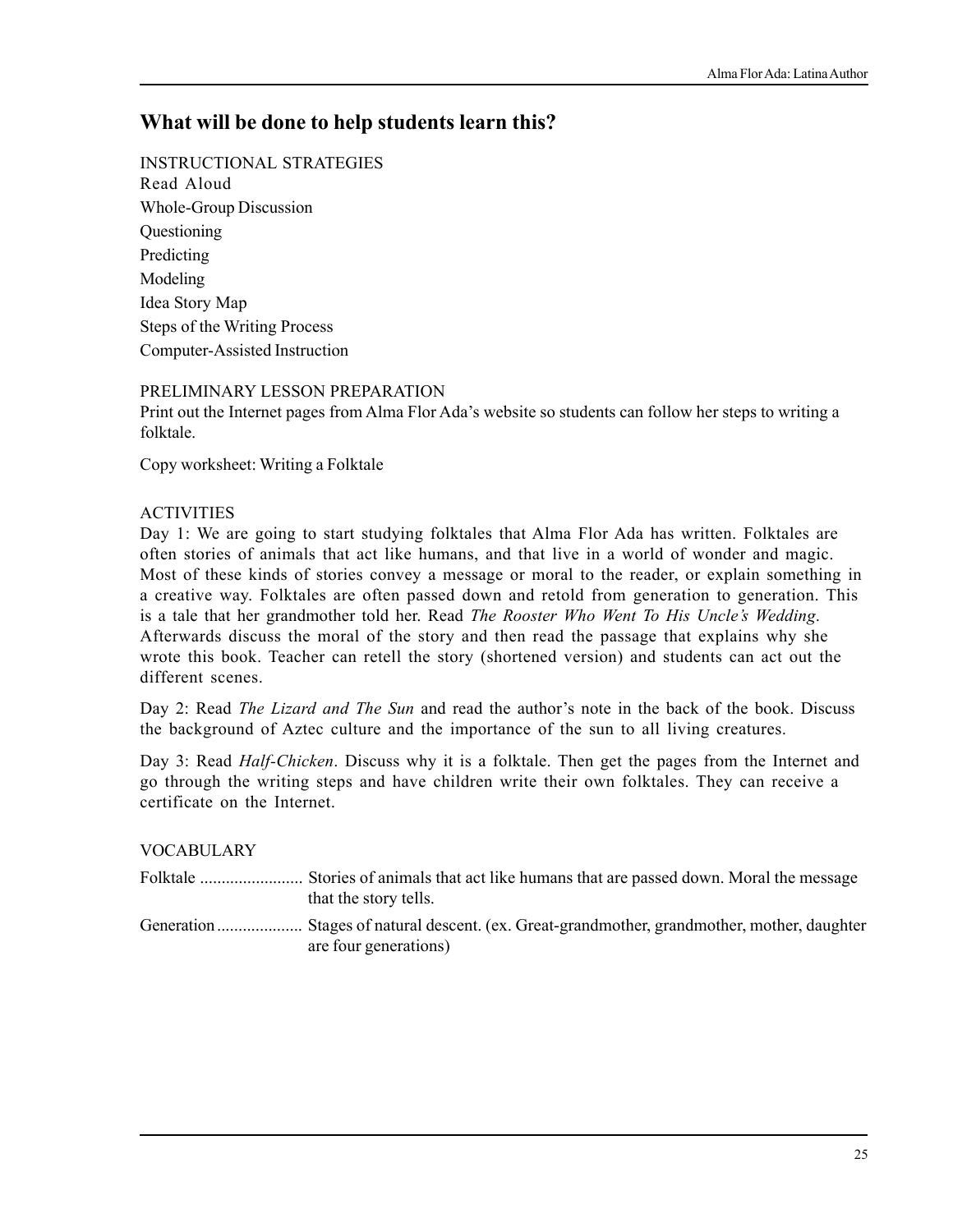### RESOURCES/MATERIALS

*The Rooster Who Went To His Uncle's Wedding* by Alma Flor Ada

*The Lizard and The Sun* by Alma Flor Ada

*Half-Chicken* by Alma Flor Ada

Internet Access to Alma Flor Ada's website (or contact The Alma Project and they will print out the pages you need)

Worksheet: Writing a Folktale

Lined paper for final copy

Construction paper for cover

### ASSESSMENT

Students will create and write their own folktale. Score their final copy using the rubric below.

| Description<br><b>Rubric Points</b><br>Folktale has a clear beginning, middle and end. There is a moral to the story. Story<br>$4$<br>clearly shows evidence that student used the writing process and there are fewer<br>than 7 spelling or punctuation errors. |                                                                                                                                                                                                                          |
|------------------------------------------------------------------------------------------------------------------------------------------------------------------------------------------------------------------------------------------------------------------|--------------------------------------------------------------------------------------------------------------------------------------------------------------------------------------------------------------------------|
|                                                                                                                                                                                                                                                                  | shows evidence that student used the writing process and there are no more than 8<br>spelling or punctuation errors.                                                                                                     |
| $\overline{2}$                                                                                                                                                                                                                                                   | Folktale has a beginning, middle and end. Moral is not clearly defined. There is<br>some evidence that student used the writing process and there are no more than 9<br>spelling or punctuation errors.                  |
|                                                                                                                                                                                                                                                                  | Folktale does not have a clear beginning, middle and end. Moral is<br>not<br>clearly defined. There is some evidence that student used the writing<br>process and there are more than 10 spelling or punctuation errors. |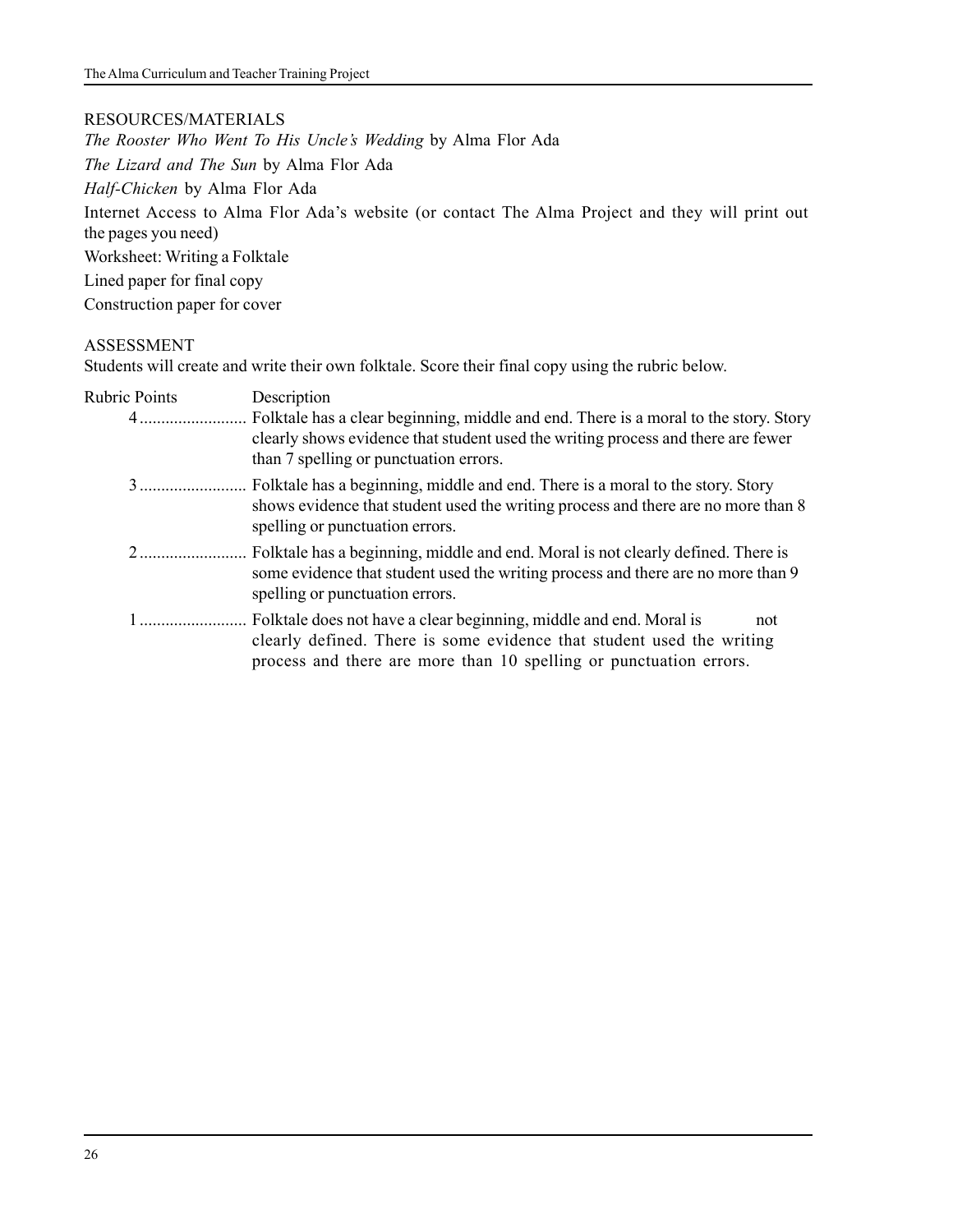```
Name
```
**Writing a Folktale**

Page 1 of 2

| $\mathbf G$       |  |
|-------------------|--|
| <b>SETTIN</b>     |  |
|                   |  |
|                   |  |
|                   |  |
|                   |  |
|                   |  |
| <b>CHARACTERS</b> |  |
|                   |  |
|                   |  |
|                   |  |
|                   |  |
|                   |  |
| <b>LESSON</b>     |  |
|                   |  |
| MORAL or          |  |
|                   |  |
|                   |  |
|                   |  |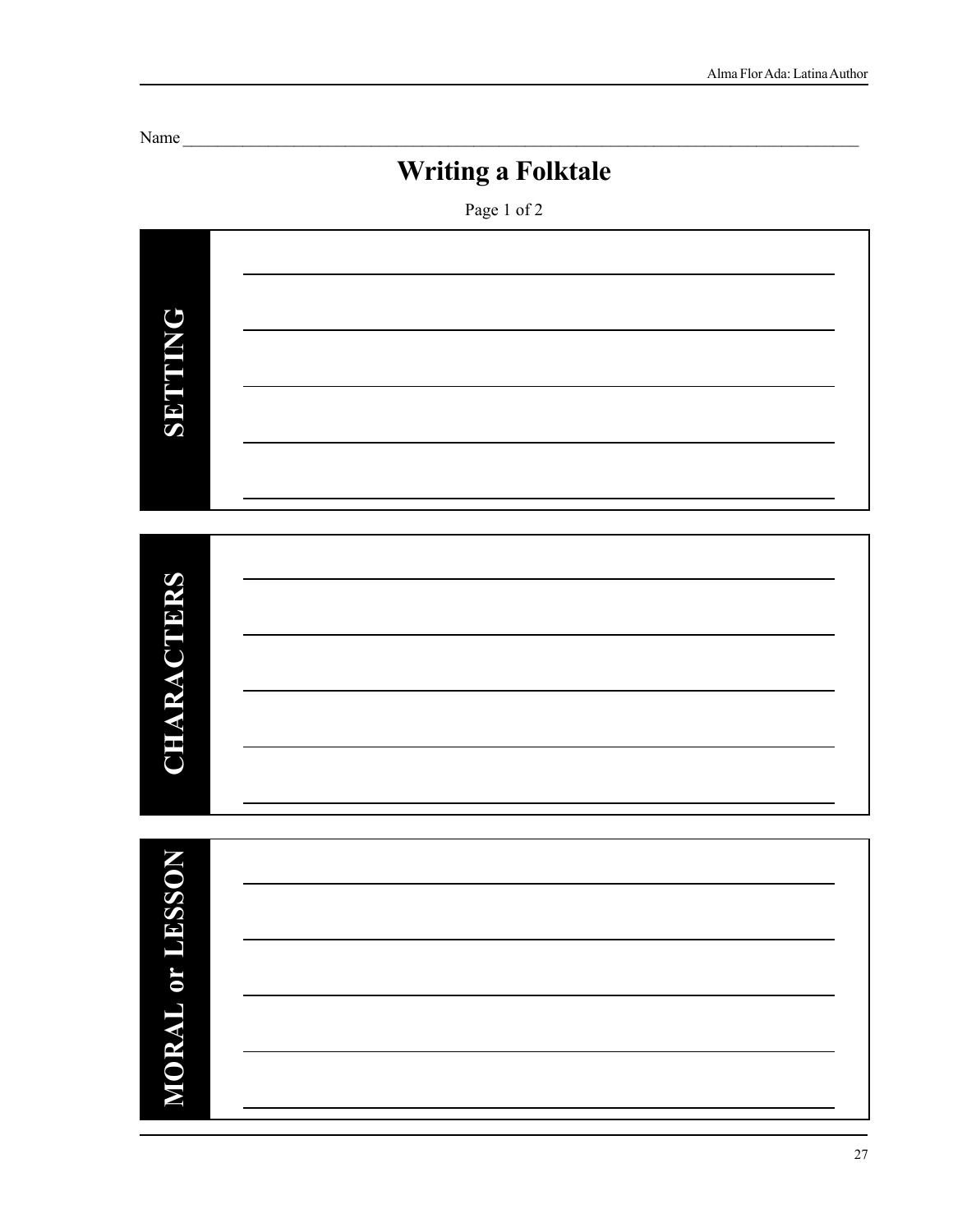Name \_\_\_\_\_\_\_\_\_\_\_\_\_\_\_\_\_\_\_\_\_\_\_\_\_\_\_\_\_\_\_\_\_\_\_\_\_\_\_\_\_\_\_\_\_\_\_\_\_\_\_\_\_\_\_\_\_\_\_\_\_\_\_\_\_\_\_\_\_\_\_\_\_\_\_\_\_\_\_

# **Writing a Folktale**

Page 2 of 2

| BEGINNING      |  |
|----------------|--|
|                |  |
|                |  |
|                |  |
|                |  |
|                |  |
|                |  |
|                |  |
|                |  |
|                |  |
|                |  |
|                |  |
|                |  |
|                |  |
|                |  |
|                |  |
|                |  |
|                |  |
|                |  |
|                |  |
|                |  |
|                |  |
|                |  |
|                |  |
|                |  |
|                |  |
|                |  |
|                |  |
|                |  |
|                |  |
|                |  |
|                |  |
|                |  |
| <b>NIDDIAE</b> |  |
|                |  |
|                |  |
|                |  |
|                |  |
|                |  |
|                |  |
|                |  |
|                |  |
|                |  |
|                |  |
|                |  |
|                |  |
|                |  |
|                |  |
|                |  |
|                |  |
|                |  |
|                |  |
|                |  |
|                |  |
|                |  |
|                |  |
|                |  |
|                |  |
|                |  |
| <b>TNP</b>     |  |
|                |  |
|                |  |
|                |  |
|                |  |
|                |  |
|                |  |
|                |  |
|                |  |
|                |  |
|                |  |
|                |  |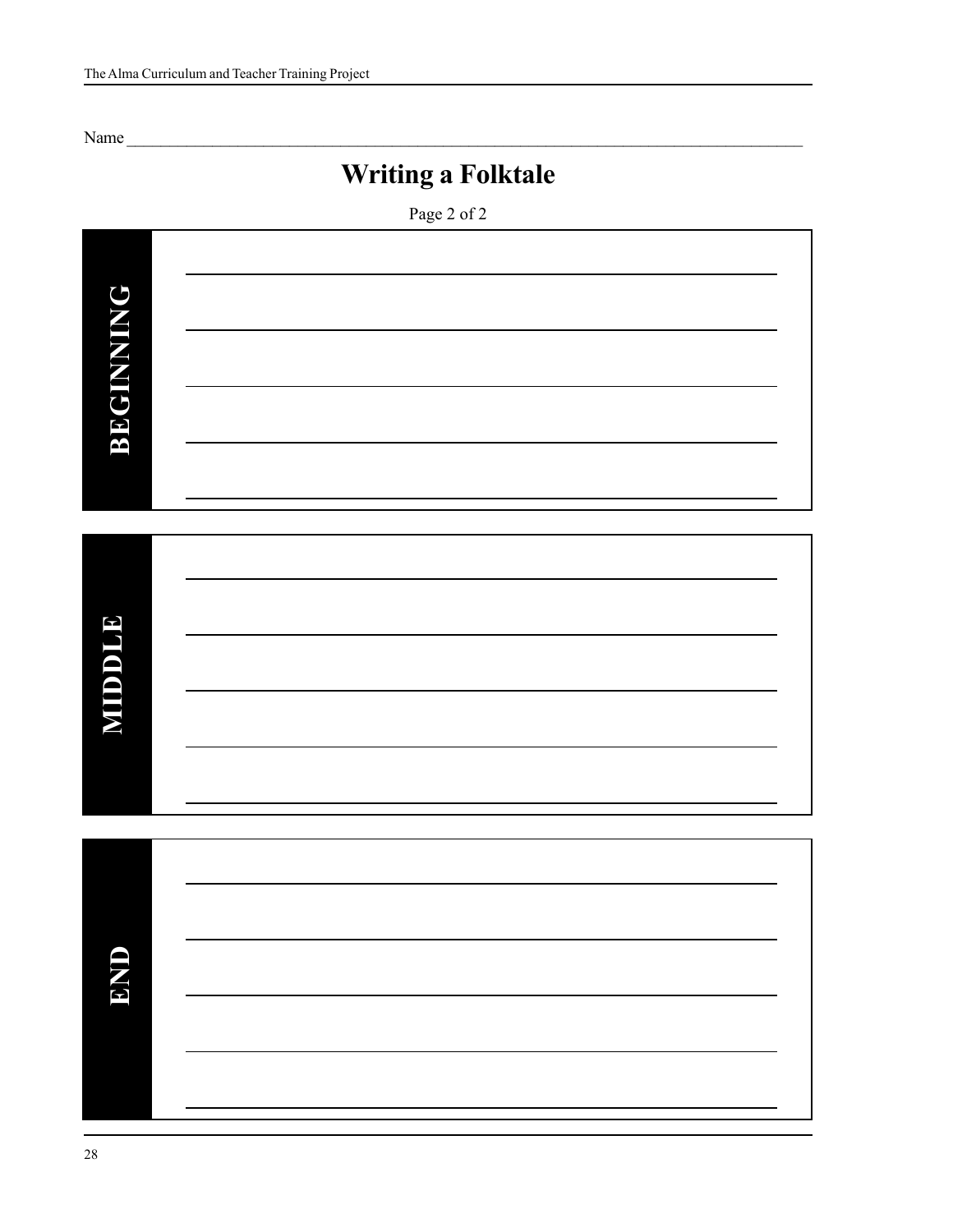# Lesson 7: **Trabajando Juntos**

### **What will students be learning?**

### **STANDARDS**

Students read and understand a variety of materials. (RW1)

Students write and speak for a variety of purposes. (RW2)

Students apply thinking skills to their reading, writing, speaking, listening, and viewing. (RW4) Students read and recognize literature as a record of human experience. (RW6)

### **BENCHMARKS**

Students will use comprehension strategies.

Students will write and speak to peers, teachers, and the community.

Students will use reading, writing, speaking, listening, and viewing to gather data, define the problem, and apply problem-solving skills.

Students will know and use literary terminology.

Students will read classic and contemporary literature representing various cultural and ethnic traditions from throughout the world.

### **OBJECTIVES**

Students will understand the elements of the folktale.

Students will be able to work together to solve a problem and then explain to the class how they accomplished the task.

### **SPECIFICS**

This book is Alma Flor Ada's adaptation of the traditional Mexican folktale, Blancaflor. Blancaflor is the youngest of her three sisters who has a spell cast on her and is captured inside an orange. She transforms into a dove and then has a pin stuck in her hand. Whoever removes the pin from her hand will break the spell that has been cast on her.

### **What will be done to help students learn this?**

INSTRUCTIONAL STRATEGIES Read Aloud Group Discussion Questioning Predicting Cooperative Groups Presenting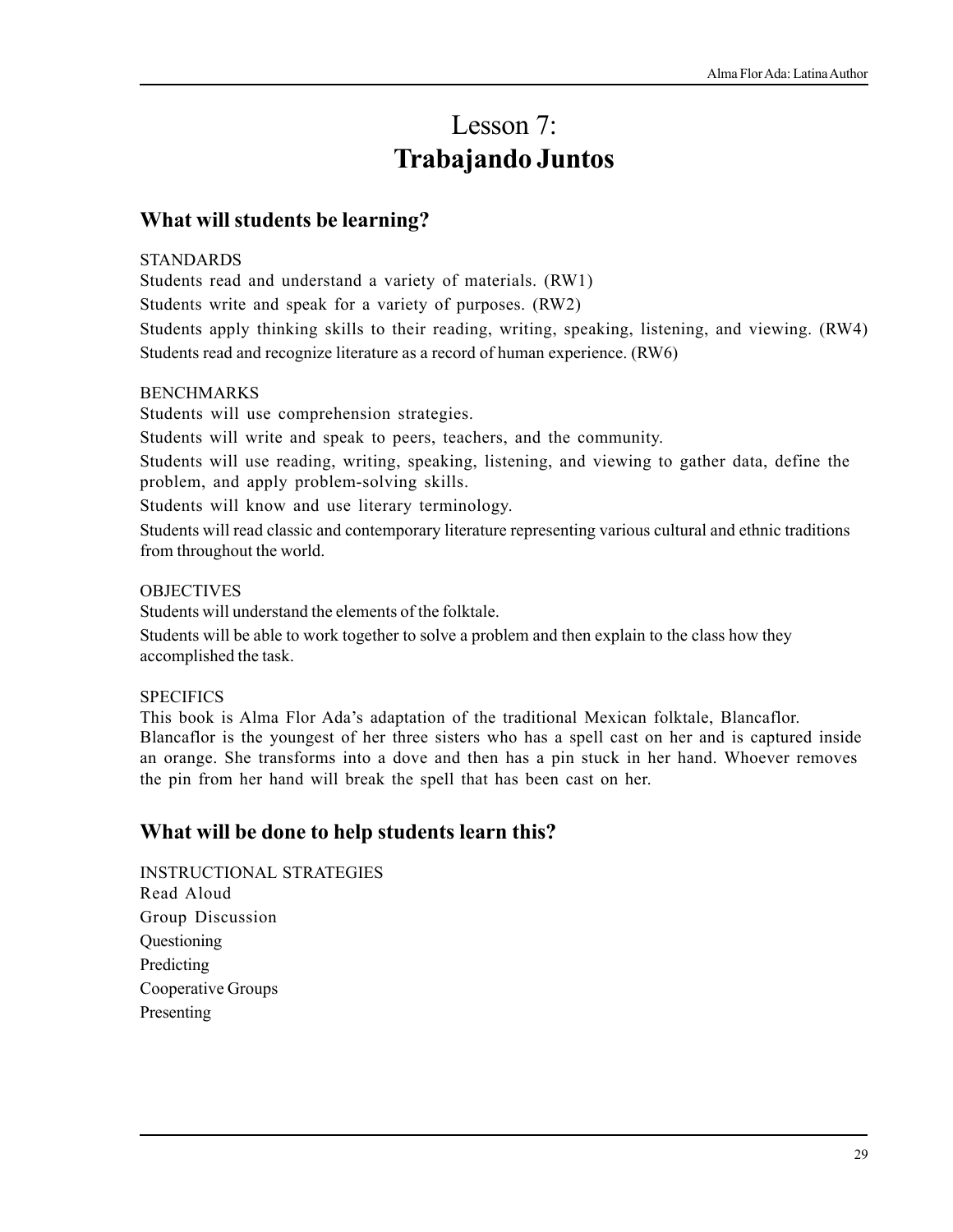### PRELIMINARY LESSON PREPARATION

Students should have experience working in cooperative groups. If not, please teach before doing this lesson.

Review the elements of a folktale with students.

Copy worksheet Trabajando Juntos/Working Together

### ACTIVITIES

Tell students the original tale of Blancaflor from Mexico. Tell students that Alma Flor Ada retold this story in her own way. Then read *The Three Golden Oranges*. Discuss the importance of working together and how to treat each other. Then in cooperative groups students will try to work together to solve a problem. Once they all solve or attempt to solve the problem they will present to the class how they solved the problem and if they all contributed and worked together.

### VOCABULARY

Advice ........................ Opinion given as to what to do or how to solve a problem.

Journey ....................... Traveling from one place to another; a trip

Betrayed ..................... To help deliver or expose an enemy

Abandoned ................... To leave alone without warning

Enchantment ................ A magic spell

### RESOURCES/MATERIALS

*The Three Golden Oranges* by Alma Flor Ada

1 piece of butcher paper for each group

Math manipulatives such as counters, tiles, cubes.

Copies of worksheet: Trabajando Juntos/Working Together

### ASSESSMENT

Use the teacher checklist to see how much participation you noticed as they were working. Also the groups will fill out a worksheet explaining what each person did and whether they worked as a team. They will present to the class what they did to set up the problem, and how they solved it. They will receive points as a whole group and then points on an individual basis from your checklist.

| Rubric Points | Description                                                                                                                                                           |
|---------------|-----------------------------------------------------------------------------------------------------------------------------------------------------------------------|
|               | problem. Every group member participated in explanation and it was<br>clear and understandable. Explanation of how they solved the problem<br>was clearly understood. |
|               | Every group member participated in explanation and it was<br>understandable. Explanation of how they solved the problem was<br>understood.                            |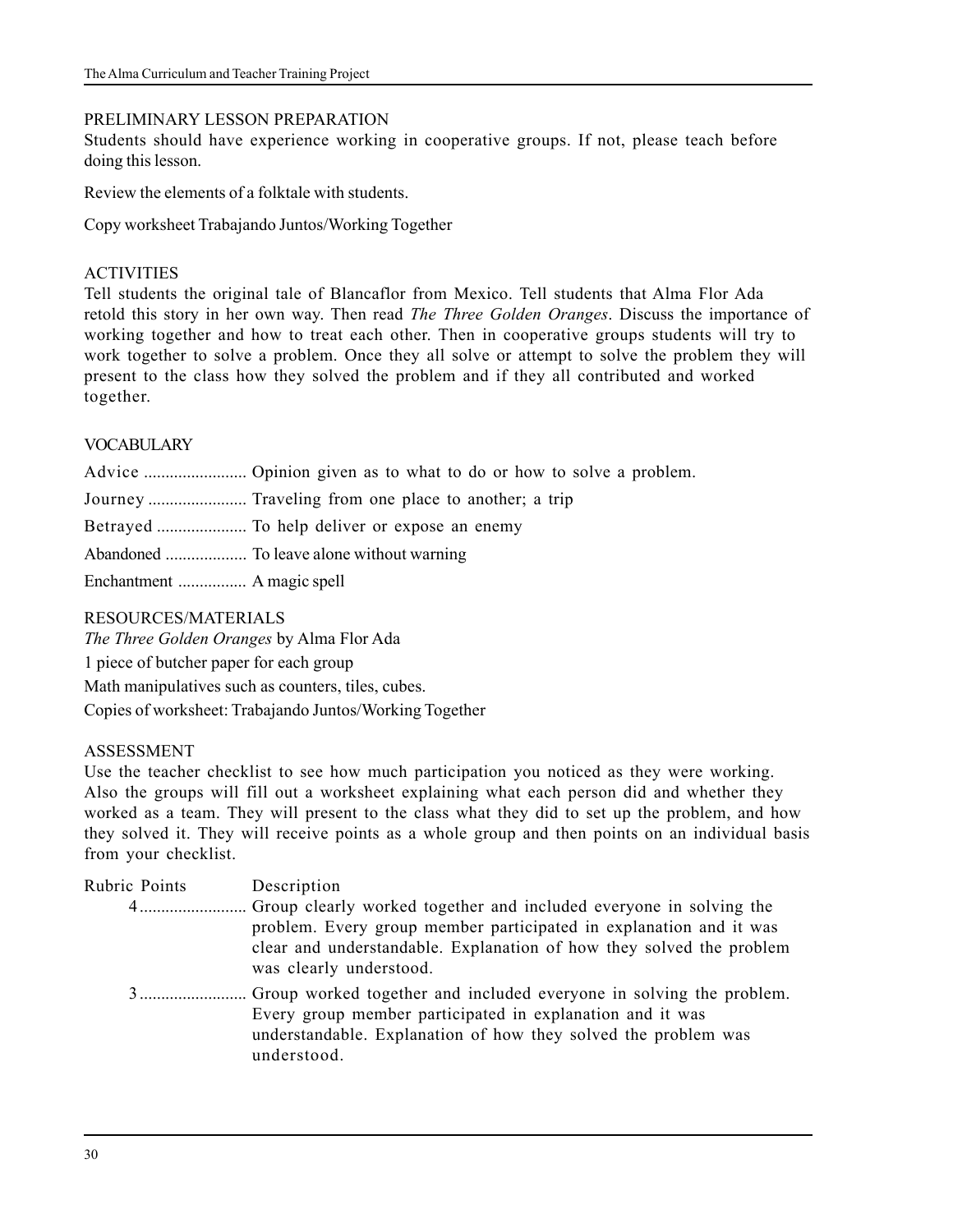- 2 ......................... Group worked together and included everyone in solving the problem. Most group members participated in explanation and it was understandable. Explanation of how they solved the problem was prompted by teacher.
- 1 ......................... Group had difficulty working together. Most group members did not participate in explanation. Explanation of how they solved the problem needed more information.

### Rubric Points Description

5 ......................... Student is clearly participating in cooperative groups.

- 4 ......................... Student is participating in cooperative groups.
- 3 ......................... Student is somewhat participating in cooperative groups.
- 2 ......................... Student is attempting to participate in cooperative groups.
- 1 ......................... Students is not very involved in cooperative groups.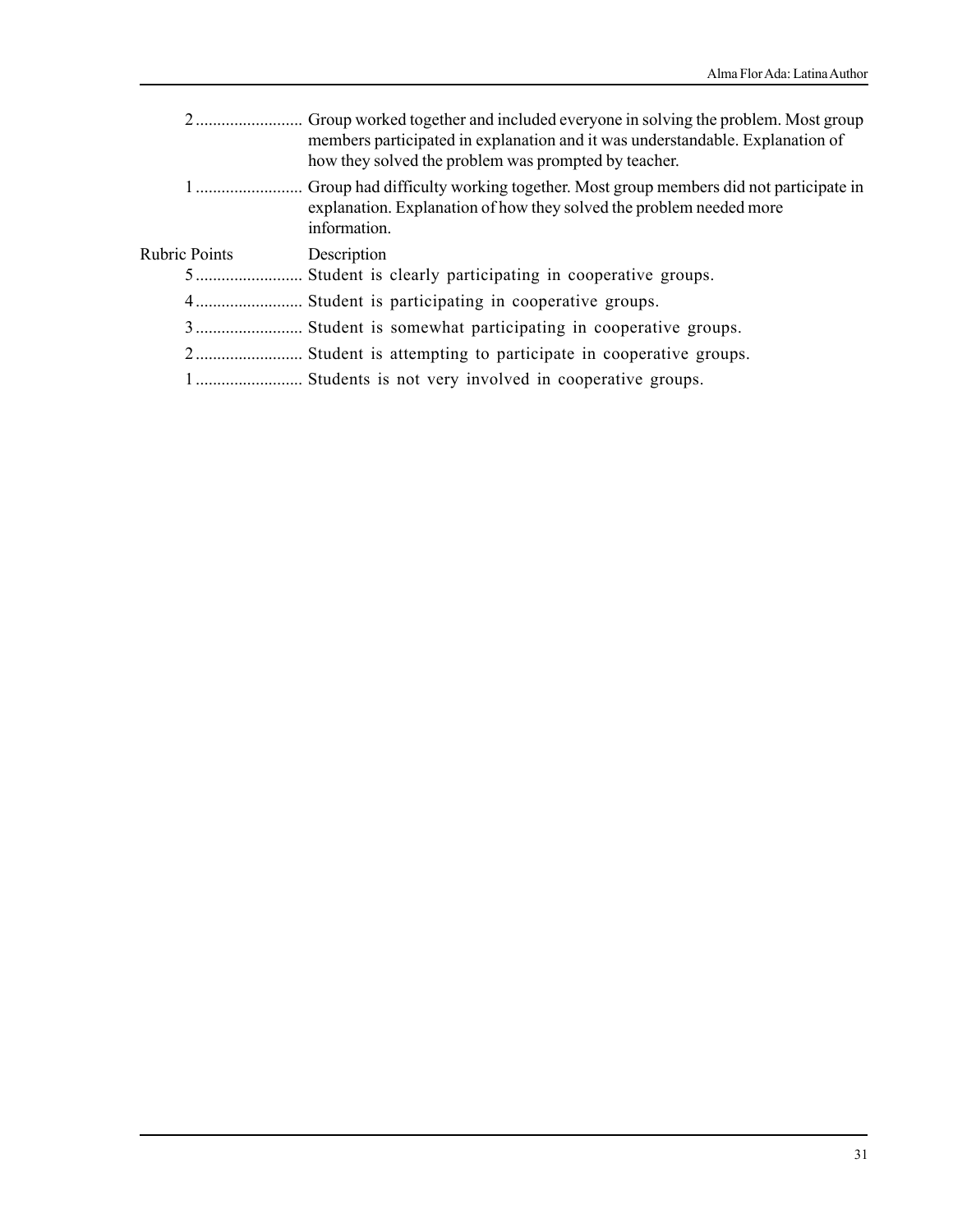# **Trabajando Juntos/Working Together**

### **Problem**:

|  | There are 12 rows of oranges. |
|--|-------------------------------|
|--|-------------------------------|

In each row there are 8 oranges.

| How many oranges are there in all? |  |
|------------------------------------|--|
|------------------------------------|--|

How many would there be if there were 15 rows of oranges?

Explain how you solved the problem using pictures, numbers or words on the butcher paper.

Each person in the group needs to write their name below and tell me what you did to help the group solve the problem.

| <u> 2000 - Andrea Santa Alemania, amerikan bahasa dan berasal dalam berasal dalam berasal dalam berasal dalam ber</u>   |
|-------------------------------------------------------------------------------------------------------------------------|
| <u> 1989 - Johann John Stone, market fan de Amerikaanske kommunister fan de Amerikaanske kommunister fan de Amerika</u> |
|                                                                                                                         |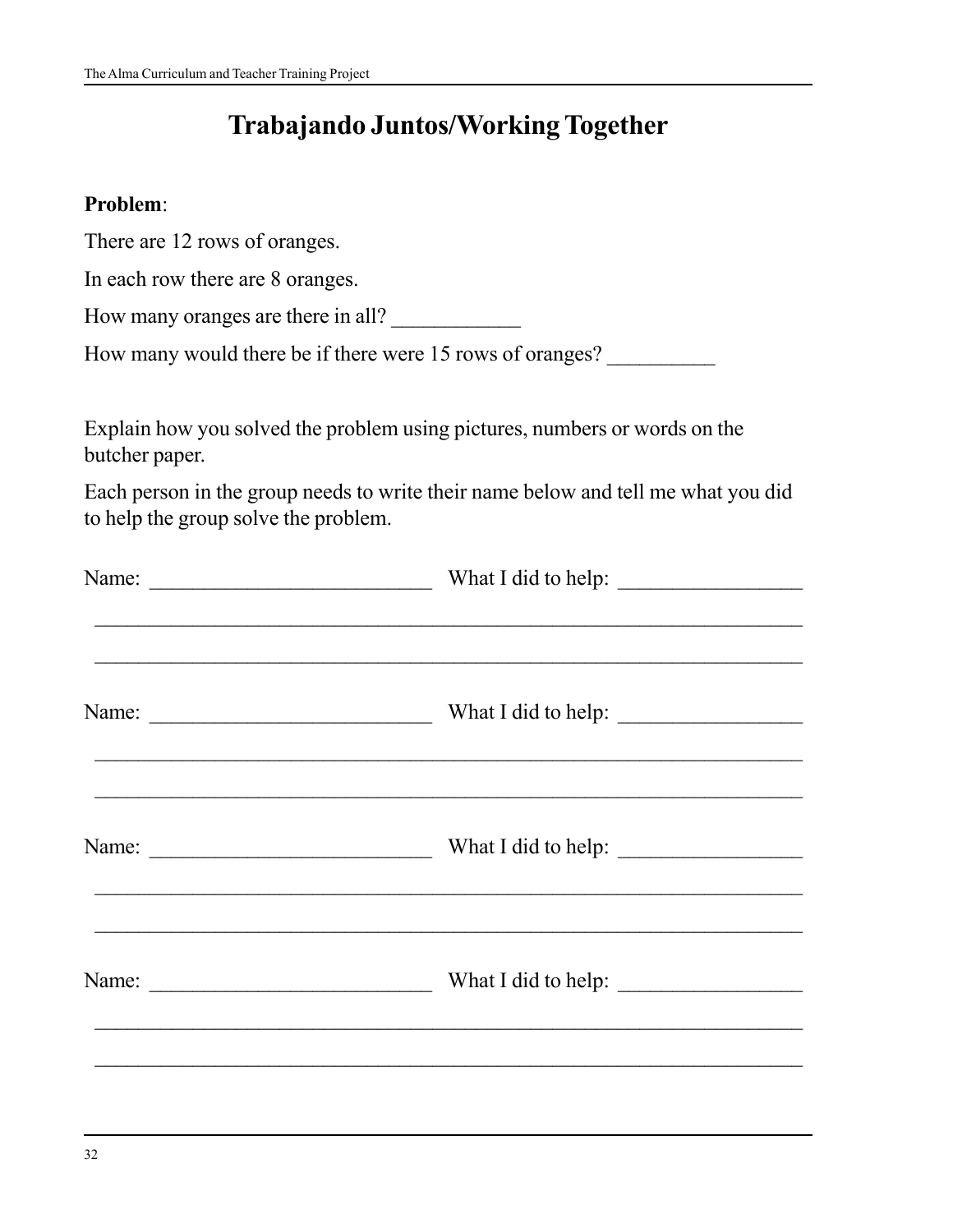# Lesson 8: **A World Free of Discrimination**

### **What will students be learning?**

### STANDARDS

Students read and understand a variety of materials. (RW1)

Students read and recognize literature as a record of human experience. (RW6)

Students recognize and use the visual arts as a form of creativity and communication. (VA1) Students understand how economic, political, cultural, and social processes interact to shape patterns of human populations, interdependence, cooperation, and conflict.

### BENCHMARKS

Students will use comprehension strategies.

Students will read classic and contemporary literature of the United States about the experiences and traditions of diverse ethnic groups.

Students will select and use visual images, themes, and ideas in their own works of art to create and communicate meaning.

Students will know how cooperation and conflict among people influence the division and control of Earth's surface.

### **OBJECTIVES**

Students will make an art project depicting their world free of discrimination and write a brief paragraph explaining their project using correct grammar and punctuatuon.

Students will understand the concept of discrimination.

### **SPECIFICS**

Review the vocabulary before reading the book In this book all the characters are geometrical figures—squares, circles and triangles—who stick to their own kind and teach their young not to mix with others. However, when two circles go into town, they discover for themselves the joy of making new friends. The book explores the issue of discrimination and appreciation of others.

### **What will be done to help students learn this?**

INSTRUCTIONAL STRATEGIES Read Aloud Whole-Group Discussion Predicting Questioning

### PRELIMINARY LESSON PREPARATION

Make sure that you have different kinds of paints, markers, crayons, pastels, colored pencils, construction paper, fabric, buttons, etc. so students have the opportunity to get creative.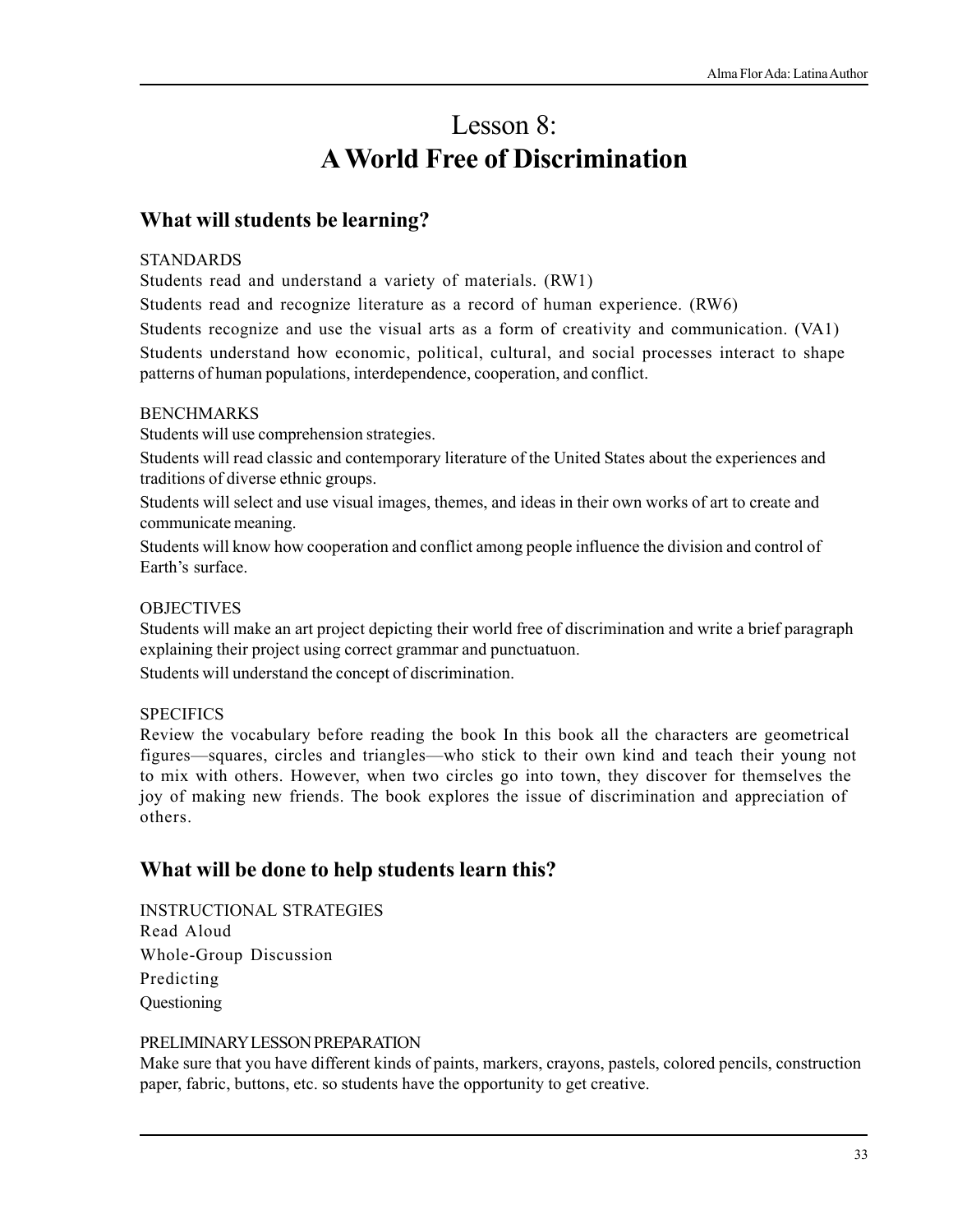### ACTIVITIES

Read *Friends/Amigos* and talk about how the book brings up discrimination and the appreciation of others. Students can orally share a time when they felt they were discriminated against or a time when they showed appreciation for what someone did. Tell students that they will be making an art project showing what their world would look like free of discrimination and then write a few sentences explaining what they made.

### **VOCABULARY**

Discrimination ............. To treat a person or group differently than the others.

Appreciation ................ To be thankful for, understand and enjoy.

### RESOURCES/MATERIALS

*Friends/Amigos* by Alma Flor Ada Markers Crayons Paints Pastels Pencils **Scissors Glitter** Construction Paper Fabric **Buttons** 

Anything that students can glue onto their paper

### ASSESSMENT

Students will complete an art project and write sentences to go with it. Score the finished product using the following rubric.

| Rubric Points | Description          |
|---------------|----------------------|
|               | discrimination.      |
|               | discrimination.      |
|               | discrimination.      |
|               | word discrimination. |
|               |                      |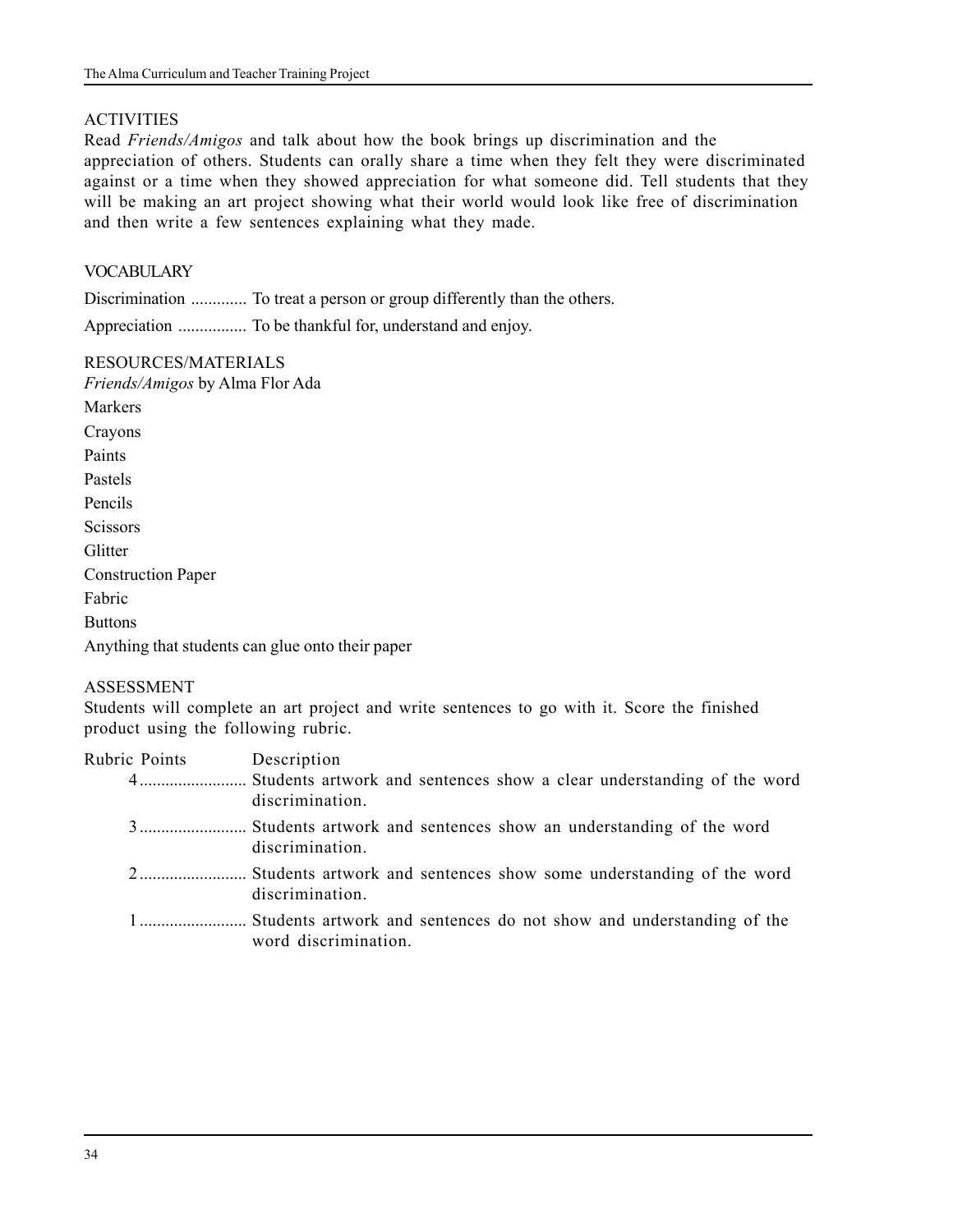# Lesson 9: **Beauty Is All Around Us**

### **What will students be learning?**

### **STANDARDS**

Students read and understand a variety of materials. (RW1) Students write and speak for a variety of purposes. (RW2) Students read and recognize literature as a record of human experience. (RW6)

### **BENCHMARKS**

Students will use comprehension strategies. Students write and speak to peers and teachers. Students read literature to understand places, people, events and vocabulary, both familiar and unfamiliar.

### **OBJECTIVES**

Students will understand that beauty is all around us. Students will be able to list ways that they can make our world a better place to live.

### **SPECIFICS**

*Jordi's Star* is about a man who lives all alone on a barren and rocky hillside. One day after a terrible thunderstorm he finds an unusual friend, a reflection of a star in his pond. He loves the star so much that he starts looking for ways to make the pond more beautiful for his friend. Soon the whole mountainside has changed. Alma Flor Ada believes that this book sums up all her beliefs. She feels that beauty is all around us only if we stop to see it. She also believes that love is the strongest energy and that as we love we are transformed and as we love the world, the world can also be transformed.

### **What will be done to help students learn this?**

INSTRUCTIONAL STRATEGIES Read Aloud Whole-Group Discussion Predicting **Ouestioning** Cooperative Groups Cause and Effect

### PRELIMINARY LESSON PREPARATION

Go to the lunchroom and have enough empty milk cartons for the number of students in your class. Make sure you have different kinds of paints, markers, pastels, colored pencils, construction paper, fabric, yarn, buttons, stickers, straws, craft sticks, etc so students have the opportunity to make something beautiful. On chart paper write out the things that they will mention when they present to the class.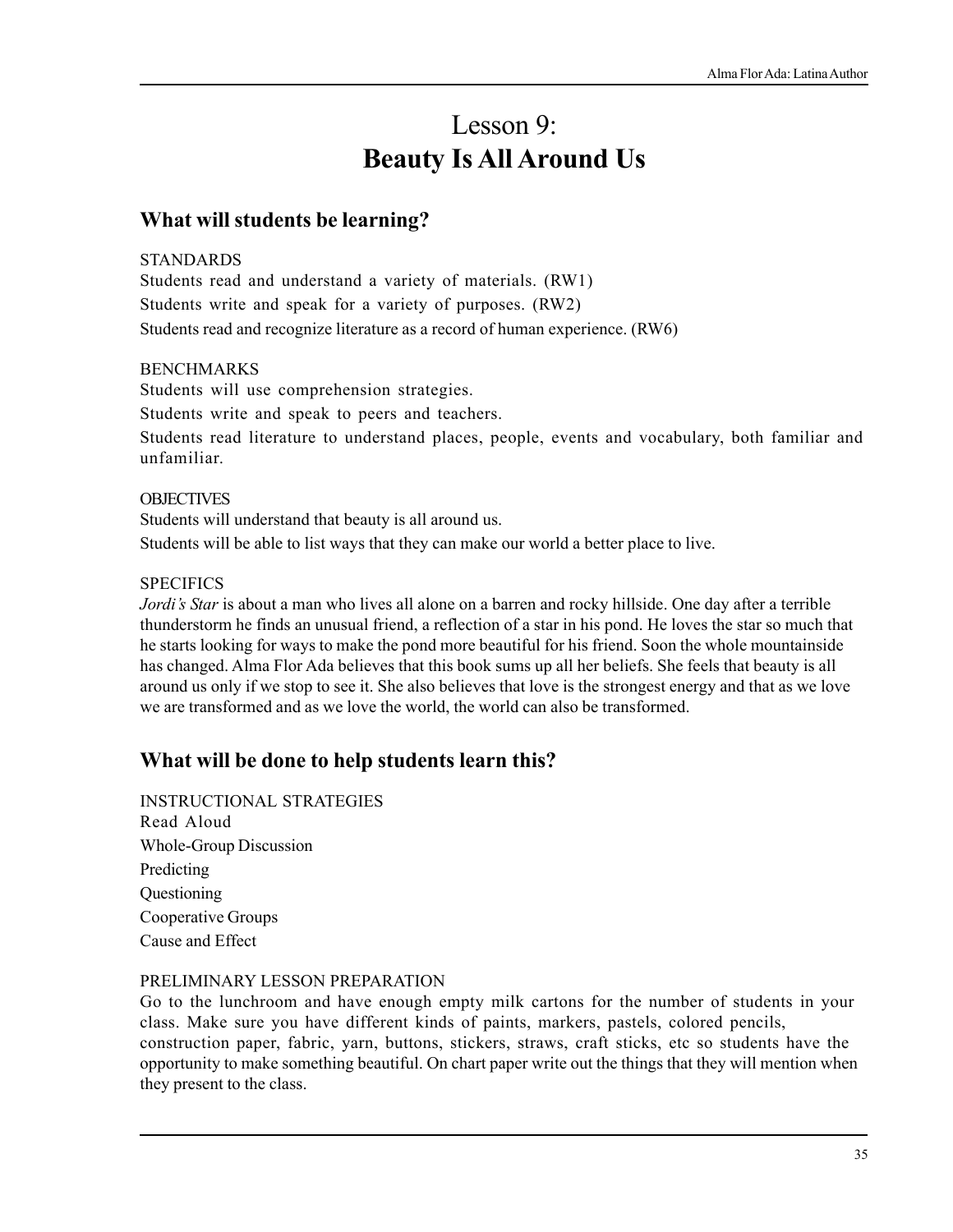- Name of what you made
- How you made it
- Why you think it is beautiful
- Who did you make it for
- How will the person feel when you give it to them

You also need to draw out on chart paper an apple, a pencil and a house and label them school, classroom and home. (See attached example)

### ACTIVITIES

Read *Jordi's Star* and discuss how the main character did not appreciate what was around him. When he looked really hard he realized that there were many beautiful things all around him. With students discuss what kinds of things are around our classroom, school, and home that we might not notice and are really beautiful. Then talk about the things that we can do to make the world a better place to live in. Students will devise ideas on how to make their classroom, school, and home a more beautiful place. We will write in on chart paper. Then students will be given a milk carton and they have to create something beautiful from it. When they are done they will present to the class.

### VOCABULARY

### RESOURCES/MATERIALS

*Jordi's Star* by Alma Flor Ada Empty milk cartons Markers, crayons, colored pencils Paints **Scissors** Craft sticks Construction paper Glitter Fabric buttons Butcher paper Anything that you have available for students to add to their milk cartons.

### ASSESSMENT

Students will finish the project and present to the class what they made. They need to include the name of what they made, how they made it, why they think it is beautiful, who they are going to give it to, and what reaction they think that person will have when they give it to them.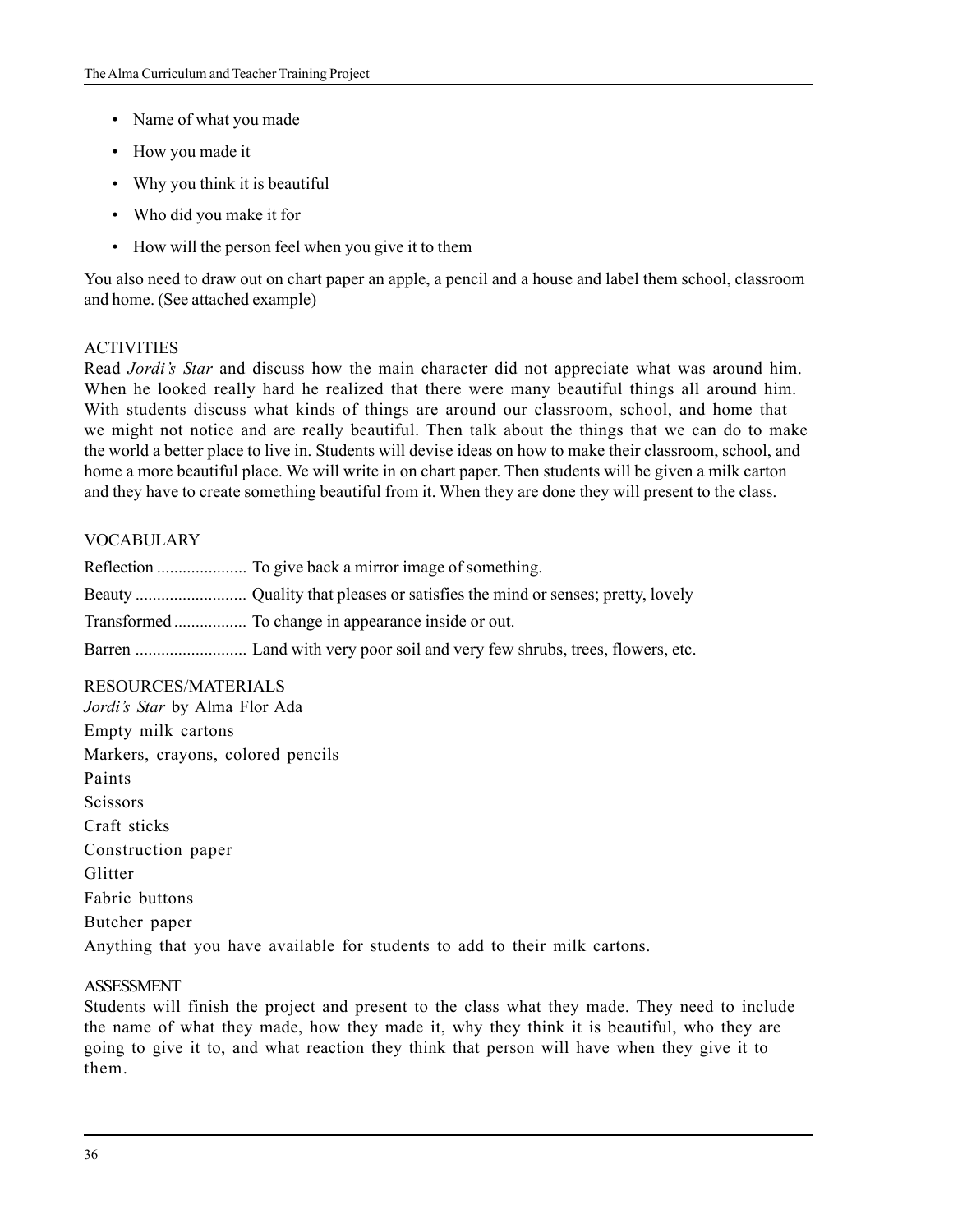| Rubric Points | Description                                                                                                                                                                                                                                                                        |
|---------------|------------------------------------------------------------------------------------------------------------------------------------------------------------------------------------------------------------------------------------------------------------------------------------|
| 4             | Student has made a product from the milk carton. Presentation included name of<br>what they made, how they made it, why they thought it was beautiful, who they<br>are giving it to, and how they think that person will react.                                                    |
|               | Student has made a product from the milk carton. Presentation included name of<br>what they made, how they made it, why they thought it was beautiful, who they<br>are giving it to, and how they think that person will react. Needed some prompting<br>by teacher.               |
| $\sim$ 2      | Student has made a product from the milk carton. Presentation needed prompting<br>by the teacher but student answered the name of what they made, how they made<br>it, why they thought it was beautiful, who they are giving it to, and how they think<br>that person will react. |
|               | Student has made a product from the milk carton. Presentation needed lots of<br>prompting from the teacher to present the name of what they made, how they made<br>it, why they thought it was beautiful, who they are giving it to, and how they think<br>that person will react. |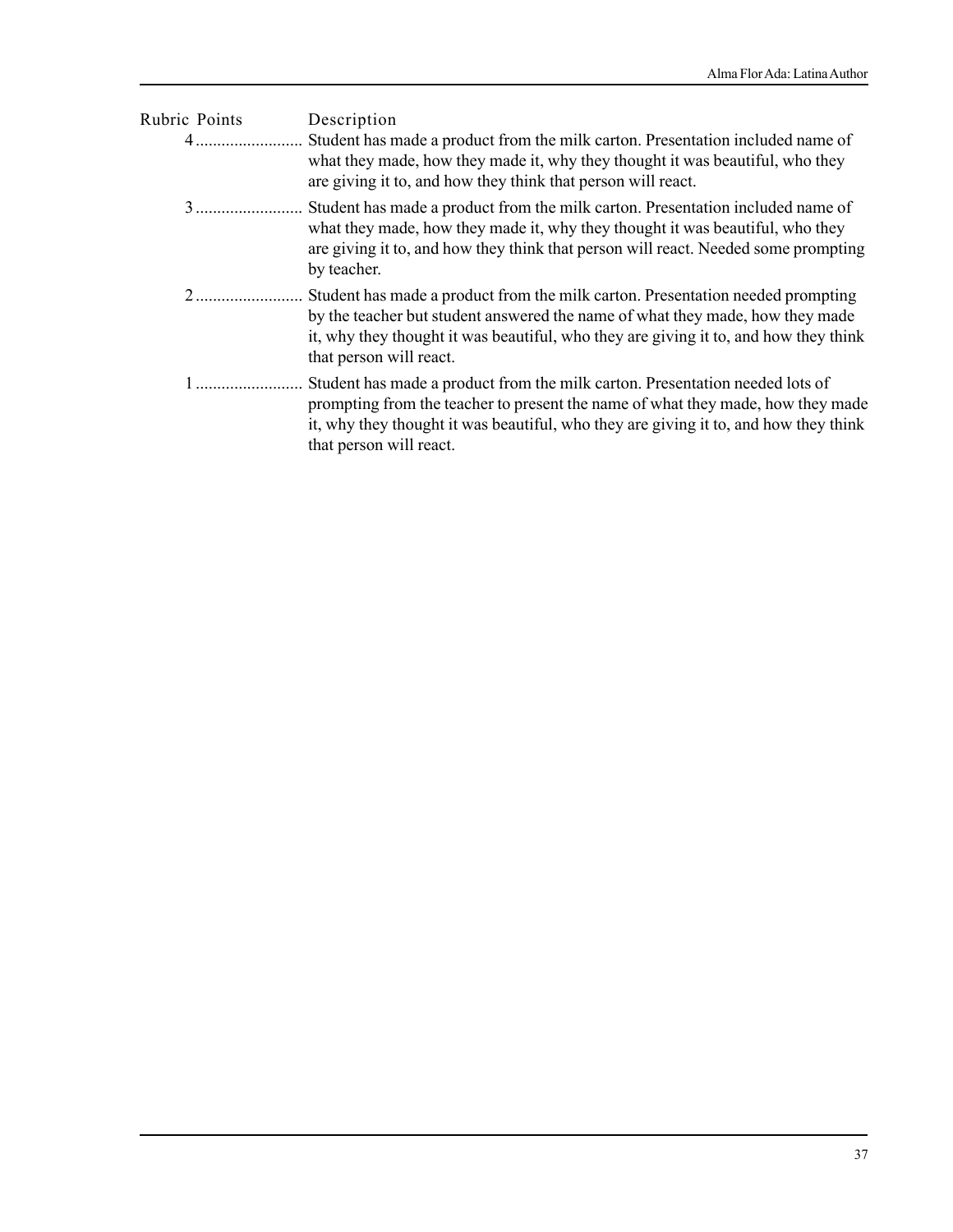# **Unit Assessment**

### **How will students demonstrate proficiency?**

You may choose one of the following performance tasks.

### PERFORMANCE TASK #1

Students will write a letter to Alma Flor Ada. The letter should include the five parts of a letter (date, heading, body, closing, signature). In the letter they need to include the following:

- One interesting fact they learned about Alma Flor Ada
- One lesson they learned from any of her books
- Tell which book was their favorite and why
- Ask Alma Flor Ada a question

### SCORING RUBRIC

- 20 ........................ Student correctly had all 5 parts of a letter (date, heading, body, closing, signature). Student had all four explanations in the letter (interesting fact about Alma Flor Ada, a lesson they learned from one of her books, which book was their favorite and why, and asked a question).
- 15 ........................ Student correctly had 4 parts of a letter (date, heading, body, closing, signature). Student had 3 out of 4 explanations in the letter (interesting fact about Alma Flor Ada, a lesson they learned from one of her books, which book was their favorite and why, and asked a question).
- 10 ........................ Student correctly had 3 parts of a letter (date, heading, body, closing, signature). Student had 2 out of 4 explanations in the letter (interesting fact about Alma Flor Ada, a lesson they learned from one of her books, which book was their favorite and why, and asked a question).
- 5 ......................... Student correctly had 2 parts of a letter (date, heading, body, closing, signature). Student had 1out of 4 explanations in the letter (interesting fact about Alma Flor Ada, a lesson they learned from one of her books, which book was their favorite and why, and asked a question).

### PERFORMANCE TASK #2

Students will take the unit assessment test.

### SCORING RUBRIC

Give 1 point for each question answered correctly

- Rubric Points Description
	- 13-15 ..................... Student clearly understood concepts taught in unit.
	- 10-12 ..................... Student understood concepts taught in unit.
	- 7-9 ....................... Student somewhat understood concepts taught in unit.
	- 6 or less................... Student did not understood concepts taught in unit.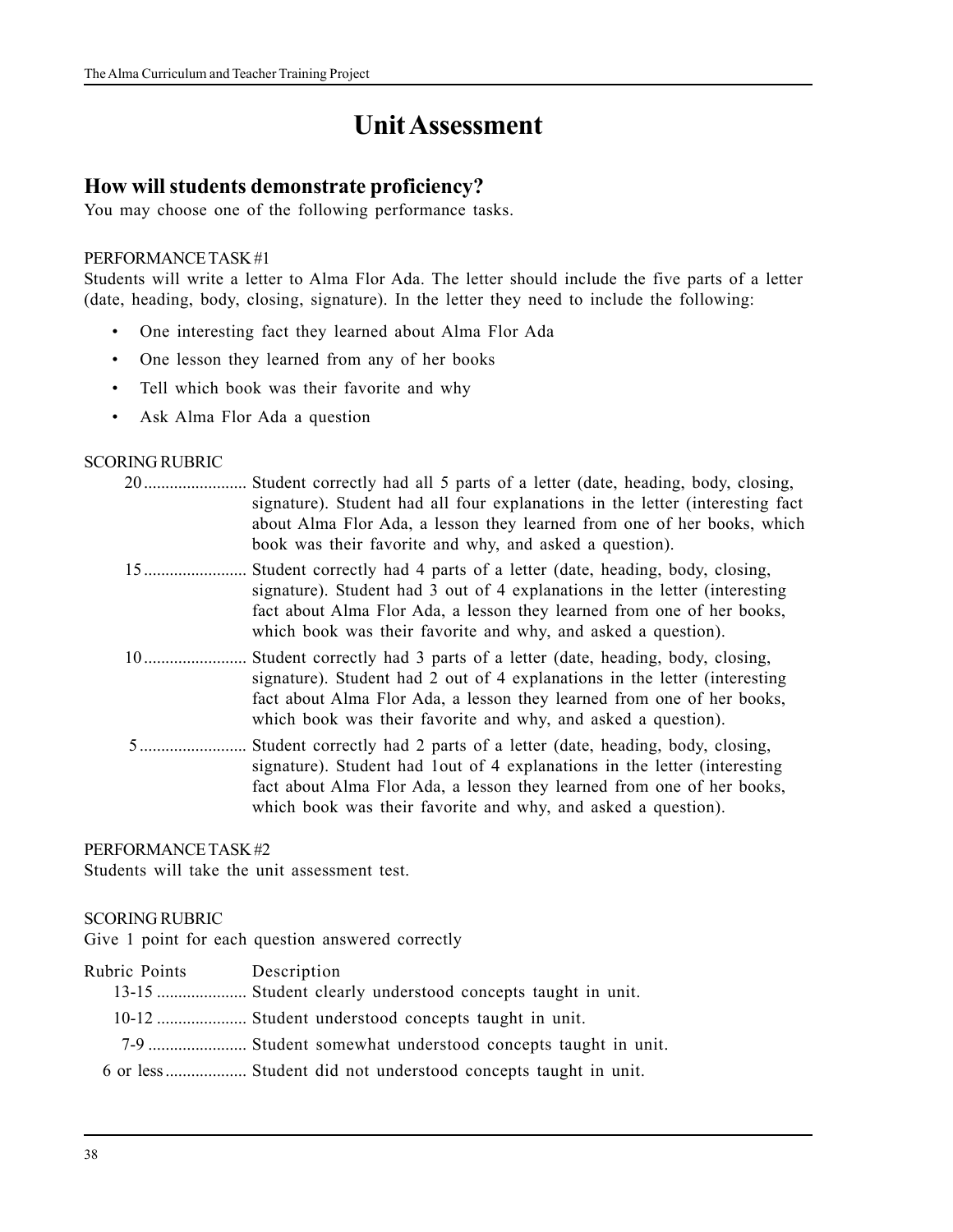# **Alma Flor Ada Assessment Test**

Page 1 of 2

| Where was Alma Flor Ada born?                                                                                    |
|------------------------------------------------------------------------------------------------------------------|
| How many languages does she speak and what are they?                                                             |
|                                                                                                                  |
|                                                                                                                  |
|                                                                                                                  |
| Who is your role model? Why?<br>,我们也不会有什么。""我们的人,我们也不会有什么?""我们的人,我们也不会有什么?""我们的人,我们也不会有什么?""我们的人,我们也不会有什么?""我们的人 |
| ,我们的人们就会在这里,我们的人们就会在这里,我们的人们就会在这里,我们的人们就会在这里,我们的人们就会在这里,我们的人们就会在这里,我们的人们就会在这里,我们                                 |
|                                                                                                                  |
|                                                                                                                  |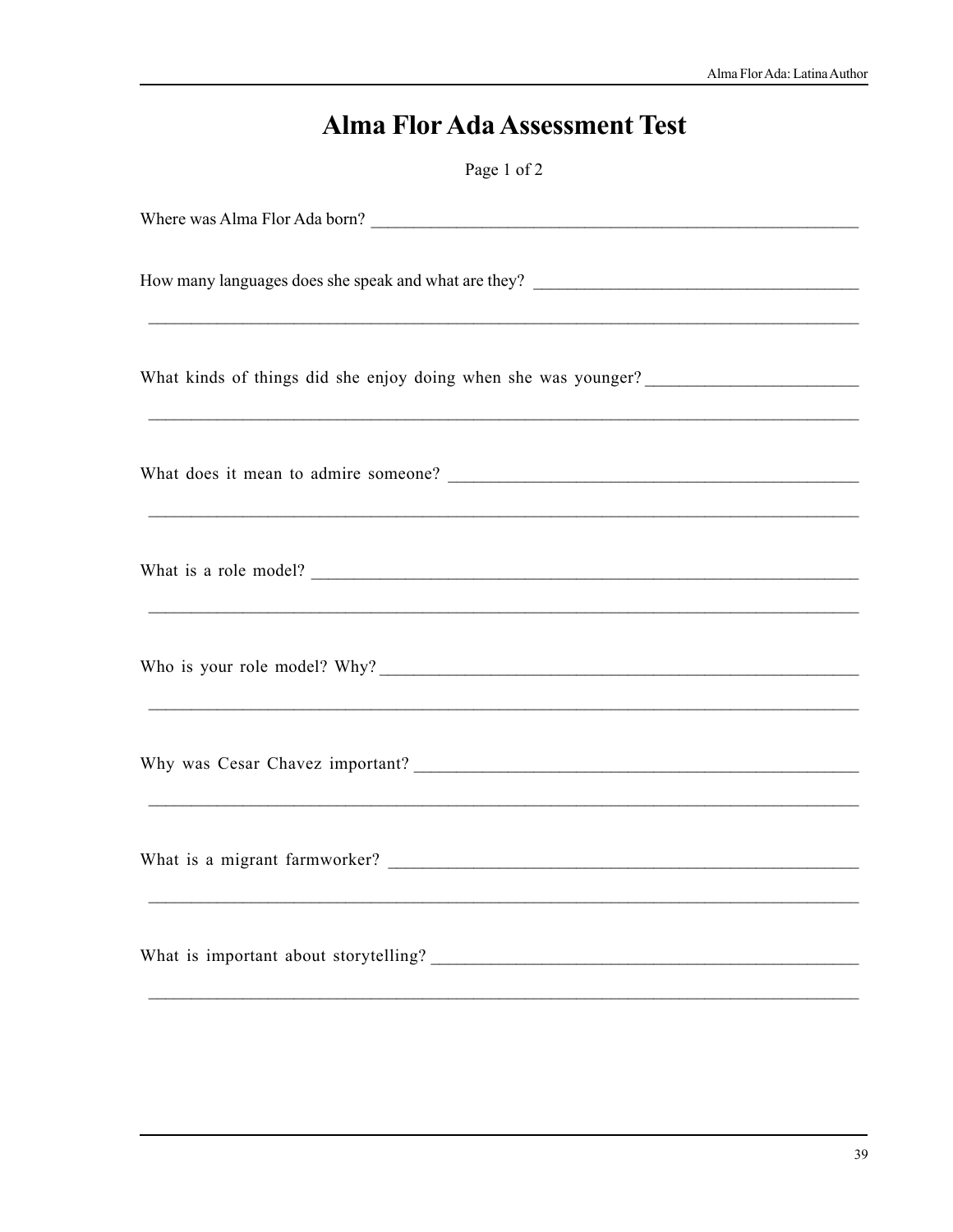Name

| <b>Alma Flor Ada Assessment Test</b>                                              |
|-----------------------------------------------------------------------------------|
| Page 2 of 2                                                                       |
| Who tells stories?                                                                |
|                                                                                   |
| What is a folktale?                                                               |
|                                                                                   |
|                                                                                   |
|                                                                                   |
| What are the five parts of a letter?<br>$\frac{1}{2}$                             |
|                                                                                   |
|                                                                                   |
| $\left(4\right)$                                                                  |
|                                                                                   |
| Tell me which book was your favorite and why. ___________________________________ |
| ,我们也不会有什么。""我们的人,我们也不会有什么?""我们的人,我们也不会有什么?""我们的人,我们也不会有什么?""我们的人,我们也不会有什么?""我们的人  |
|                                                                                   |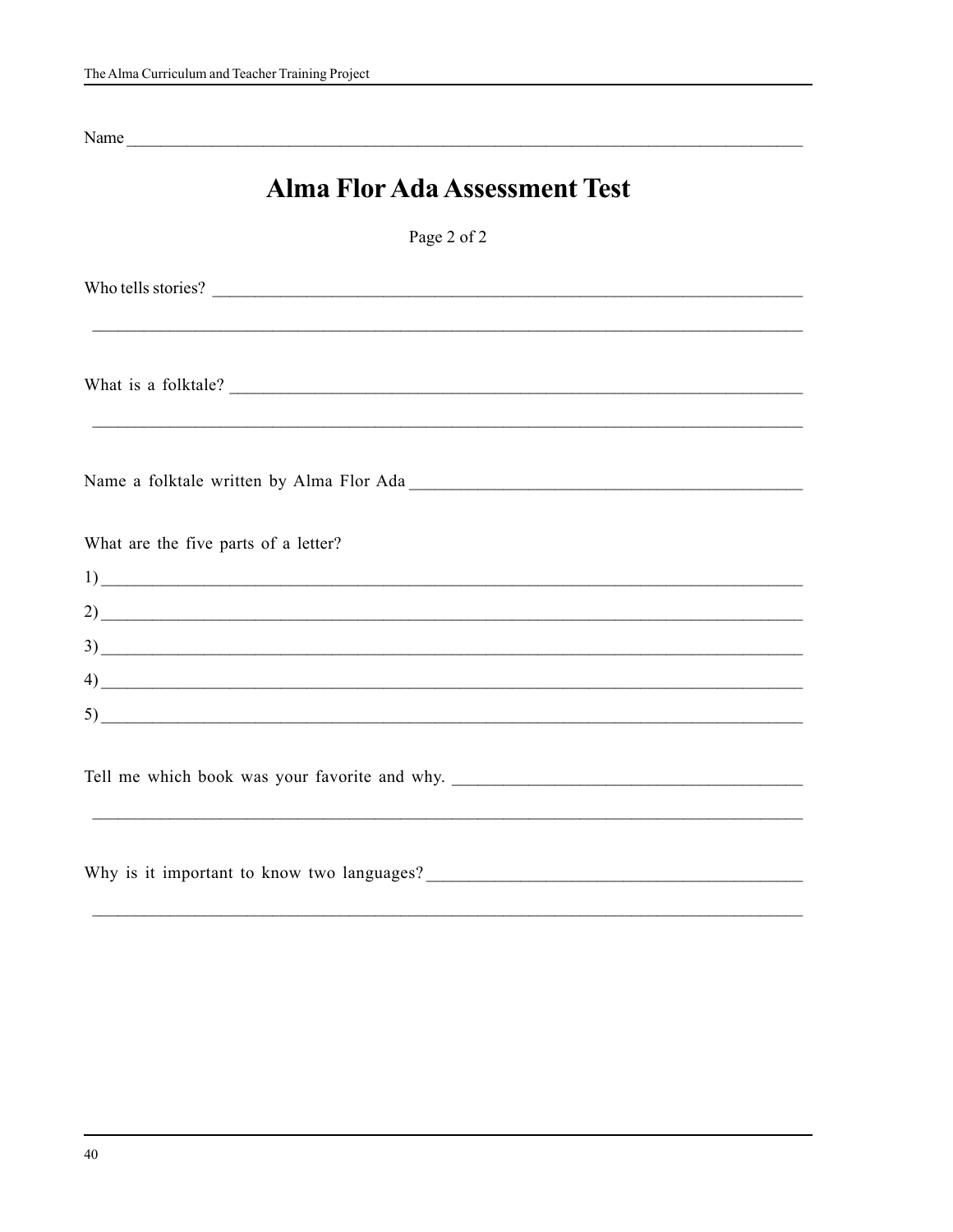# **Bibliography**

Ada, Alma Flor. *Dear Peter Rabbit*. New York: Macmillan Publishing Company, 1994. This is a collection of letters to and from different fairy tale characters. In this book Peter Rabbit is invited to a house warming party by one of the Three Little Pigs. Goldilocks makes another visit to the Bears' house and finds Peter Rabbit's lost jacket and also meets Little Red Riding Hood.

Ada, Alma Flor. *Friend Frog*. San Diego: Harcourt, Inc., 2000.

Field Mouse is not good at many things that others find it easy to do. He admires one friend it particular, Frog. One day Field Mouse has the opportunity to show his talent by helping Frog.

Ada, Alma Flor. *Friends/Amigos*.

In this story all the characters are geometrical figures-squares, circles and triangles-who stick to their own kind and teach their young not to mix with others. However, when the two little circles go into town, they discover for themselves the joy of making new friends.

Ada, Alma Flor. *Gathering The Sun*. New York: Lothrop, Lee and Shepard Books, 1997. This a tribute to the migrant farm workers. A beautifully illustrated alphabet book in English and Spanish. There are 28 poems that celebrate honor, pride, family, friends, history, heritage, and the bounty of the harvest.

Ada, Alma Flor. *Mediopollito Half-Chicken: A Folktale in spanish and English.* Randon House Childrens Publishers, 1997.

A bilingual folktale about the creation of the weather vane find Half-Chicken, who has one eye, one leg, and one wing, enjoying a series of adventures that finelly take him to the top.

Ada, Alma Flor. *Jordi's Star*. New York: G.P. Putnam's Sons, 1996.

Jordi lives a solitary life on a barren and rocky hillside. One day after a terrible thunderstorm, he finds a most unusual friend, a star reflected on a pond by his house. Inspired by his love for his new friend, he sets about finding ways to make the pond and the surroundings more beautiful.

Ada, Alma Flor. *A Rose With Wings*. Miami: Santilla Publishing Company, 1993.

This is about a boy who has to bring a special animal for a school project. All of the children have chosen their special animal and Miguel only has a caterpillar. So he thinks!

- Ada, Alma Flor. *Serafina's Birthday*. New York: Macmillan Publishing Company, 1992. This is about a bunny who is sad because he does not have a present to bring to his friend's birthday party. When he arrives without a present and tells everyone of his adventures getting to the party, he realizes that he brought the best gift of all a story to tell!
- Ada, Alma Flor. *The Gold Coin*. New York: Macmillan Publishing Company, 1991. This is about a man who tries to steal Dona Josefa's gold as he follows her through the countryside. In the process, he is affected by the beauty of the natural world around him, the goodwill of the people who work in the fields, and the spirit of the healer he is pursuing. Juan experiences an inner transformation in the story.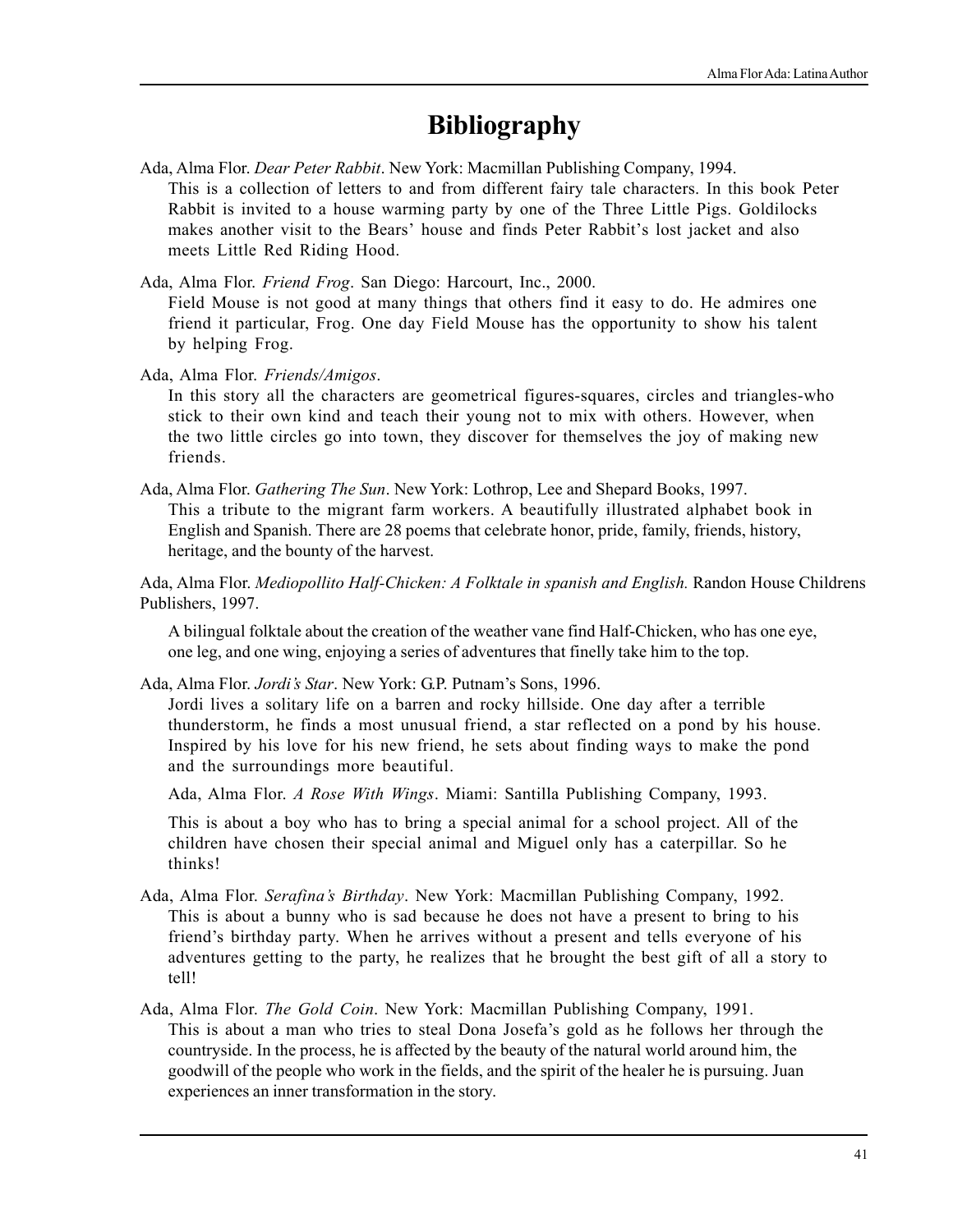Ada, Alma Flor. *The Lizard and The Sun*. New York: Random House Inc., 1997.

In this story the sun disappears from the sky and the majestic city of Tenochtitlan. All the people and animals in the Aztec realm are left in darkness. The animals search for the sun, but one by one they all give up, except for a green little lizard. She continues to look until she brings back light and joy for everyone.

- Ada, Alma Flor. *The Rooster Who Went To His Uncle's Wedding*. New York: G.P. Putnam's Sons, 1993. In this story a rooster is on his way to his uncle's wedding when he gets his beak dirty with mud. No one wants to help him out! Then he asks his friend the sun to help out. This was one of the stories told to Alma Flor Ada by her grandmother.
- Ada, Alma Flor. *The Three Golden Oranges*. New York: Atheneum Books For Young Readers, 1999. This book is Alma Flor Ada's adaptation of the traditional Mexican folktale, Blancaflor.

Ada, Alma Flor. *Under The Royal Palms: A Childhood in Cuba*. New York: Atheneum Books For Young Readers, 1998.

A collection of real life stories from Alma Flor Ada's childhood, growing up in Cuba, stories about her relatives, and stories that her relatives told her.

- Ada, Alma Flor. *Where the Flame Trees Bloom*. New York: Macmillan Publishing Company, 1994. Eleven stories from Alma Flor Ada's childhood in Cuba. These are true stories about her relatives, friends, and the hacienda where she grew up.
- Ada, Alma Flor. *With Love, Little Red Hen*. New York: Atheneum Books For Young Readers, 2001. Little Red Riding Hood, Goldilocks and others surprise the industrious but stressed-out Ms. Hen by secretly cultivating her corn, while two wolves plot to kednap her for a chicken dinner.
- Ada, Alma Flor. *Yours Truly, Goldilocks*.

This is another story in which Alma Flor Ada has fairy tale characters writing letters to each other. The Three Little Pigs, Goldilocks, Peter Rabbit and the Big Bad Wolf are back to have a real party to welcome the pigs to the neighborhood. However, the big bad wolves, Wolfy and Fer O'cious are still trying to ruin the party.